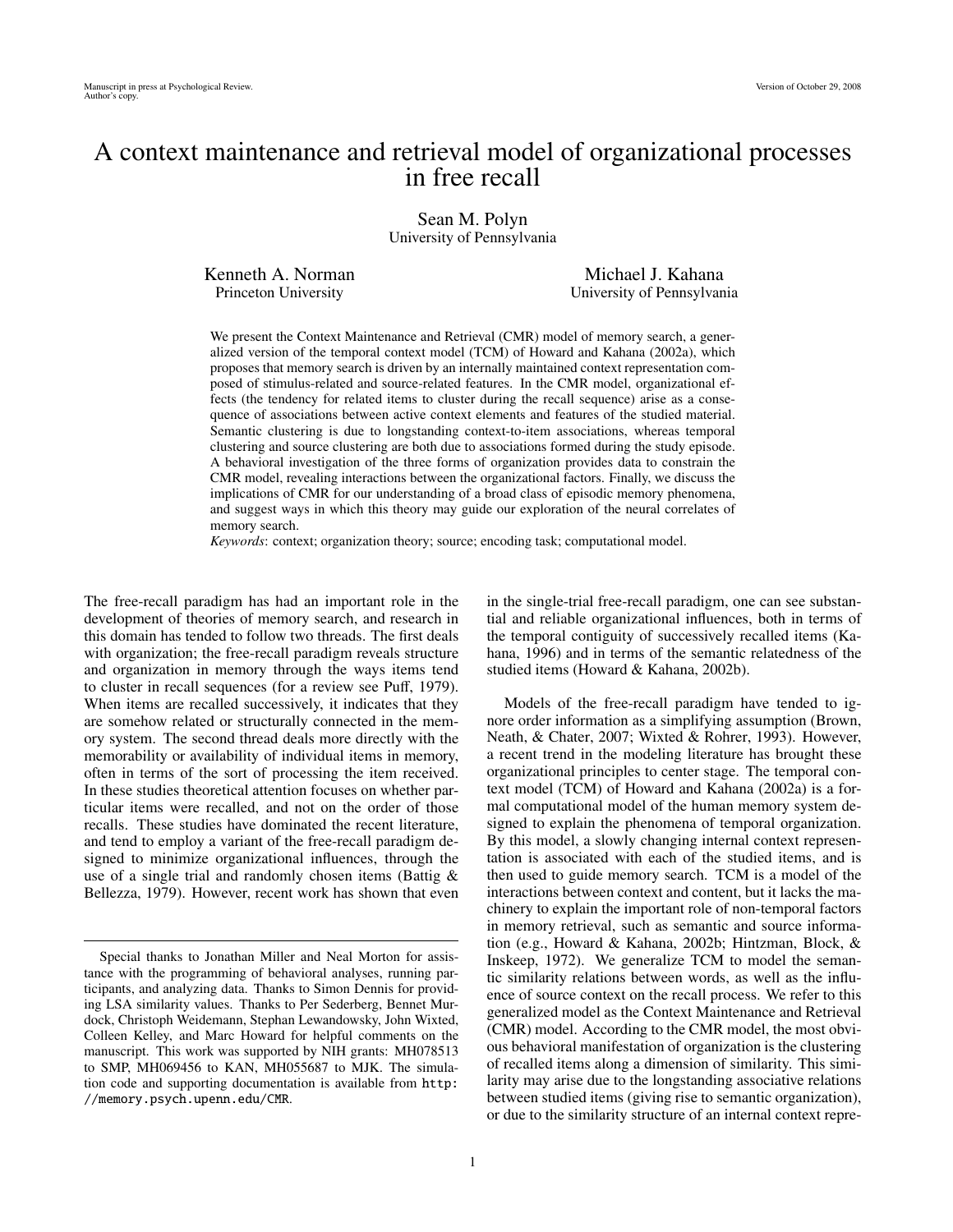sentation that is associated with the studied items during the learning episode (giving rise to episodic clustering). A finegrained analysis of clustering behavior reveals the structure of the representations in the memory system, and provides insights into the dynamics of memory search. Before describing the machinery of CMR, we first review a range of organizational phenomena in the human memory literature.

# *Clustering and the organization of memory*

Early studies of organization focused on clustering by the semantic category of the words (Bousfield & Sedgewick, 1944; Bousfield, 1953; Cofer, Bruce, & Reicher, 1966). While these early studies focused on the clustering of words drawn from taxonomic categories, even the weaker associations between randomly chosen words influence the output order of recalled items (Howard & Kahana, 2002b). These studies characterize *semantic clustering* related to the longstanding associations between words.

Kahana (1996), in reanalyzing a number of classic freerecall studies, showed that *temporal clustering* seems to be a ubiquitous property of the recall sequences (see also Kahana, Howard, & Polyn, 2008). This form of episodic clustering is perhaps best exemplified by the contiguity effect, the observation that items studied in neighboring list positions tend to be reported successively during the recall period, regardless of their degree of semantic association (Kahana, 1996). Kahana (1996) introduced a conditional response probability analysis as a function of lag (or lag-CRP) to show that the probability of successively recalling two items falls off smoothly as the temporal distance (lag) between them increases (see also Howard & Kahana, 1999; Ward, Woodward, Stevens, & Stinson, 2003; Hulme, Stuart, Brown, & Morin, 2003; Unsworth, in press; Lewandowsky, Brown, & Thomas, submitted). Below, we will look closer at this phenomenon including at a recently characterized tendency to recall temporally distant items early in the recall sequence (Farrell & Lewandowsky, in press).

Another form of episodic clustering is observed based upon associations between the studied items and their source characteristics. The earliest observations of *source clustering* arose from within-list manipulations of the modality of the studied word (auditory or visual). Murdock and Walker (1969) showed that along with the superior recall of the auditory items, words associated with each modality clustered together during the recall sequence (see also Hintzman et al., 1972). Following the demonstration of organization by modality, researchers found that a number of associated source characteristics could induce clustering in the freerecall paradigm. These include similarities in shape or orientation of a picture of an item (Frost, 1971), the gender of the presenter's voice, the typeface of the word (Hintzman et al., 1972; Nilsson, 1974), and the spatial location of a word on a screen (Curiel & Radvansky, 1998).

Just as participants may organize material according to external source features, a similar kind of organization might be expected based on similarity in internal representations activated during processing (i.e., internal source features).

For example, Cohen, Dunbar, and McClelland (1990) proposed that different processing tasks have distinct task representations that guide the cognitive system to flexibly process incoming stimuli in accordance with task demands. In the Stroop task, a task representation for "color naming" would allow one to name the color of ink a word was written in, instead of reading the text of the word. The idea that task is part of context in memory has been advanced by a number of researchers to explain a diverse array of cognitive phenomena (e.g., Kolers & Ostry, 1974; Kolers & Roediger, 1984; Braver et al., 2001; Botvinick & Plaut, 2002). If internal task representations are associated with the features of items that are studied in their context, one would expect to observe clustering by orienting task during memory search for the studied items. Polyn (2005) reported direct evidence for organization by internal source features in a continuous-distraction freerecall paradigm (see also Polyn, Norman, & Kahana, Submitted), in which each studied item was encoded with one of two orienting tasks (a size judgment and a pleasantness judgment). In lists where half of the items were studied with each task, *task clustering* was observed during recall.

Although these distinct forms of clustering have been studied in separate experiments, it is easy to show that any free-recall paradigm will give rise to multiple forms of clustering. However, little is known about how different forms of clustering interact during recall. The CMR model is designed to explain simultaneous organization by multiple factors (semantic, temporal, and source), and suggests that two principles can explain clustering behavior in the free-recall paradigm: First, the principle of clustering by similarity states that clustering along a dimension of similarity arises when items are associated with similar contextual states, because the recall process is driven by the current state of the context representation. Second, the principle of clustering by isolation states that a sudden shift in context (caused by a disruptive cognitive event) can isolate a set of items from the items studied prior to the disruptive event. This causes the isolated items to cluster together in the recall sequence (relative to a condition without such a disruptive event). Here, we explore the possibility that such a disruptive context shift can be triggered by the detection of a sufficiently novel representation (e.g., a change in orienting task causing a new task representation to become active).

The idea that novelty is treated specially by the system has been used in a number of models of human memory. One prominent example arises from the work of Donchin and colleagues (Karis, Fabiani, & Donchin, 1984; Donchin & Coles, 1988; Fabiani & Donchin, 1995), who proposed that a context updating process is engaged whenever one encounters an item that mismatches previous items on some salient dimension, and used this theory to explain distinctiveness effects in free recall. Similar mechanisms have been proposed to explain distinctiveness effects (as well as the primacy effect) in serial recall (Lewandowsky & Farrell, in press; Farrell & Lewandowsky, 2002; Brown, Preece, & Hulme, 2000). Recently, Sahakyan and Kelley (2002) showed that if a period of elaborative mental activity (e.g., imagine what you would do if you were invisible) is inserted between two studied lists,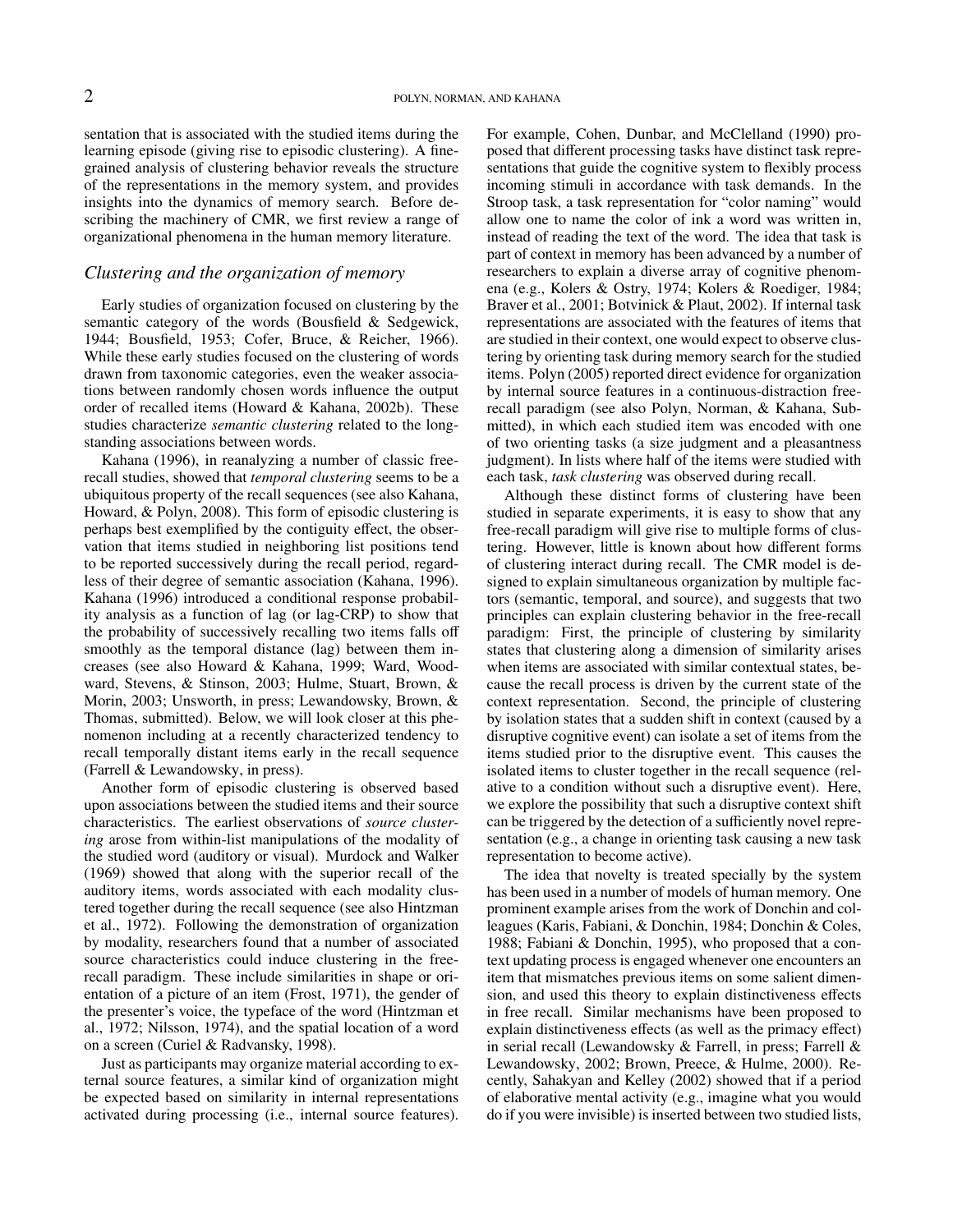one observes both a cost to memorability of the material studied prior to the elaborative activity as well as a benefit to the memorability of material studied after the activity. It is quite possible that performing this novel task disrupted temporal context, making the items studied in the first list less accessible, and also reducing the degree of interference between these items and the items in the second list. This hypothesis is quite consistent with their contention that the elaborative activity causes a shift in inner mental context, and that a mismatch between inner mental context during retrieval and inner mental context during study reduces accessibility of the studied material.<sup>1</sup>

# *The spotlights of memory*

The CMR model proposes that the process of memory search is driven by a set of internally maintained context representations that are used to probe associative weights in order to reactivate the features of studied items. Each maintained context representation plays the role of a spotlight, sweeping across a stage on which a set of items have been placed (Figure 1). For this example, imagine that some of the items have been studied with source A, and others with source B. The strength of the context representation determines the overall intensity of the spotlight, and the set of associative links to the item features determines the intensity with which it illuminates any one item. The intensity with which each item is illuminated directly influences its likelihood of being recalled in a competition where all of the items compete in parallel to have their features reinstated in the system. The specific item recalled brings with it retrieved context which alters the context representation (shifting the spotlights), and another recall competition ensues. In other words, while the recall process is fundamentally parallel, the full recall period comprises a series of these recall competitions. Recall in the CMR model is perhaps best described as an iterative parallel process, where the result of each recall competition affects the course of the subsequent competition.

Figure 1 contains two spotlights, one for temporal context (illuminating items studied nearby in time, and weakening with temporal distance), and one for source context (illuminating items studied with the same source). The set of items illuminated by each spotlight depends on its current state (i.e., the currently active context representation). If the source context representation A is active, then items studied with source A are illuminated. The state of the context representation is determined in part by the context retrieved by the most recently recalled item. If an item studied with source B is recalled, then the source context spotlight will shift to illuminate source B items. Clustering occurs when a spotlight is trained on a particular set of items for more than one recall attempt. Recalled items trigger the retrieval of associated temporal and source information, which keeps the spotlights trained on items studied in a similar temporal context and source context. This raises the likelihood that the next recalled item will be from a nearby list position (giving rise to temporal clustering) or from the same source (giving rise to source clustering). As recall proceeds, context reinstatement from retrieved items causes the spotlights to sweep over the list, until time runs out or no more items can be retrieved.

The item information activated in temporal context concurrently illuminates the semantic associates of the studied items, due to the longstanding associations connecting the context features to semantically related items (this aspect of the spotlights is not graphically represented in Fig. 1, but receives further attention below). The spotlight metaphor is useful for gaining an intuition regarding the associative basis of clustering in the CMR model. Below we discuss how a second mechanism (novelty-related context disruption) may produce clustering as well.

# *Precis*

Memory search in free recall is best understood as a multiply constrained process; the probability of recalling an item, and the order with which items are recalled, are simultaneously influenced by semantic, temporal, and source information. In the following sections, we present simulations of a set of experiments using the immediate free-recall paradigm. First, we examine the results of a new experiment in which we manipulate the source context associated with studied items within list (details of this paradigm are provided in Appendix A). Then we examine the results of two classic studies of free recall, reported by Murdock (1962) and Murdock and Okada (1970). The model accounts for the benchmark results described by these studies, regarding how the shape of the serial position curve changes with list length, and the exponential growth of inter-response times during recall. It also provides a natural framework for understanding the multiple organizational influences giving rise to clustering during memory search.

• We begin with a description of the components and processes of the CMR model, detailing how semantic, temporal, and source information simultaneously influence recall dynamics. This is followed by four Simulation analyses, which examine the dynamics of the model across three free-recall paradigms.

• Simulation analysis I examines the simultaneous organization of memory search along semantic, temporal, and source dimensions, by examining clustering effects for each of these three factors. Both the data and model demonstrated reliable organizational effects by each of the three factors.

• Simulation analysis II examines the interaction between temporal organization and source organization. The CMR model captures the finding of source organization between both nearby and remote list items, but with much stronger source clustering for items studied in a nearby temporal context. A comparison of different variants of the model suggests that associations between source context and item features are critical to explain source clustering between remote items.

<sup>1</sup> They further proposed that a similar mechanism underlies the reduced accessibility of materials cued to be forgotten in the directed-forgetting paradigm (Geiselman, Bjork, & Fishman, 1983).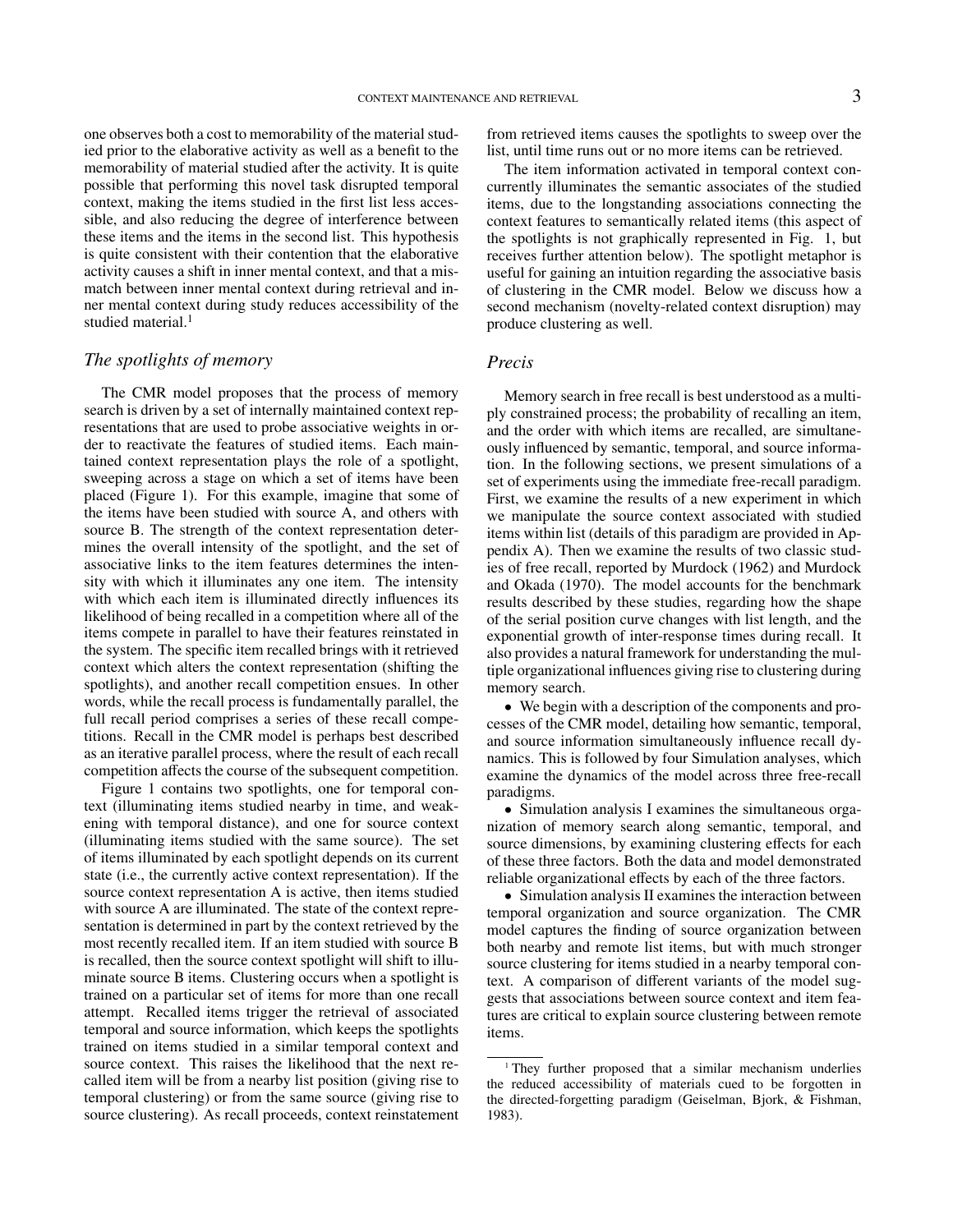

*Figure 1*. Context as the spotlight of memory. Here we envision context as a set of spotlights, each shining into memory. Each lamp can illuminate a different subset of memories. The temporal lamp always illuminates a set of traces that were stored nearby in time (the light becoming more diffuse for more distant items). The source lamp illuminates memories that were associated with similar source characteristics. The context retrieved upon successful recall of an item may swing each lamp to illuminate a different set of items.

• Simulation analysis III examines memory performance as a function of serial position in the studied list. The CMR model is used to explain serial position effects across a list length manipulation described by Murdock (1962). The model also explains the serial position effects of a within-list source context manipulation. The model suggests that a taskshift related disruption of temporal context is important for understanding the perturbations in the serial position curve due to the within-list source context manipulation.

• Simulation analysis IV examines inter-response times (IRTs) between successively recalled items. The CMR model is used to explain IRT effects in a study described by Murdock and Okada (1970). The model also explains the effects of all three organizational factors (semantic, temporal, and source) on IRTs. The CMR model predicted that participants should show an increased latency to make recall transitions between items associated with different sources (tasks, in this case), which was confirmed upon examination of the empirical data.

# The CMR network model of human memory search

# *Context-based models of free recall*

The notion of context considered here is inspired by the stimulus sampling theory of Estes (1959) and Bower (1972), as well as the temporal context model (TCM) of Howard and Kahana (2002a). We conceive of context as a pattern of activity in the cognitive system, separate from the pattern immediately evoked by the perception of a studied item, that changes over time and is associated with other coactive patterns. Along with the theory of Howard and Kahana comes the notion that the elements of context are activated by some stimulus or event, tend to stay active past the time this stimulus leaves the environment, and are associated with the features of studied material. The consequences of this are explored below. While it is clear that static external (e.g., environmental) features can also play the role of context (Smith, 1988; Bjork & Richardson-Klavehn, 1989; Murnane, Phelps, & Malmberg, 1999), for the purposes of the present treatment, we restrict our consideration to context as an internally maintained stimulus.

The CMR model builds upon the TCM framework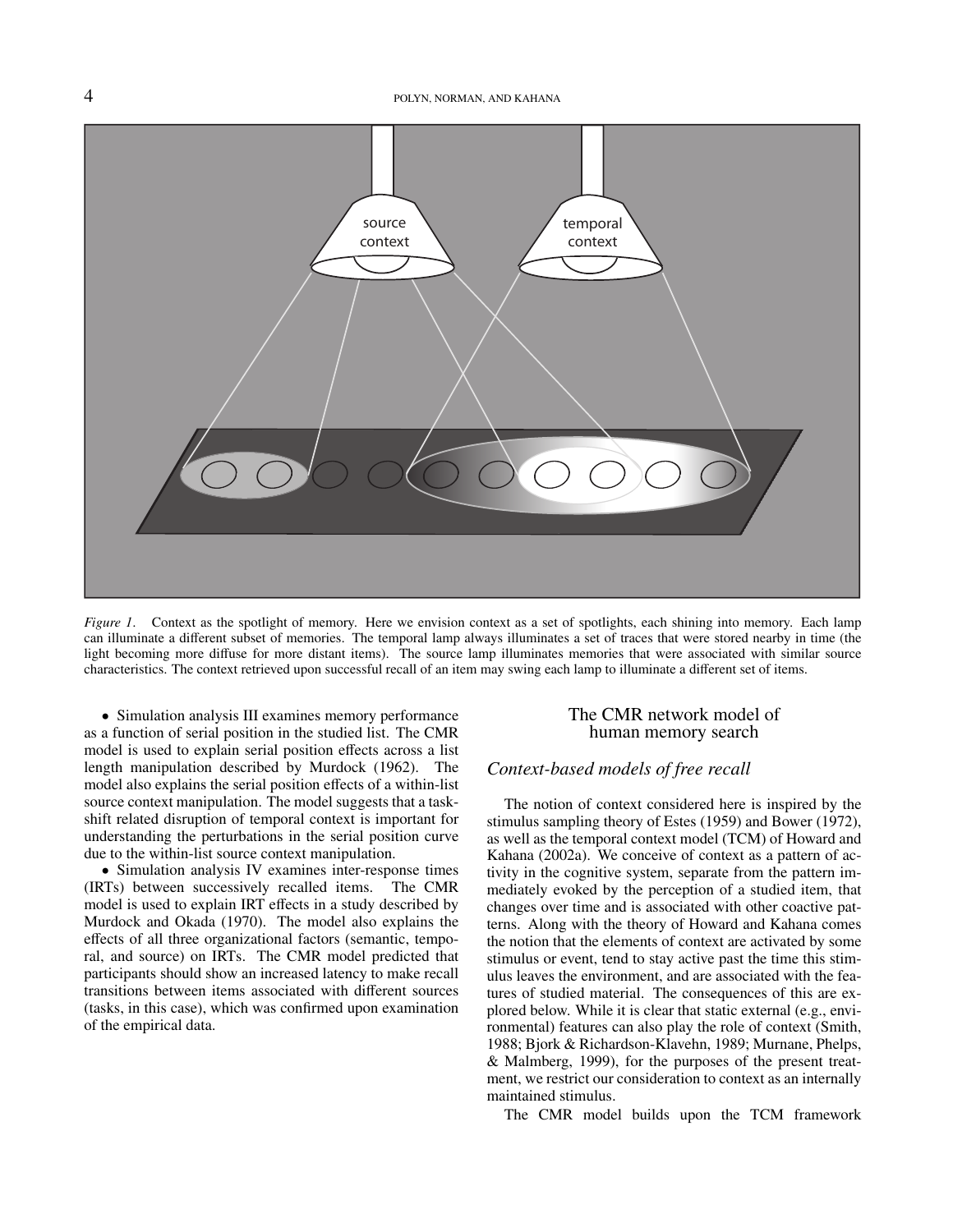(Howard & Kahana, 2002a), which describes a mechanism for representing temporal context, and the dynamics of how this representation updates and is associated with the representations of the studied items. Finally, it describes how, given a particular context state, one can calculate the degree of support for each of the items in a lexicon having been in the most recent list. Howard and Kahana (2002a) used the choice probability framework of Luce (1959) as a simple decision mechanism. Recently, Sederberg, Howard, and Kahana (2008) described a variant model, TCM-A, which pairs TCM with a dynamical system capable of modeling a manydimensional choice problem (Usher & McClelland, 2001), used to model the decision process leading to a recall. The CMR model described below utilizes the decision rule of TCM-A. While TCM-A provides an elegant explanation of temporal clustering and the effects of distraction on memory search, it does not predict the existence of semantic clustering or other forms of episodic clustering, nor does it address the interactions between these factors.

As mentioned above, CMR is a generalized version of TCM, designed to capture the broader set of organizational effects observed in free recall. Semantic organization arises because when an item is recalled, it retrieves an associated temporal context representation. This retrieved representation contains a blend of all the temporal context representations this particular item has ever been associated with. Semantic associates of a particular item have historically tended to appear in similar contexts, so a recalled item's retrieved temporal context is associated with that item's semantic associates, and will tend to favor their subsequent retrieval. This addition of semantic information to the model is consistent with the principles of TCM, and allows the model to explain a number of aspects of the behavioral data.

The true generalizing principle of the CMR model is that the context-related mechanisms developed for temporal context apply to any sort of context, such as the physical source characteristics of an item, or the internal source context of an item (e.g., task). Associations between the features of studied items and this expanded set of context sub-regions allows the model to explain the simultaneous organization of studied material along multiple dimensions.

#### *The structure and dynamics of the model*

#### *Representational structure*.

In CMR any given environmental stimulus is composed of some number of features, and the presence of that feature in the environment corresponds to the activation of the corresponding element in the feature layer (Underwood, 1969; Bower, 1967). Figure 2 depicts the basic structure of the model. There are two representational sub-areas: the feature layer *F*, and the context layer *C*. Studied items activate a representation  $f_i$  in  $F$ , where the subscript *i* indexes the list position of the item. In other words, f*<sup>i</sup>* is a vector representation of the features of the studied item, which consists of both item features and source features concatenated into a single vector representation ( $f = f^{item} \oplus f^{source}$ ). For simplicity, we follow the tradition of TCM in treating the items as orthonor-

mal on  $F^{item}$  (each item has a localist representation on *F*). Similarly, different sources are orthonormal on *F source*. The state of the context layer at a given list position is  $c_i$ ; the context layer is subdivided into elements corresponding to temporal context and source context ( $\mathbf{c} = \mathbf{c}^{temp} \oplus \mathbf{c}^{source}$ ). In the TCM framework, temporal context was represented as a vector t, which corresponds to c *temp* in the CMR framework. The *F* layer and the *C* layer interact through two associative matrices: *MFC*, which describes the strengths of the feature-tocontext associations; and *M<sup>CF</sup>*, which describes the strength of the context-to-feature associations. A given element in an associative matrix describes the connection strength between a particular feature element, and a particular context element.

Whereas we only consider two classes of features in the current investigation (item and source, where the source considered is related to the task performed during study), the CMR framework can be easily extended to represent any aspect of a studied stimulus (simply by adding extra elements corresponding to the features in question, e.g., acoustic or orthographic properties of a word, or features of the local environment).

# *Updating temporal and source context*.

When a feature representation is activated in *F* (following an item presentation during study, or the reactivation of an item representation during recall), information about the event is integrated into the context representation; the inserted information weakens whatever information was already resident in context, such that the global state of the context representation changes slowly over time. Prior to the start of a trial, each context sub-region is initialized as a vector of unit length; this represents whatever information was present in context prior to the list.

Whenever a representation is activated in  $F$ , the input to *C* is determined as follows:

$$
\mathbf{c}^{\mathbf{IN}} = M^{FC} \mathbf{f}_i. \tag{1}
$$

The vector  $\mathbf{c}^{\mathbf{IN}}$  represents the net input to the context layer. As with  $c$ ,  $c^{IN}$  consists of two sub-regions, corresponding to temporal and source elements. Each of the two subcomponents of  $c^{IN}$  are normalized to be of unit length prior to updating context.

Given  $c^{\text{IN}}$ , context integration proceeds as follows:

$$
\mathbf{c}_i = \rho_i \mathbf{c}_{i-1} + \beta \mathbf{c}^{\mathbf{IN}},
$$
 (2)

where

$$
\rho_i = \sqrt{1 + \beta^2 [(\mathbf{c}_{i-1} \cdot \mathbf{c}^{\mathbf{IN}})^2 - 1]} - \beta (\mathbf{c}_{i-1} \cdot \mathbf{c}^{\mathbf{IN}}).
$$
 (3)

Here,  $\beta$  is a scaling parameter that determines how much new information  $(e^{iN})$  is placed in context, and  $\rho_i$  weakens<br>the current state of context  $(e_{i-1})$  such that the overall level the current state of context (c*i*−1) such that the overall level of contextual activation remains constant (for details concerning the form of this expression see Howard & Kahana, 2002a). The above updating process is applied separately to *C temp* and *C source*. Each of these subdivisions of context has a distinct drift rate parameter (β *temp* and β *source*), such that the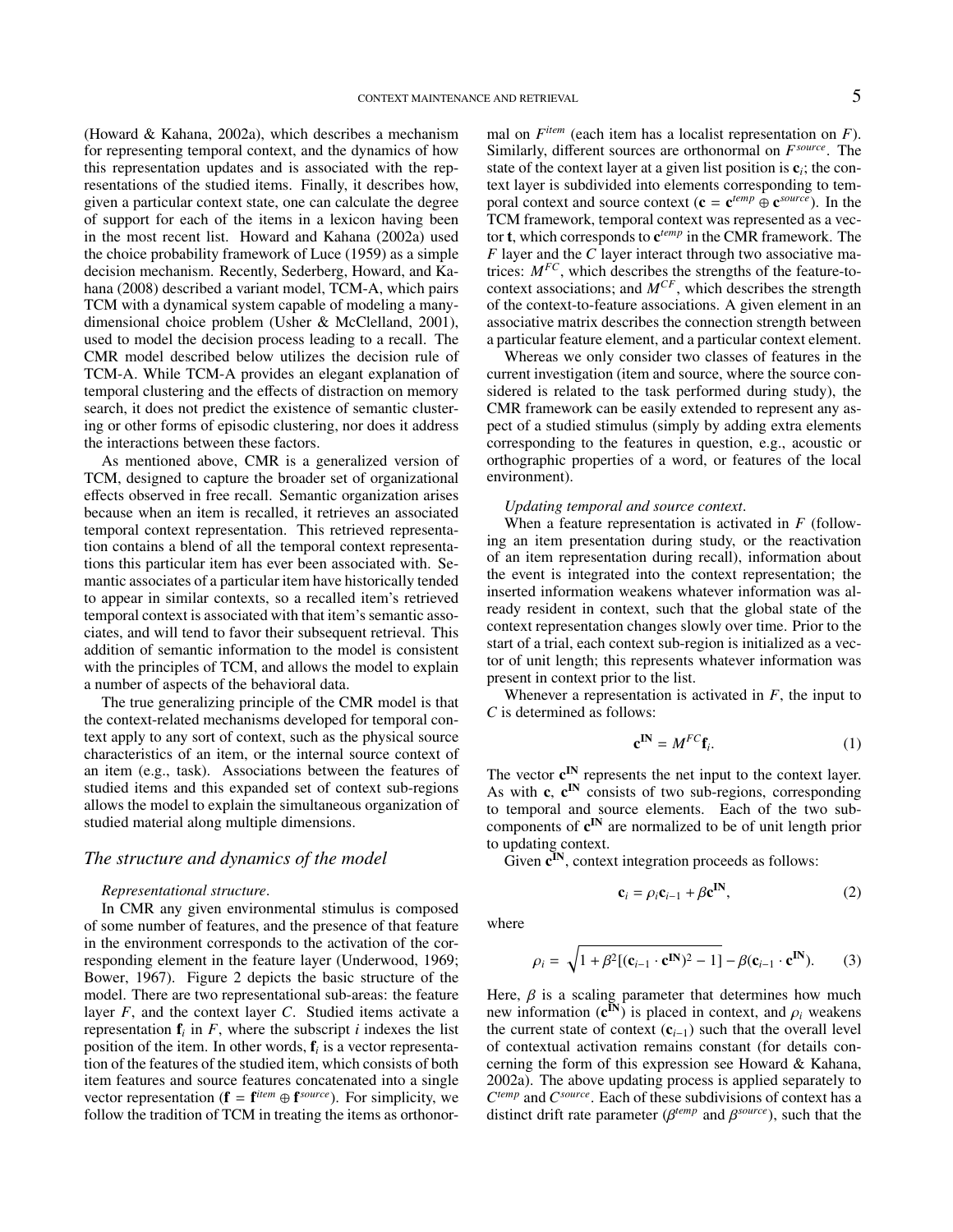

*Figure 2.* The basic structure of the Context Maintenance and Retrieval (CMR) model. Item features can update the state of context via an associative matrix *MFC*. The context representation itself has maintenance capabilities which allows context information to be integrated over long temporal intervals. During recall, the state of context can bias the retrieval competition towards items associated with the active context elements, through the associative matrix *MCF*. When a particular item is recalled, its features are reactivated; it can then update context to bias further retrieval attempts.

two pools of units can update at different rates. The  $\beta$ <br>parameter was allowed to vary between the study  $(\beta^{temp})$ two pools of units can update at different rates. The  $\beta^{temp}$ parameter was allowed to vary between the study  $(\beta_{enc}^{temp})$  and recall periods  $(\beta_{enc}^{temp})$  reflecting the hypothesis that the rate of **recall periods (** $β_{rec}^{temp}$ **), reflecting the hypothesis that the rate of context integration may be different depending upon whether** context integration may be different depending upon whether a stimulus was externally presented or recalled. To simplify matters, in the current simulations the  $\beta^{source}$  parameter was fixed between study and recall fixed between study and recall.

The  $\beta_{enc}^{temp}$  and  $\beta_{rec}^{temp}$  parameters are important in deter-<br>*ning the nature of temporal clustering*; higher values for mining the nature of temporal clustering: higher values for these parameters (with other parameters held constant) will increase the degree of temporal clustering in the model. The β source clustering; here, a large value will cause source con*source* parameter is important in determining the degree of text to update quickly given a shift in task, increasing the magnitude of the source clustering effect (Table 3).

#### *Novelty-related context disruption*.

In the introduction, we suggested that the sudden appearance of a novel representation in one context sub-region (such as a shift from one task to another) triggers a systemwide event that causes other context representations to update, by increasing the rate at which new information is integrated. This disrupts the accessibility of all items studied prior to the novel event, since the temporal context associated with all of those prior items has been pushed out in favor of novel information.

The rate at which context integrates new information is related to the overall novelty or salience of that information. When the model experiences a large shift in source context, as when the participant must switch from one task to another during the study period, all context regions (here, temporal is the only other region) increase their rate of integration, which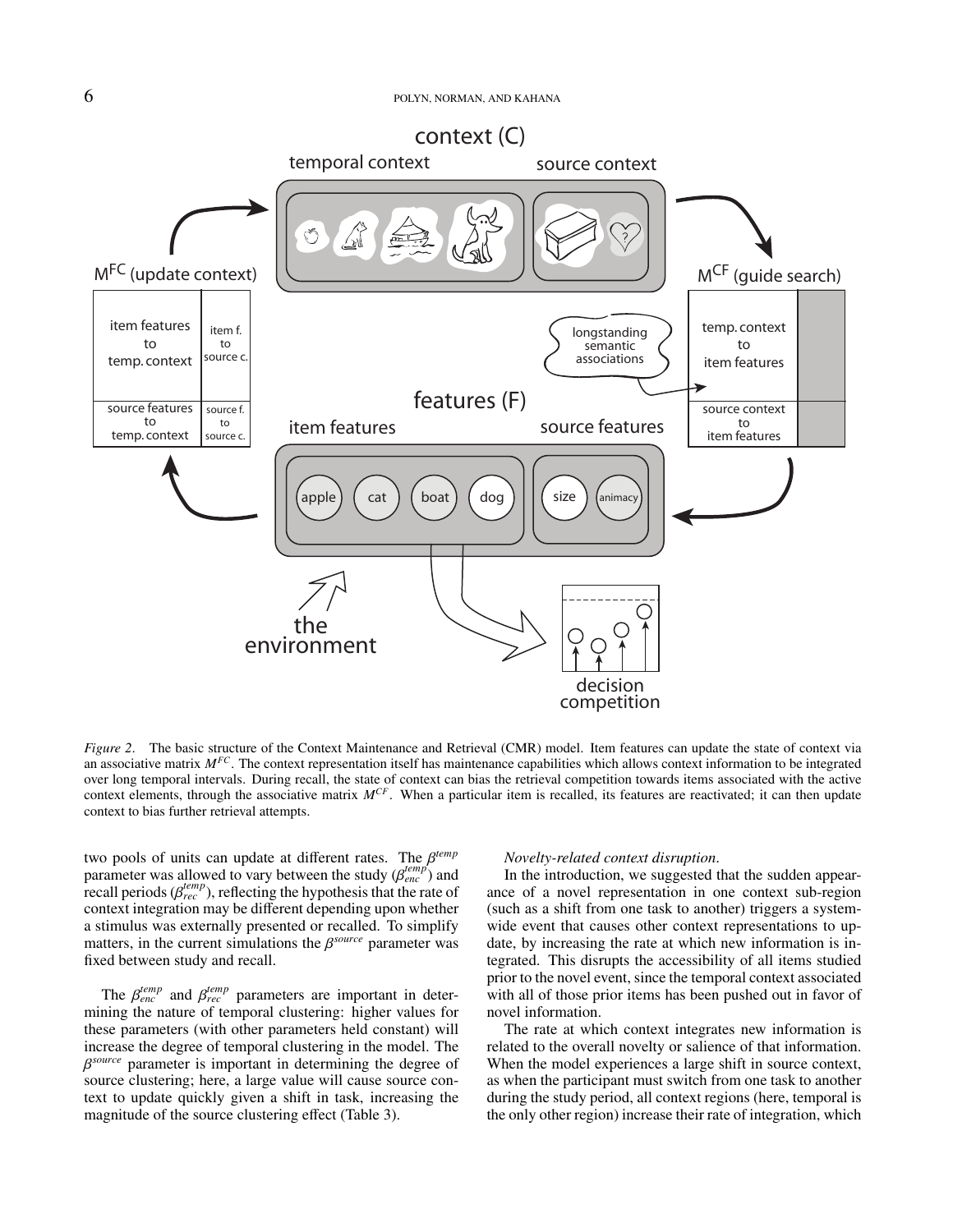disrupts or weakens the currently active context representation for the sake of new incoming information. One parameter (*d*) controls the degree to which a shift in source context disrupts the temporal context representation. This disruption was simulated by presenting a new, orthogonal item in *F*, and allowing this item to update context by Equation 2, where *d* serves as the temporary value of  $\beta$ . This "disruption item" is not learned by the network, and does not enter into the recall competition. If *d* is 0, temporal context and source context are independent; a task shift does not influence temporal context.

It is important to note that disruptive is a relative term here, referring to a small but detectable behavioral effect. The types of context disruption that one experiences in everyday life are likely to be orders of magnitude more powerful (but much more difficult to manipulate experimentally). Just as the reaction time for a simple judgement is disrupted by a few hundred milliseconds (or sometimes much less) by a shift in task (e.g., Allport, Styles, & Hsieh, 1994), so may we observe small but reliable decrements in memorability and increments in recall latencies given task shifts during a study period. To anticipate the later results, we report significant disruptions to both memorability and latency to recall studied material in a condition where participants shift between two orienting tasks within a list.

In the current simulations we only investigate the effect of a sudden change of source context on the state of temporal context, however, it is reasonable to consider that whenever any context sub-region experiences a large update other representations are disrupted. Since all items are quite similar (they are all visually presented words drawn from a set of concrete nouns) there are never any similarly large shifts in temporal context. It is possible that the first items presented on each list trigger a novelty-related signal (for a similar idea see Laming, 2006). This possibility receives further attention below.

*Associative connections: learning and semantic structure*.

As described above, two associative matrices represent the feature-to-context connections  $(M^{FC})$  and the context-tofeature connections  $(M^{CF})$ . Each of these matrices contains a pre-experimental component ( $M_{pre}^{FC}$  and  $M_{pre}^{CF}$ ), representing the set of associative connections in memory prior to performing the free-recall task, and an experimental component  $(M_{exp}^{FC})$  and  $M_{exp}^{CF}$ ), representing the set of associations learned during the study period of the free-recall task.

 $M_{pre}^{FC}$  represents the set of existing associations between the item features and the context elements. This component is initialized as an identity matrix (under the simplifying assumption that any feature of an item has a corresponding element in context that it can activate). Since we use a localist code for the items in the current simulations, this means that the first time an item is encountered in the context of a given experiment, it activates a single feature element, which activates a corresponding context element. Below we describe how the *pre* and *exp* connections are weighted to create the full matrix *MFC* .

 $M_{pre}^{CF}$  represents the set of existing associations between

the context elements and the item features. On the assumption that semantically related items have been associated with one another's temporal contexts, we have implemented semantic associations in this matrix (Rao & Howard, 2008). Each element in  $M_{pre}^{CF}$  is determined by taking the cos  $\Theta$  similarity value between two items (with indices *a* and *b*) derived using latent semantic analysis (LSA; Landauer & Dumais, 1997), scaling that value by a parameter *s*, and placing that value in position  $(a,b)$  of  $M_{pre}^{C\bar{F}}$ . In this way, the semantic memory of CMR simulates that of a participant whose semantic memory is identical to LSA. This is clearly a drastic simplification of the variability between the semantic memories of individual participants, and tends to inflate the degree of semantic organization produced by the model, since the same association values that are used to assess semantic organization are also used to create the semantic associations in the CMR model. Thus, we were motivated to estimate the degree to which an individual person's semantic memory might mismatch the LSA-derived values, to allow us to create a correction factor to apply to the semantic clustering scores produced by the model.

The correction factor was estimated with a simple simulation of an independent data set: the University of South Florida (USF) Free Association Norms (Nelson, McEvoy, & Schreiber, 2004). We used the CMR model of semantic memory (derived from the LSA database) to predict the distribution of responses produced by participants in the USF study. To simulate variability between participants, we added normally distributed random noise to each simulated participant's semantic memory, and searched for the level of noise (by manipulating the distribution's variance) that would minimize the difference between the CMR model's predictions and the USF data. This procedure is described in more detail in Appendix B.

This estimate of variance between individual participant's semantic memory structures was used to derive a corrected semantic score for each variant of the CMR model, using the following steps: The recall sequences produced by the CMR model were analyzed to determine the degree of semantic clustering produced by the model; this analysis uses the LSA-derived association values as a normative matrix to determine the degree of clustering. We added normally distributed random noise (with the variance estimated by our simulation of the USF study, described in Appendix B) to the normative LSA matrix, and calculated the degree of semantic clustering. This is equivalent to adding noise to each simulated participant, and simplifies the procedure greatly. The addition of noise to the normative LSA matrix produces a correction factor that reduces the degree of semantic clustering produced by the model. The semantic clustering analysis, and the corrected results, are described below (*Simulation analysis I: Semantic clustering*, and Tab. 2).

As mentioned above, the semantic connections are among the pre-existing associations in the CMR model. The second class of associations are episodic in nature, and are formed as the experiment proceeds. The set of experimental associations  $M_{exp}^{FC}$  are initialized to zero, and are updated each time an item is studied using a simple Hebbian outer-product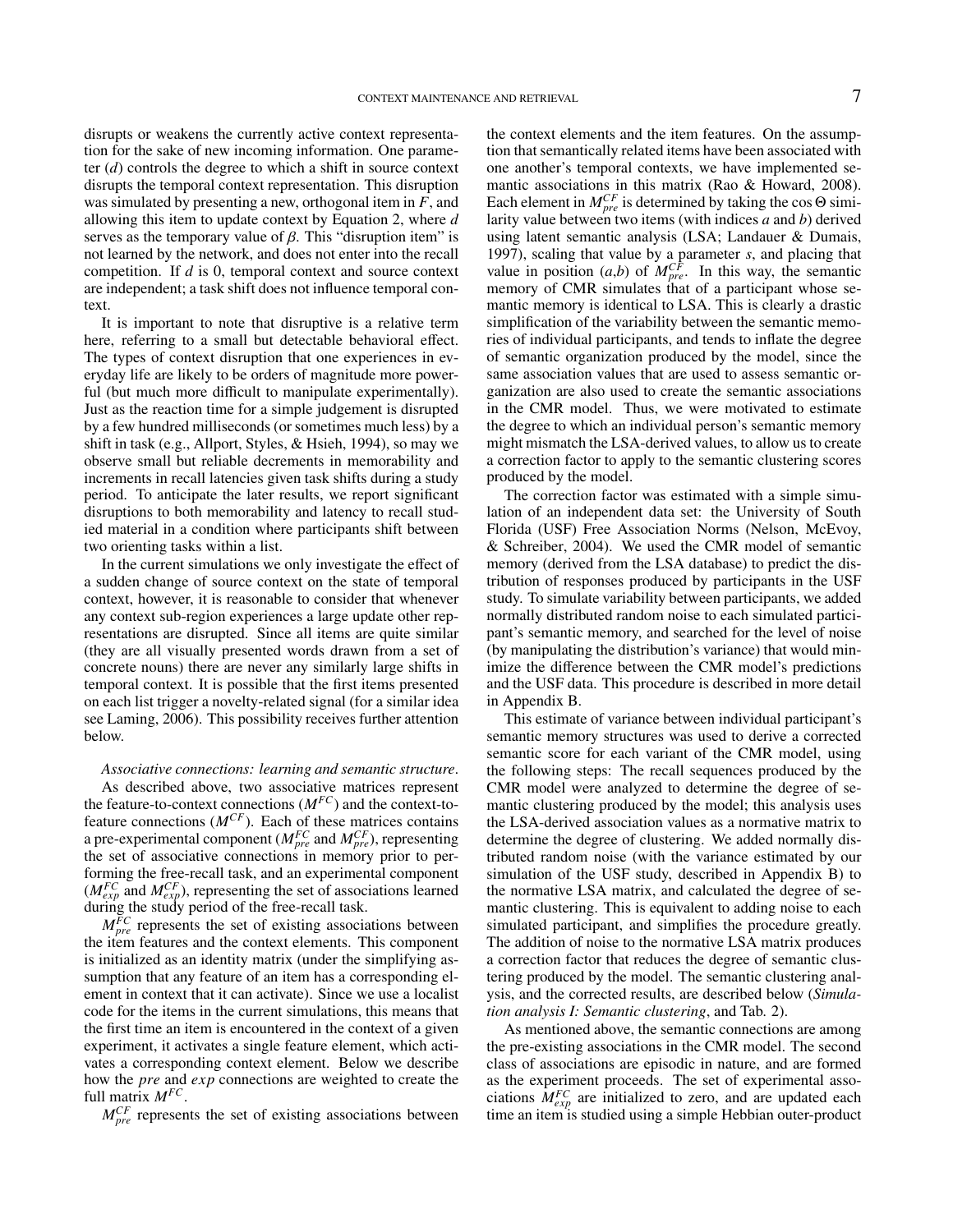learning rule:

$$
\Delta M_{exp}^{FC} = \mathbf{c}_i \mathbf{f}_i^{\top},\tag{4}
$$

where  $f_i^{\dagger}$  is the transpose of  $f_i$ . The relative strengths of the pre-experimental and experimental associations are controlled by a parameter  $\gamma_{FC}$ ; as described by Howard and Kahana (2002a), this parameter influences the magnitude of the forward asymmetry (the tendency to make forward transitions during recall):

$$
M^{FC} = (1 - \gamma_{FC})M_{pre}^{FC} + \gamma_{FC} \Delta M_{exp}^{FC}
$$
 (5)

The associative processes on  $M^{FC}$  treat item and source features equivalently. However, the return connections on  $M^{CF}$  allow temporal and source context to scale independently to capture the different magnitudes of temporal and source clustering. The set of experimental associations *MCF exp* are initialized to zero, and are also updated using the Hebbian outer-product learning rule:

$$
\Delta M_{exp}^{CF} = \phi_i L^{CF} \mathbf{f}_i \mathbf{c}_i^{\top}.
$$
 (6)

Both  $\phi$  (described below) and  $L^{CF}$  scale the magnitude of particular connections during learning. The matrix  $L^{CF}$  alparticular connections during learning. The matrix *L CF* allows CMR to separately scale the magnitude of source associations relative to temporal associations (as we will discuss below, the CMR model estimates that associations between source context and item features are about 13% as strong as associations between temporal context and item features). The matrix contains four sub-components:

$$
L^{CF} = \left[ \begin{array}{cc} L_{tw}^{CF} & L_{ts}^{CF} \\ L_{sw}^{CF} & L_{ss}^{CF} \end{array} \right].
$$
 (7)

Where the subscript *t* refers to temporal context, the subscript *s* refers to source context if it comes first, and source features if it comes second, and the subscript *w* refers to item features (this was chosen instead of *i*, for "item", to avoid confusion with the *i* subscript indicating list position). For example, the sub-matrix  $L_{sw}^{CF}$  scales the associative connections between source context and item features. The magnitude of  $L_{sw}^{CF}$ <br>is a manipulable parameter of the model;  $L_{ts}^{CF}$  and  $L_{ss}^{CF}$  are set to zero (since source features in *F* do not currently play a role during the recall process), and  $L_{tw}^{CF}$  is fixed at 1. In summary, there are three types of organizational information whose strength is varied on  $M^{CF}$ : semantic information (built into  $M_{pre}^{CF}$  and scaled by *s*), temporal information (added into  $M_{exp}^{CF}$  as the list proceeds), and source information (added into  $M_{exp}^{CF}$  and scaled by  $L_{sw}^{CF}$ ). Since the recall process is competitive, only two of these strengths need to vary (source and semantic) relative to a fixed amount of temporal information.

The scalar  $\phi_i$  factor is introduced to describe the recall advantage for items in early serial positions (its value is determined by two manipulable parameters of the model). This factor starts at a value above 1, and as the list progresses it decays to 1, at which point it has no effect on the dynamics of the model:

$$
\phi_i = \phi_s e^{-\phi_d(i-1)} + 1.
$$
 (8)

Here,  $\phi_s$  is a scaling parameter controlling the magnitude of the primacy effect and  $\phi_d$  is a decay parameter which of the primacy effect, and  $\phi_d$  is a decay parameter, which controls the rate at which this advantage decays with serial position (*i*). This primacy mechanism was added to CMR to explain the behavioral dynamics associated with the primacy effect. While the appearance of the first list item might trigger a novelty-related context disruption similar to that elicited by a change in source, we have opted to use this relatively simple model of the primacy effect. A full treatment of the primacy effect may require a more complete model of encoding dynamics (see discussion).

#### *The recall process*.

The context updating and associative learning processes determine the state of the context cue for each recall attempt, which activates each of the item features to a different degree. The degree of activation for a particular item feature determines how well it fares in an ensuing competition, in which all of the items on the most recently studied list compete to be recalled. The recall period is modeled as a series of competitions, each of which takes a certain amount of time and either produces a winning item which is recalled, or the system runs out of time, and the next trial begins. The competition is mediated by a set of accumulators using the framework described by Usher and McClelland (2001) and applied in the domain of free recall by TCM-A (Sederberg et al., 2008). The use of this framework allows us to make predictions regarding both the order in which the items will be recalled, as well as the inter-response times.

The input to the accumulators is determined as follows:

$$
\mathbf{f}^{\mathbf{IN}} = M^{CF} \mathbf{c}_i,\tag{9}
$$

where  $f^{\text{IN}}$  is then used to guide a leaky, competitive accumulation process:

$$
\mathbf{x}_{s} = (1 - \tau \kappa - \tau \lambda \mathbf{N}) \mathbf{x}_{s-1} + \tau \mathbf{f}^{\mathbf{IN}} + \epsilon, \qquad (10)
$$
  

$$
\mathbf{x}_{s} \rightarrow \max(\mathbf{x}_{s}, 0).
$$

This process runs until one of the accumulating elements crosses a threshold (which is set at 1) or the recall period is over. Each element of the vector x*<sup>s</sup>* (where *s* indexes the number of steps in the accumulation process) corresponds to an element in  $f^{\text{IN}}$  (in other words, one accumulator for each studied item). As in TCM-A,  $\kappa$  is a constant which determines the rate at which the activation of a given element decays, and  $\lambda$  is a constant which controls lateral inhibition, by scaling the strength of an inhibitory matrix *N* which connects each accumulator to all of the others (except itself).  $\epsilon$ is a noise vector drawn from a random normal distribution with mean zero and standard deviation  $\eta$ , and  $\tau$  is a time constant determining the rate of the accumulation process. The second line of Eq. 10 means that the accumulating elements can not take on negative values. Items that have already been recalled still take part in the competition, but the threshold serves as an upper limit on their activity value, and they can not be recalled again. When an item wins the recall competition, its item features are reinstated in *F*. This allows the system to revive the contextual state associated with the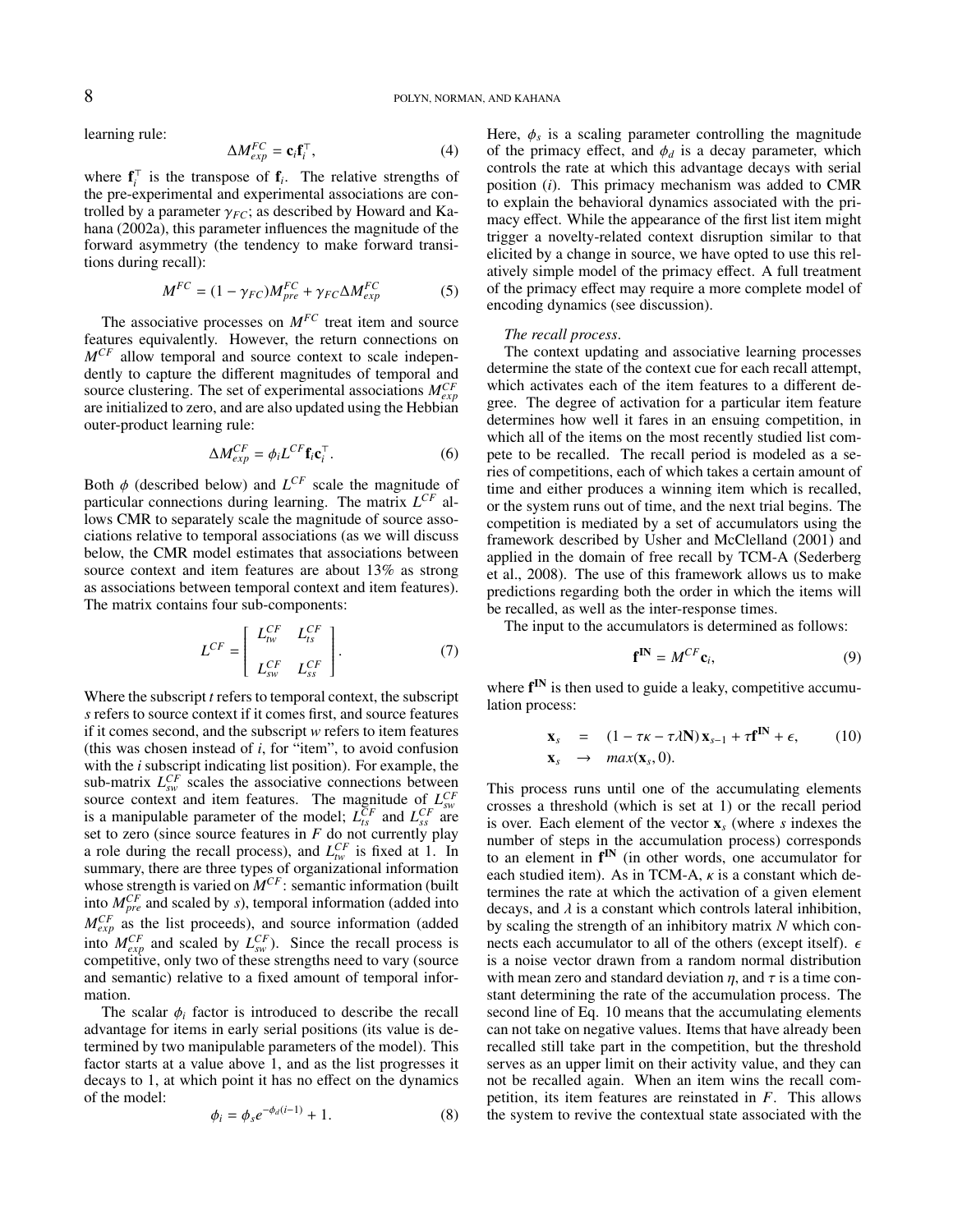input f<sup>IN</sup> is updated, and the competition begins again, with x*s* initialized to 0. The decision parameters are critical for obtaining a good fit to the behavioral data, especially the recall latencies.

Increasing the value of  $\kappa$  (decay) increases the minimum amount of contextual support an item must have to be able to cross the recall threshold. Increasing the value of  $\lambda$  (lateral inhibition) increases the degree to which the items with the most contextual support inhibit those with less support, enhancing organizational effects in the model. Increasing  $\eta$ (noise) works against organization, by increasing the likelihood that random items are recalled.

### *Simulation analyses of the CMR model*

In the following sections we compare the behavior of the CMR model to human behavior observed in three studies of immediate free recall. The first study was designed and carried out for the purposes of this report, and includes a withinlist manipulation of source context (we refer to this as the source-manipulation experiment, described in Appendix A). The second study is a subset of the conditions reported by Murdock (1962), where list length was manipulated. The third study was reported by Murdock and Okada (1970), and includes a detailed analysis of the inter-response times (IRTs) between successive recalls.

We separately fit the model to the behavioral data from each experiment. For each experiment, a single parameter set was found that simultaneously provided good fits to all of the relevant behavioral measures. All model parameters were fixed within-experiment, that is to say, for the experiments that contained multiple conditions (Murdock, 1962 and the source-manipulation experiment) the same set of parameters was used to fit the results from all conditions. This is a high bar for a model of recall; for example, Brown et al. (2007) recently showed that the SIMPLE model fit the data from Murdock (1962), but only if the parameters of the model were allowed to vary for different conditions (Brown et al., 2007).

For each experiment, a genetic algorithm was used to extensively search the parameter space of the model to find the best-fit parameter set (see Appendix C). For the Murdock (1962) and Murdock and Okada (1970) experiments, this search was across 10 parameters. For the sourcemanipulation experiment, three source-context relevant parameters were included, so the search was across 13 parameters.<sup>2</sup> Table 1 presents the best-fit parameter set for each experiment. Each parameter set was used to simulate a large number of trials of the particular paradigm, and the resulting recall sequences (and accompanying latencies, where appropriate), were analyzed to create behavioral measures analogous to those carried out on the original behavioral data. Each experiment yielded a different number of behavioral measures, which are detailed in Appendix C. For example, the fitting procedure for the source-manipulation experiment minimized the difference between the simulated data and behavioral data across 93 data-points (including serial position curves, inter-response latencies, and clustering measures). The goodness-of-fit for a particular simulated data set was quantified using a  $\chi^2$  statistic.

| Best-fit parameters of the CMR model. |  |  |
|---------------------------------------|--|--|
|                                       |  |  |

|                               | M62   | MO70  | Full  | P.A.     | P.D.     |
|-------------------------------|-------|-------|-------|----------|----------|
| $\beta_{enc}^{temp}$          | 0.745 | 0.621 | 0.776 | 0.767    | 0.772    |
| $\beta_{rec}^{temp}$          | 0.36  | 0.179 | 0.510 | 0.468    | 0.510    |
| $\beta^{source}$              |       |       | 0.588 | 0.681    | 0.743    |
| $L_{\mathrm sw}^{CF}$         |       |       | 0.129 | 0.171    | $\Omega$ |
| d                             |       |       | 0.767 | $\Omega$ | 0.880    |
| $\gamma^{FC}$                 | 0.581 | 0.559 | 0.898 | 0.799    | 0.889    |
| S                             | 1.80  | 3.06  | 2.78  | 2.71     | 2.80     |
| ĸ                             | 0.091 | 0.166 | 0.111 | 0.053    | 0.092    |
| λ                             | 0.375 | 0.284 | 0.338 | 0.272    | 0.349    |
| η                             | 0.182 | 0.072 | 0.159 | 0.126    | 0.183    |
| τ                             | 0.242 | 0.323 | 0.174 | 0.145    | 0.201    |
| $\phi_{\scriptscriptstyle S}$ | 5.39  | 6.0   | 1.07  | 0.881    | 1.83     |
| $\phi_d$                      | 1.41  | 0.916 | 0.981 | 0.641    | 0.942    |
| d. pts.                       | 150   | 65    | 93    | 93       | 93       |
|                               |       |       |       |          |          |

#### Table 1

*These parameters were discovered using a genetic algorithm fitting technique described in Appendix C. Codes for the different simulations are as follows: M62, Murdock (1962) data set; MO70, Murdock and Okada (1970) data set; Full, Full variant applied to the source-manipulation experiment; P.A., Pure association variant applied to the source-manipulation experiment; P.D., Pure disruption variant applied to the source-manipulation experiment. d*.*pts*. *corresponds to the number of behavioral datapoints fit by each simulation.*

Each of the best-fitting parameter sets reported in Table 1 yielded a  $\chi^2$  value. The number of degrees of freedom for each model was equal to the number of data points being fit each model was equal to the number of data points being fit minus the number of model parameters. We first report the fit to the classic studies of Murdock (1962) [10 parameters; rameters;  $\chi^2$ (55) = 3046].<br>As mentioned above  $^{2}(140) = 760.6$ ], and Murdock and Okada (1970) [10 pa-<br>ameters:  $v^{2}(55) = 3046$ ]

As mentioned above, we think two mechanisms are important to understand the behavioral effects of a source manipulation: associations between source context and item features, and disruptions to temporal context due to taskshifts. To assess the importance of these mechanisms, we compared the ability of three CMR model variants to fit the data from the source-manipulation experiment. These were the full model [13 parameters;  $\chi^2(80) = 235.5$ ], and two nested variants of the full model the Pure association model nested variants of the full model, the Pure association model [12 parameters, *d* was set at zero;  $\chi^2(81) = 327.6$ ], and the Pure disruption model [12 parameters,  $L_{sw}^{CF}$  was set at zero; [12 parameters, d was set at zero;  $\chi^2(81) = 327.6$ ], and the  $^{2}(81) = 290.8$ .<br>We carried ou

 $\ddot{\phantom{0}}$ We carried out  $\chi^2$  comparisons between the Full model<br>deach of the nested models (since one parameter was fixed and each of the nested models (since one parameter was fixed in each of the nested models, these tests were carried out

<sup>&</sup>lt;sup>2</sup> This number of parameters is comparable to other dynamical models of free recall. For example, eSAM contains 11 parameters (Sirotin, Kimball, & Kahana, 2005), and TCM-A contains 12 parameters (Sederberg et al., 2008).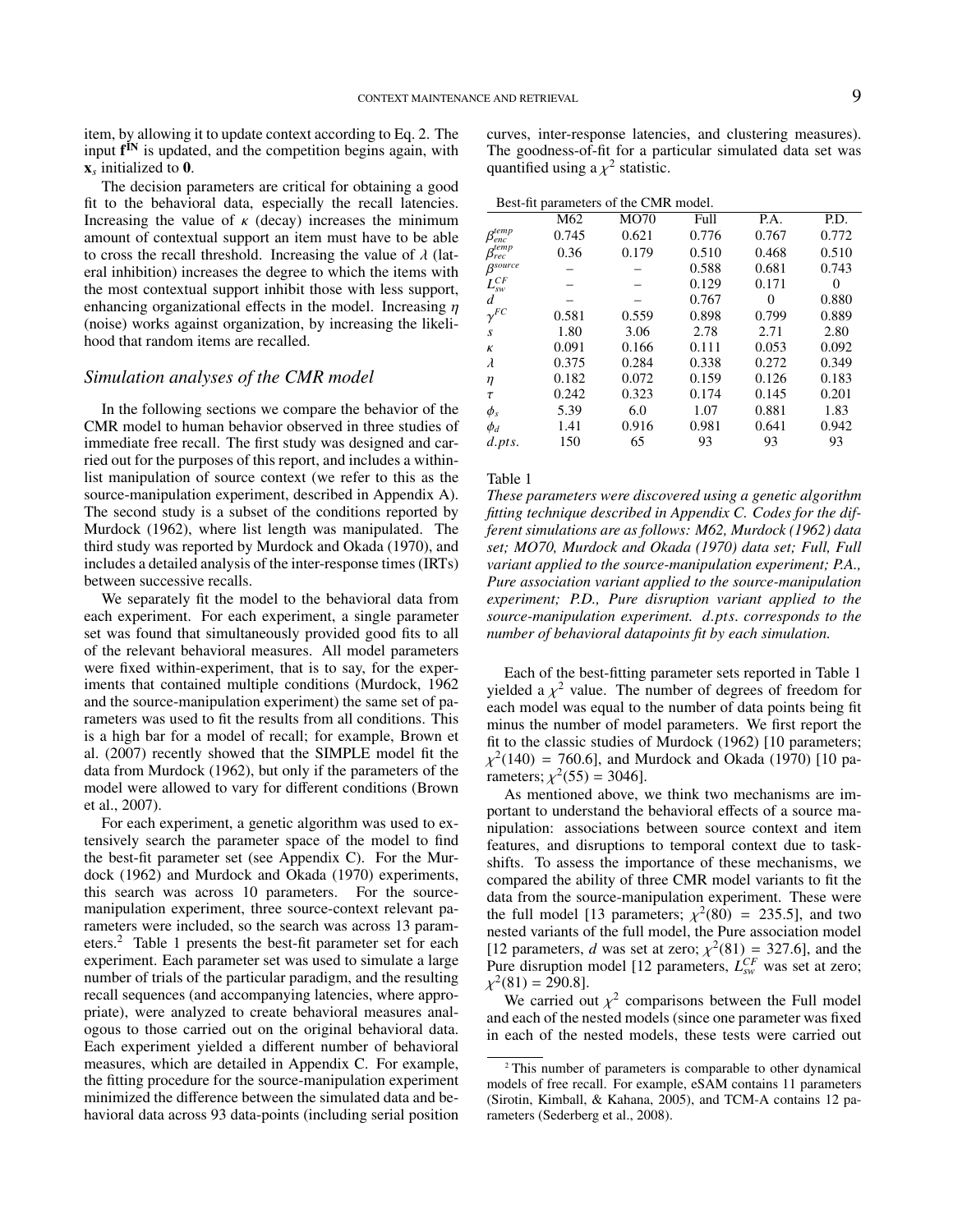with one degree of freedom). This indicated that the Full model gave the best fit to the data. Full versus Pure association:  $\chi^2(1) = 92.0, p < 0.0001$ ; Full versus Pure disruption:<br> $\chi^2(1) = 55.3, p < 0.0001$  $f^2(1) = 55.3, p < 0.0001.$ <br>We also calculated the

 $\ddot{\phantom{0}}$ We also calculated the Bayesian Information Criterion (BIC; Schwarz, 1978; Kahana, Zhou, Geller, & Sekuler, 2007), a quantity used to compare goodness-of-fit for models with different numbers of parameters (lower values of BIC indicate better fit, accounting for the number of parameters of the model) using the following equation:

$$
BIC = k \ln(n) + n \ln(\frac{RSS}{n}),
$$
\n(11)

where *k* is the number of model parameters, *n* is the number of data points being simultaneously fit, and RSS is the residual sum of squares (for more details see Appendix C). This calculation gave BIC values of -602, -574 and -595 for the Full model, the Pure association model, and the Pure disruption model, respectively. These tests agree with the  $\chi^2$  mea-<br>sure, indicating that the Full model provides a significantly sure, indicating that the Full model provides a significantly better fit than each of the nested variants.

The  $\chi^2$  statistics reported above indicate significant devi-<br>on between the model fit and the behavioral data. A comation between the model fit and the behavioral data. A common complaint about  $\chi^2$ -based analyses of model fit is that given enough data any model will be invalidated for failing given enough data, any model will be invalidated for failing to fit the fine-grained nuances of the data. In the end, the χ variants to one another (as described above). Regardless of  $\chi^2$  measure is more useful for allowing us to compare model the statistical deviation of the best-fit models from the behavioral data, the CMR model provides a good qualitative fit of a diverse range of behavioral phenomena across a range of experimental manipulations.

Some component of the deviation of the model predictions from the behavioral data may arise because we force the model to find a single parameter set that accounts for the data across all participants. This may represent an impossible task for the model, if subsets of participants are better represented by models with distinct parameter settings. Fitting the model separately to each participant's data would give us further insight into these issues but requires more behavioral data per participant to obtain stable behavioral estimates. Current work in our laboratories is focused on gathering much more behavioral data per participant, making such an analysis more feasible.

Each of the following four sections examines the recall dynamics of the CMR model in a different way. The first section focuses exclusively on the source-manipulation experiment, examining the three basic forms of clustering (semantic, temporal, and source) observed simultaneously therein. The second section examines the interaction between temporal and source clustering in the source-manipulation experiment. The third section examines the classic serial position effects of immediate free recall reported by Murdock (1962), as well as the perturbation of these effects by a within-list manipulation of source context in the sourcemanipulation experiment. The fourth section examines the classic inter-response time effects reported by Murdock and Okada (1970), and the perturbation of these effects by the semantic, temporal, and source relations between the studied items in the source-manipulation experiment.

#### *Simulation analysis I: Basic clustering e*ff*ects*

The influence of each organizational factor (semantic, temporal, and source) is demonstrated with a series of clustering analyses on the recall sequences of the sourcemanipulation experiment described in Appendix A. The basic form of the clustering analysis is similar for each of the three factors. One can step through the set of recall sequences generated by each participant, and label each word by its semantic identity, list position, and study task. This information is used to calculate measures of semantic, temporal, and source clustering, as described below.

#### *Semantic clustering*.

The degree of semantic association between two words is represented by a single number, represented by the cosine distance between the vector representations of those words derived with latent semantic analysis (LSA; Landauer & Dumais, 1997). These semantic association values are used to generate a semantic clustering score for each recall transition (representing how related the two successively recalled words are relative to the other words the participant could have recalled next), and the average of these scores across participants provides us with a summary of the degree of semantic clustering for the experiment. Specifically, for each recall transition we calculate a distribution of semantic association values between the just-recalled word, and the set of words that have not yet been recalled. A percentile score is generated by comparing the association value corresponding to the next item in the recall sequence to the rest of the distribution. Thus, if the participant always chose (from the set of remaining items) the strongest semantic associate, then this semantic clustering measure would yield a value of 1, representing perfect semantic organization. Likewise, a value of 0 would indicate that the participant always chose the least semantically related of the remaining items for their next recall. A value of 0.5 indicates no effect of semantic clustering. As Table 2 shows, the observed value for the behavioral data (0.545) is significantly greater than 0.5, indicating a reliable effect of semantic clustering  $(t(44) = 104.2; p < 0.0001)$ .

Table 2 also presents the estimates of semantic clustering produced by the CMR model, which exceed the behavioral data by about 0.02. As described elsewhere (*Associative connections: learning and semantic structure* and Appendix B), a correction factor was applied to the model's estimates of semantic clustering to account for the fact that while the LSA-derived semantic association values mismatch each human participant's semantic memory, they are a perfect match for the CMR model's semantic memory, which inflates the model's estimate of the expected degree of semantic clustering. The correction factor reduced the degree of semantic clustering from 0.791 to 0.566 for the Full variant of the model; from 0.792 to 0.569 for the Pure association variant; and from 0.781 to 0.568 for the Pure disruption variant.

*Temporal clustering*.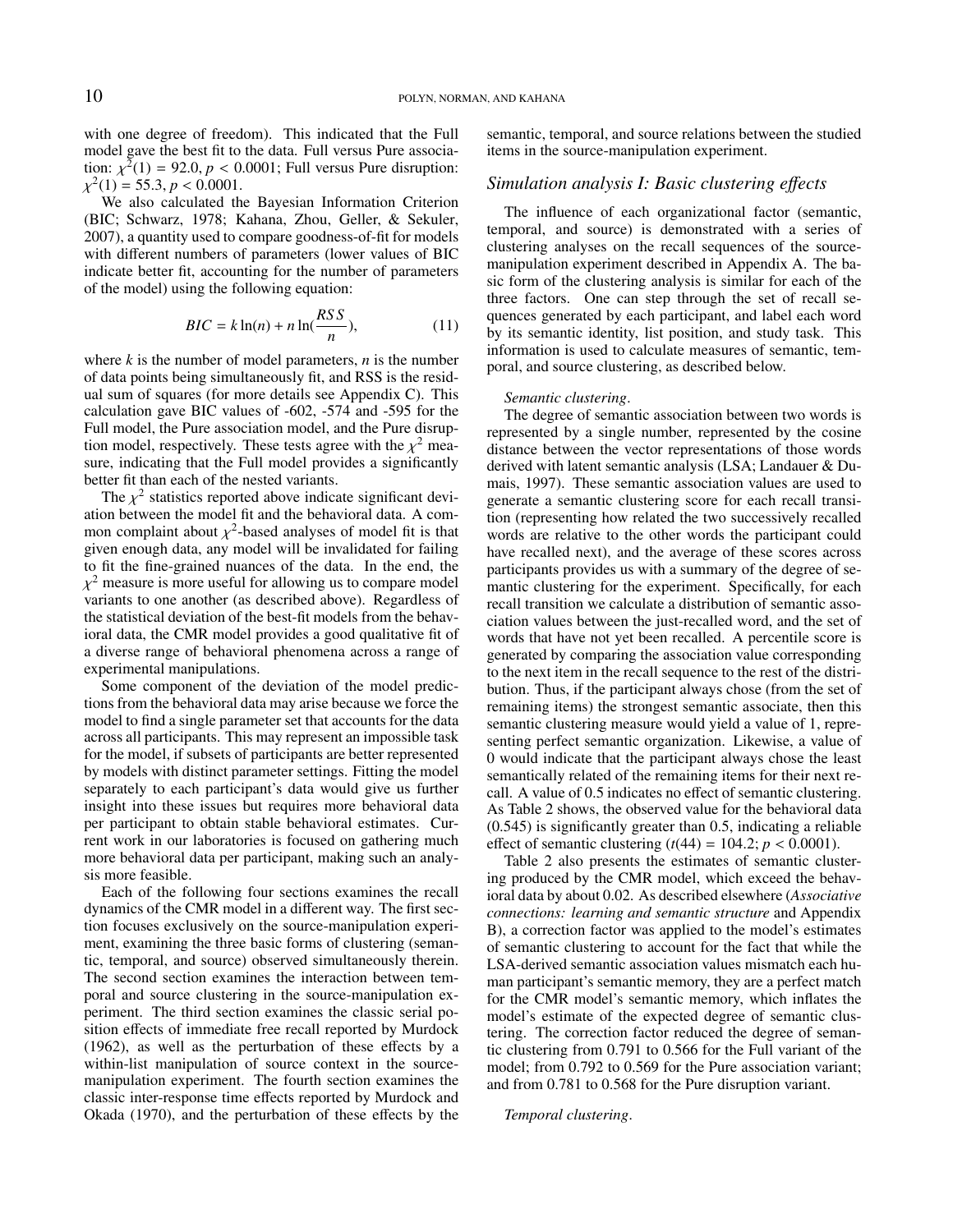Clustering scores during recall.

|                               | Semantic     | Temporal     |
|-------------------------------|--------------|--------------|
| <b>Behavioral Data</b>        | 0.545(0.005) | 0.638(0.011) |
| CMR: Full model               | 0.566(0.001) | 0.636(0.001) |
| <b>CMR</b> : Pure association | 0.569(0.001) | 0.630(0.001) |
| <b>CMR</b> : Pure disruption  | 0.568(0.001) | 0.647(0.001) |

#### Table 2

*Note. Clustering scores are followed by standard error of subject means in parentheses. All results are significant at the p* < <sup>0</sup>.<sup>001</sup> *level. See text for details of the statistical analysis. A correction factor has been applied to the semantic clustering scores produced by the CMR model, as described in the text (The structure and dynamics of the model. Associative connections: learning and semantic structure).*

A similar technique is used to quantify the magnitude of the temporal clustering effect (Tab. 2). For each recall transition we created a distribution of temporal distances between the just-recalled word and the set of words that have not yet been recalled. These distances are simply the absolute value of the difference between the serial position of the justrecalled word and the set of not-yet-recalled words (here, these can range between 1 and 23). A percentile score is generated by comparing the temporal distance value corresponding to the next item in the recall sequence to the rest of the distribution. Specifically, we calculate the proportion of the possible distances that the observed value is less than, since strong temporal clustering will cause observed lags to be smaller than average. As is often the case, when there is a tie, we score this as the percentile falling halfway between the two items. If the participant always chose the closest temporal associate (which is only possible for pure serial recall in the forward or backward direction), then the temporal clustering measure would yield a value of 1 (as there would never be an opportunity for a tie). A value of 0.5 indicates no effect of temporal clustering. The observed value of the behavioral data (0.638) is significantly greater than 0.5, indicating a reliable effect of temporal clustering  $(t(44) = 60.3; p < 0.0001)$ . It is worth noting that while we describe this as a measure of temporal distance, this is not meant in the sense of "clock time" as in recent models of temporal distinctiveness (e.g., Brown et al., 2007), but rather in the sense of positional lag between items in the study list.

At the suggestion of a reviewer, we examined more closely the pattern of temporal clustering for early and later output positions, for both near and distant lags. Recently, Farrell and Lewandowsky (in press) carried out a similar analysis over a number of free recall data sets. They found a marked tendency for participants to make transitions to distant serial positions early in recall. They suggested that these nonmonotonicities in the probabilities of recall by lag challenge the generality of the contiguity effect, which, in a pure form, suggests that probability of recall by lag should drop smoothly as lag increases. Here, we first examine the behavioral data, before turning to the simulated data generated by the CMR model.

Figure 3 (A and C) shows the probability of making recalls of various temporal distances to the just-recalled item. The analysis is presented separately for output positions 1–3 and for output positions 4 onward. We restricted our analysis to mid-list output positions (serial positions 5–19), as recalls from these positions allow us to separately examine the influence of the contiguity effect and the recency effect on recall transitions. The analysis was carried out separately for each originating serial position and participant, and then aggregated across serial positions and participants, such that each originating serial position is given equal weight in the analysis. Due to the relatively small number of transitions being examined in certain cases (e.g., the more distant bins for output positions 1–3), we aggregated our conditional probabilities over multiple lags, such that the dot in a particular bin represents the probability of transitioning to any lag in the specified range.

The contiguity effect and forward asymmetry for early output positions can be clearly seen in Figure 3A, bins *-1* and *1*. The nonmonotonicity can be seen as well, in bins *11.5* and *18.5*. When recall transitions fall into this bin, it means that the participant made an early recall of a mid-list item, followed by a recall of an item from the end of the list. In other words, the nonmonotonicity is due to the persistence of the recency effect, even after a mid-list item is recalled. Figure 3C shows that later in the recall sequence, the influence of the recency effect recedes, but the contiguity effect remains.

Figure 3B and D presents these same analyses, but on the CMR Full model (the two variants show similar results). The model captures the basic behavioral pattern whereby early recall transitions show evidence of both a contiguity effect and a recency effect (Fig. 3B). While the simulated recency effect matches the behavioral data, the model underpredicts the exact magnitude of the contiguity effect. The simulated data match the behavioral data well for the later output positions (Fig. 3D), both in terms of the size of the contiguity effect and the attenuation of the recency effect. We return to this issue in the Discussion ("Relationship to other models of free recall").

#### *Source clustering*.

The degree of organization by source (in this case, encoding task identity), was estimated by tallying the number of recall transitions that were between items studied with the same task, and dividing by the total number of recall transitions, to give a proportion of same-source recall transitions for each participant. This number was averaged across all participants and is reported in Tab. 3. A relabeling technique, in which each control list was randomly assigned the task ordering from one of the task-shift lists, was used to create a baseline for the source clustering measure. By relabeling the control list items with the same sequence of task alternations used in the experimental lists (and aggregating over many such assignments), we calculated the proportion of same-task transitions one would expect to observe solely on the basis of the temporal contiguity of items studied with the same task.<sup>3</sup>

<sup>&</sup>lt;sup>3</sup> A similar method was used by Nilsson (1974) to quantify the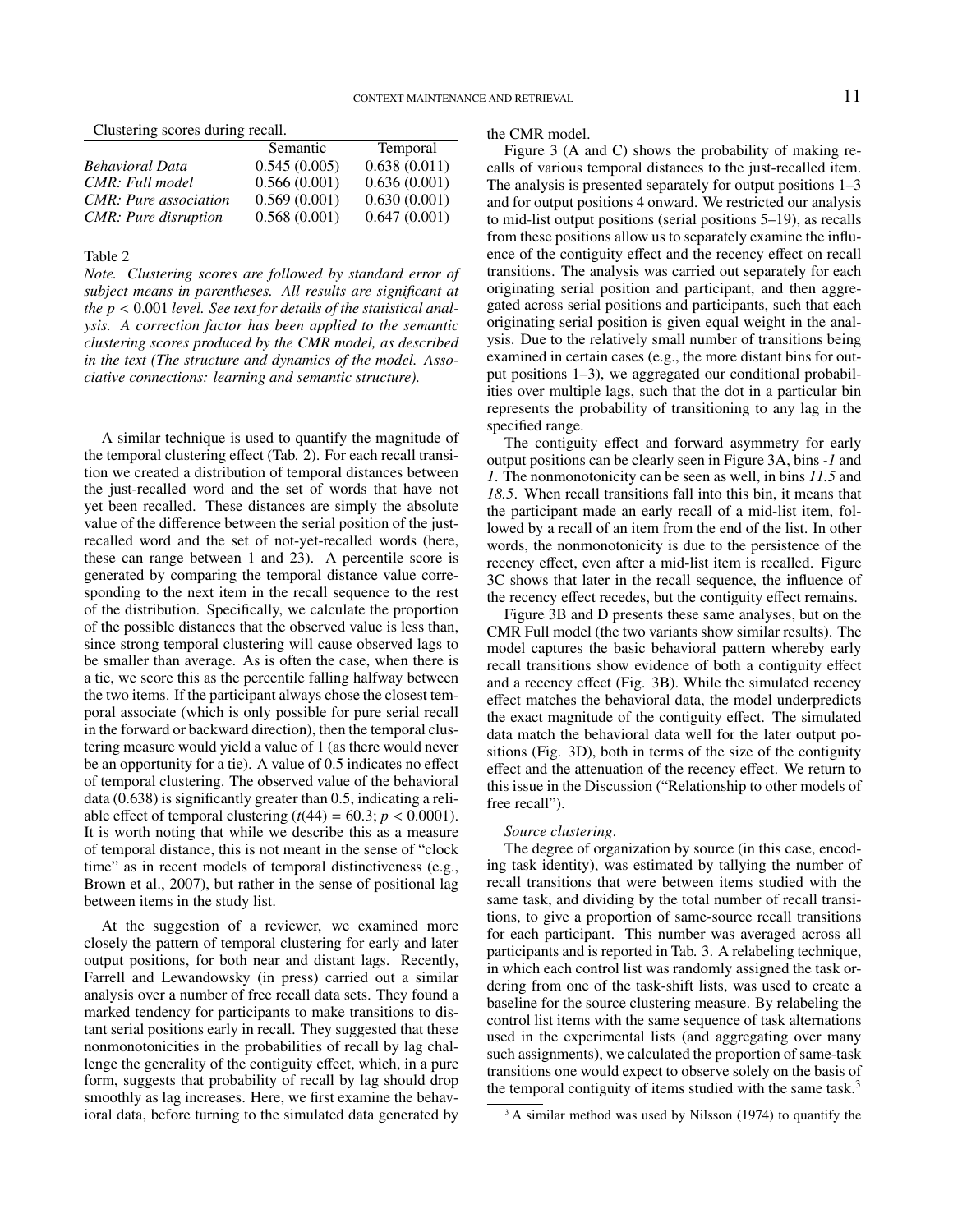

*Figure 3*. Conditional probability of recall transitions as a function of lag, for the behavioral data from the source-manipulation experiment. Transitions originating from mid-list items (serial positions 5 through 19) are considered. Each dot represents the aggregate probability for a set of lags, marked according to the mean lag of that bin; from left to right these are: -19 to -18, -17 to -6, -5 to -2, -1, 1, 2 to 5, 6 to 17, and 18 to 19. A) The behavioral data, probabilities for output positions 1 to 3. B) The CMR Full model, probabilities for output positions 1 to 3. C) The behavioral data, probabilities for output positions 4 onward. D) The CMR Full model, probabilities for output positions 4 onward.

The overall source clustering effect was both numerically large (a increase from 0.536 to 0.606 in within-task transitions between the relabeled control and task-shift lists; see Tab. 3, *All transitions*) and statistically reliable (paired sample t-test across participant means;  $t(44) = 6.83$ ,  $p < 0.001$ ).

Full model and Pure association variants provide a very good fit to the behavioral data, but the Pure disruption variant underpredicts the degree of source clustering. This is because the disruption mechanism simply weakens item-related contextual support every time there is a task shift, which serves

Table 3 (*All transitions* column) also presents the source clustering results for each of the three model variants. The

degree of clustering by modality.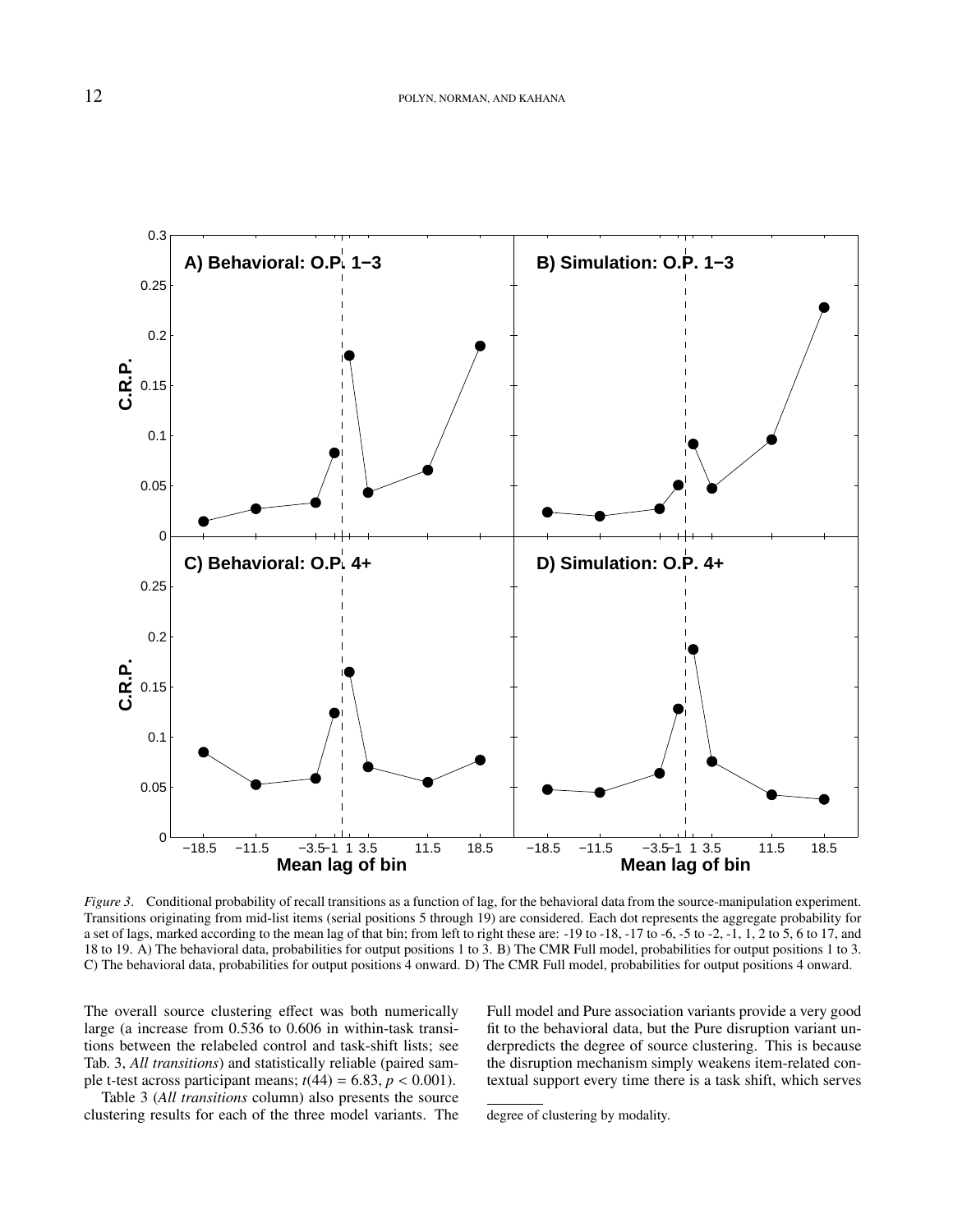to isolate items in different trains from one another. Clustering arises for same-train items because given the recall of one item in a train, the retrieved context supports recall of other items in that train, but not items in other trains.

| Source clustering during recall. |                           |                           |
|----------------------------------|---------------------------|---------------------------|
| <b>Behavioral Data</b>           | All transitions           | Remote transitions        |
| Relabeled control                | 0.536(0.009)              | $\overline{0.334(0.011)}$ |
| Shift                            | 0.606(0.008)              | 0.391(0.012)              |
| CMR: Full model                  |                           |                           |
| Relabeled control                | 0.528(0.001)              | 0.336(0.001)              |
| Shift                            | 0.611(0.002)              | 0.410(0.003)              |
| <b>CMR</b> : Pure association    |                           |                           |
| Relabeled control                | 0.523(0.001)              | 0.336(0.001)              |
| <b>Shift</b>                     | 0.604(0.002)              | 0.413(0.002)              |
| <b>CMR</b> : Pure disruption     |                           |                           |
| Relabeled control                | $0.5\overline{30(0.001)}$ | 0.333(0.001)              |
| Shift                            | 0.578(0.002)              | 0.368(0.002)              |
|                                  |                           |                           |

Table 3

*Note. Transition probabilities are followed by standard error of subject means in parentheses.*

Thus, the recall sequences exhibit an influence of (at least) these three organizational factors: semantic, temporal, and source. Characterizing the ways in which these factors interact is not a trivial matter. As we shall elaborate, the factors do not seem to combine in a linear manner. Rather, these combined factors set in motion a nonlinear recall competition that leads to the actual response. Clouding the picture further, each recall updates the state of internal context, which alters the course of all successive recalls. The highly interactive and dynamic nature of the recall process makes the CMR model a valuable tool for interpreting the rich behavioral interactions between these organizational factors.

# *Simulation analysis II: An interaction between source and temporal information*

Source clustering is observed at all transition distances, but the magnitude of source clustering is enhanced for items studied nearby in time. Table 3 (*Remote transitions*) describes the proportion of recall transitions to same-task items, conditional on the fact that this is a remote transition (outside of the local train of same-task items). A significantly greater proportion of these remote transitions are to same-task items in the task-shift lists compared to the relabeled control lists (0.391 and 0.334 respectively; paired-sample *t*-test on participant means:  $t(44) = 5.11$ ;  $p < 0.001$ ). Thus, longer-range transitions also exhibit clustering by task identity, although the magnitude of the effect is diminished relative to nearby transitions.

Table 3 (*Remote transitions*) also presents the remote source clustering results for each of the three model variants. The Full model and the Pure association variants provide a reasonable fit to the data. However, the Pure disruption variant underpredicts the magnitude of the remote source clustering.

The interaction of the source and temporal factors is apparent in Figure 4A, which plots the results of a conditional response probability analysis of the recall transitions. Here, instead of grouping items by serial lag to the just-recalled item, they are grouped by train position relative to the justrecalled item (creating a *train-lag CRP* analysis). A *train lag* of zero corresponds to the recall of an item from the same train as the just-recalled item, whereas a train lag of one corresponds to the recall of an item from the next train in the study sequence. The source-clustering effect is revealed most clearly in the difference plots (lower panels B, D, F, and H) between the control and shift conditions. In the difference plots, *same-task* (black squares) and *between-task* (white squares) transitions are marked differently, revealing that the tendency to cluster by task is a decaying function of temporal distance from the just-recalled item. A strong source clustering effect is exhibited by an increase in the black squares above zero, and a decrease of the white squares below zero, meaning that same-task items are more likely to be clustered with one another than between-task items.

Inspection of the behavior of the Pure disruption and Pure association model variants (Fig. 4E–H) suggests that two factors play a large role in shaping the interaction between temporal clustering and source clustering: the task-shift disruption mechanism and the nonlinear recall competition. The disruption of temporal context given a shift in source context (novelty-related disruption) causes items in the same train to be tightly coupled to one another; when a particular item is recalled, the reinstated temporal context representation overlaps well with same-train items but not with items in neighboring trains. Since same-train items are also sametask items, this mechanism inflates the degree of source clustering for nearby items. This can be seen in the plot for the Pure disruption model variant (Fig. 4E), which even without associations between source context and item features shows source clustering for nearby (same-train) items. The taskshift disruption mechanism, in general, sharpens the trainlag CRP plot for the task-shift condition relative to relabeled control condition. This sharpening causes a decreased likelihood of transitions to neighboring trains (-1 and +1 train lag) relative to the likelihood of making these transitions in the control condition (where item context is not disrupted between trains).

The associations between source context and item features produce the source clustering observed in the Pure association variant of the model. Here, source context provides equivalent support to all items associated with a particular task; however, there is still an interaction between the degree of source clustering and the temporal proximity of the items (the peak at train-lag 0 in the Pure association panel of Fig. 4H). This interaction arises as a consequence of the nonlinear recall competition; since the items compete with one another to cross the recall threshold, an increase in support can have a supra-linear effect on the likelihood of an item winning the competition. Even though task information provides equivalent support to all same-task items, this task support combines with the temporal support for nearby items to result in increased source clustering for temporally proximal items.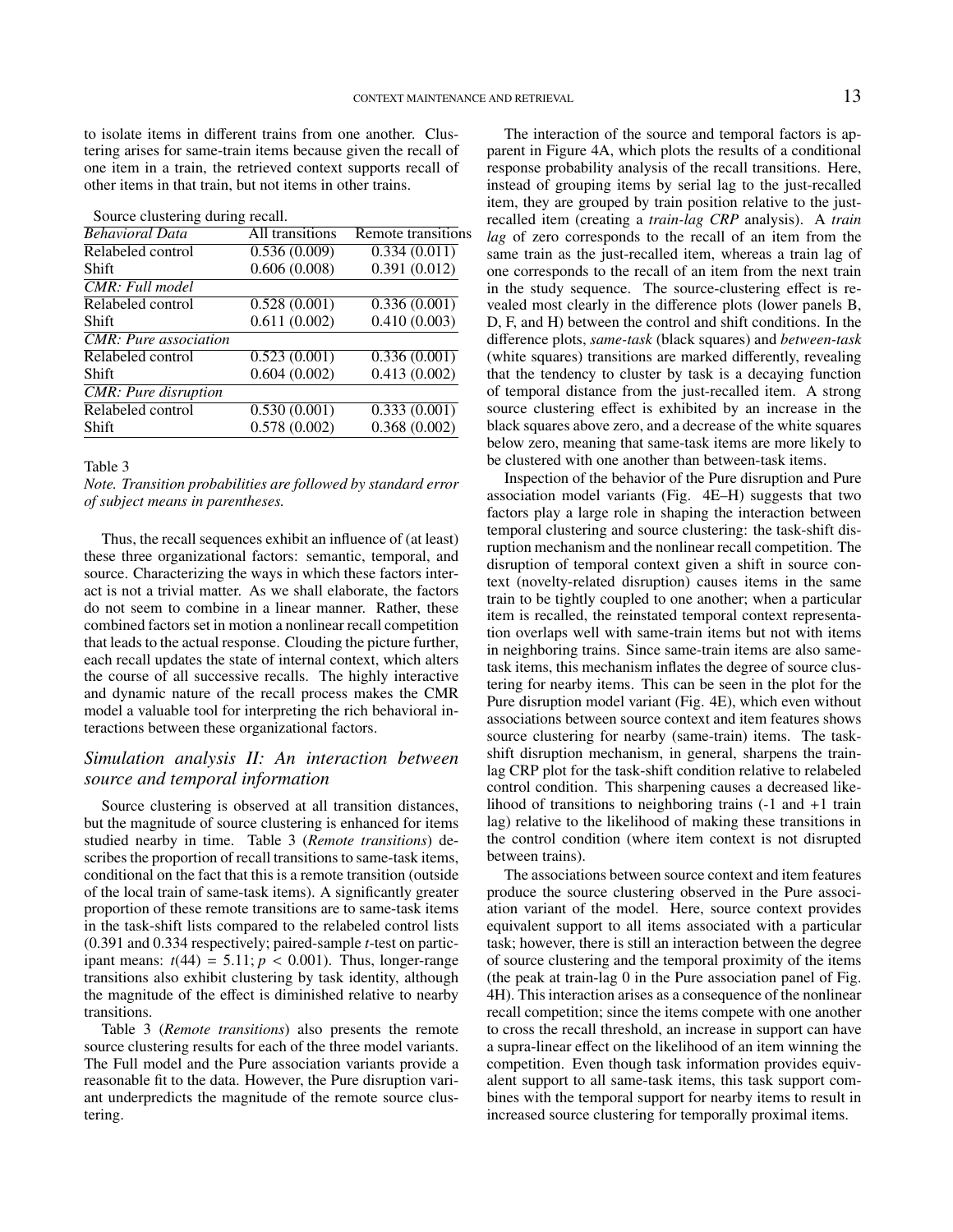

*Figure 4*. Conditional response probability analysis of recall transitions by train lag, for the relabeled control and task-shift conditions. A and B correspond to the analysis on the behavioral data. A) Each point corresponds to the probability of making a transition of a particular train lag from the just-recalled item. B) The difference in probabilities between the relabeled control and task-shift conditions. Black squares correspond to transitions between items studied with the same task, and white squares to transitions between items studied with different tasks. C and D) The same analysis of the simulated data from the CMR Full model. E and F) The same analysis of the simulated data from the CMR Pure disruption model. G and H) The same analysis of the simulated data from the CMR Pure association model.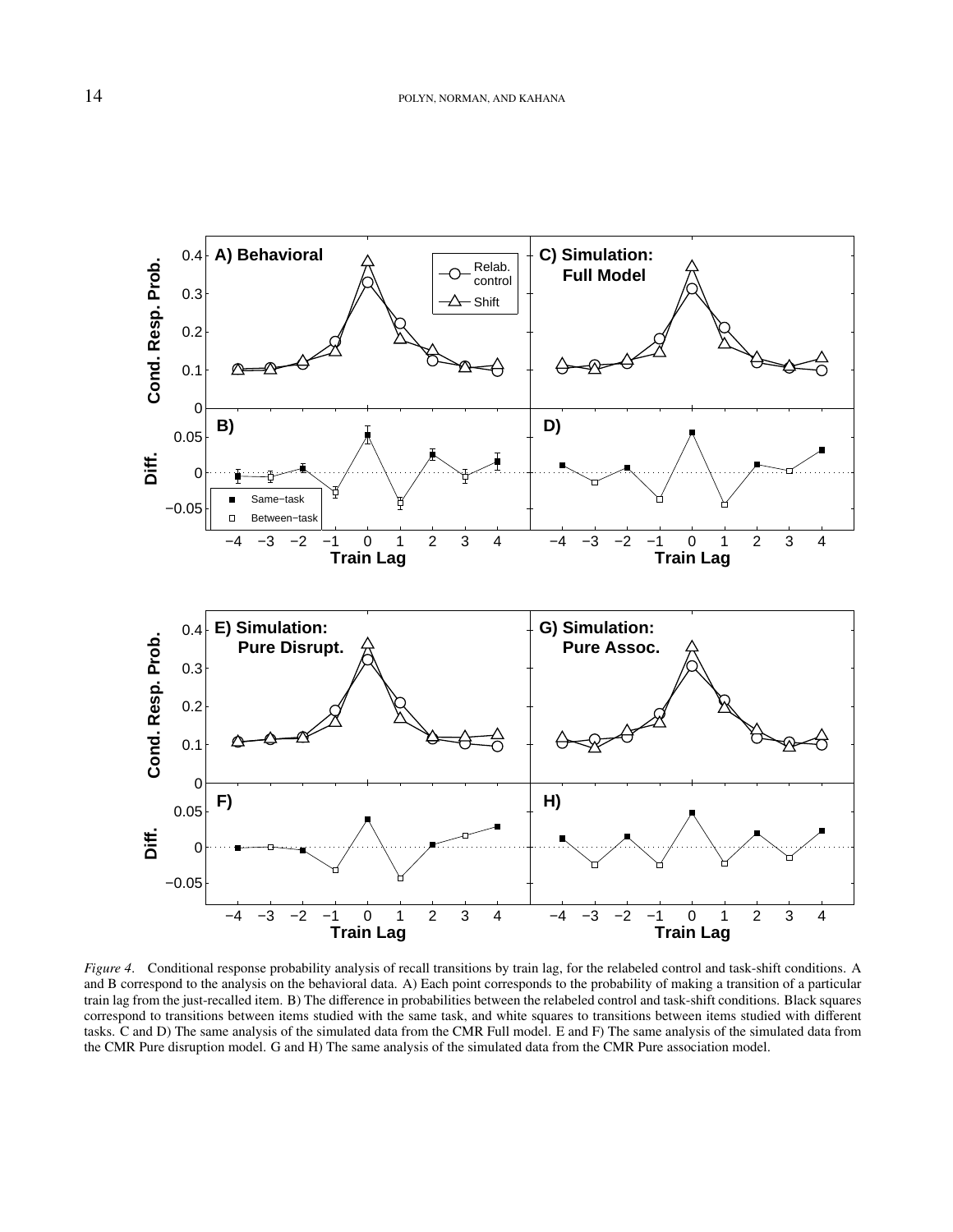# *Simulation analysis III: Serial position e*ff*ects*

The experimental study of the free-recall paradigm has been long dominated by the analysis of probability of recall by serial position on the study list. Murdock (1962), in a classic paper, described behavior in an immediate free recall paradigm across several conditions, where both list length and presentation rate were manipulated. The CMR model has not yet been extended to deal with presentation rate, so we focus here on the effect of changes in list length on the probability of the recall of items by serial position (with a one-second presentation rate). In his investigation, Murdock (1962) described the effect of changing list length on three features of the serial position curve. He showed that increasing list length did not change the shape of the primacy portion of the curve, though the overall probability of recall for the primacy positions did drop with increases in list length. He showed that increasing list length caused the midlist asymptote to drop. Finally, he showed that increasing list length had no effect on the slope of the recency portion of the curve.

The CMR model fits the effects of list length on the shape of the serial position curve with a single set of parameters. Figure 5A and B respectively present the original behavioral data reported by Murdock (1962) and the simulated data from the best-fit parameter set of the CMR model (M62 in Tab. 1). This fit was arrived at using a parameter search that minimized the difference between the simulated data and the behavioral data for the three serial position curves as well as the lag-CRP curves for the three conditions (for  $\pm 10$  lag positions; results not shown).

The major behavioral effect, in which the probability of recall for early and mid-list items decreases as a function of list length is observed for wide regions of the parameter space of the model, and can be understood in terms of the dynamics of the recall competition. The  $\lambda$  term in Equation 10 causes the support for any one item to decrease as the number of items competing for recall increases. However, the recent items are somewhat insulated from this lateral inhibition as they are strongly supported by the end-of-list context cue. The nonlinear nature of the recall competition allows these well-supported items to cross threshold quickly, whereas items retrieved later in the recall sequence are relatively less well-supported (owing to a  $\beta_{rec}^{temp}$  parameter that is lower than  $\beta^{temp}$ ) and feel the effects of competition more is lower than  $\beta_{enc}^{temp}$ ), and feel the effects of competition more sharply sharply.

The lack of an effect of a manipulation of list length on the slope of the recency effect has traditionally been taken as evidence for a short-term buffer where any items whose representations were active in the buffer were shielded from proactive interference from the preceding items in the study list. Recently, Sederberg et al. (2008) showed that TCM-A could account for the insensitivity of the probability of recall for recently studied items to the overall list length, although they did not present a quantitative fit of the Murdock (1962) data. TCM-A would likely provide as good a fit to the Murdock (1962) data as the CMR model; however, TCM-A is unable to fit effects related to semantic and source organization.

0F 0.2  $0.4$ **p**<br>**p** 0.4<br>**p** 0.4 0.8 0F  $\overline{0}$ . 0.4 0.6  $0.8$ **p(second)** 1 4 8 12 16 20 24 0 E  $0.2$  $0.4$ 0.6  $0.8$ **p(third) Serial position** -O-Behavioral  $\triangle$  Simulation

*Figure 6*. Recall probability by serial position for each of the first three output positions. The simulation fits use the CMR Full model, but all three variants show similar fits to the serial position curves for the first three output positions.

We argue that while TCM-A provides a good model of temporal organization, understanding the dynamics of free recall requires consideration of the role of semantic and source information as well.

The CMR model provides a good fit to the probability of recall by output position (Figure 6) as well as the basic serial position curve (Figure 7) of the source-manipulation experiment. Figure 6 depicts the probability of recalling an item studied in a particular serial position, as a function of output position. The temporal component is obvious in the recency effect observed in the first output position; however, by the third recalled item, all serial positions are nearly equiprobable for recall.

Were temporal and source information the only two factors driving recall order, the CMR model would predict that recall would generally proceed backwards from the end of the list. While a strong source cue would produce some temporal spread in the initial recall transitions, source context provides equivalent support for all items associated with a particular task; once source and temporal cues combine, nearby same-task items are still more supported than remote same-task items. The semantic associations (*s*) and the decision noise  $(\eta)$  both have a stochastic effect on the recall sequence. Both of these parameters contribute to the flattening of the serial position curve across the first three output positions.

The CMR model also provides a good fit to the serial position curve of the source-manipulation experiment (across all output positions; Figure 7). The overall percentage of items recalled is much higher than in the comparable list length of the Murdock (1962) study. This is due to a number of differences between the experiments, including an increased presentation time in the current experiment (3 sec.) and the use of an orienting task. The best fitting parameter set for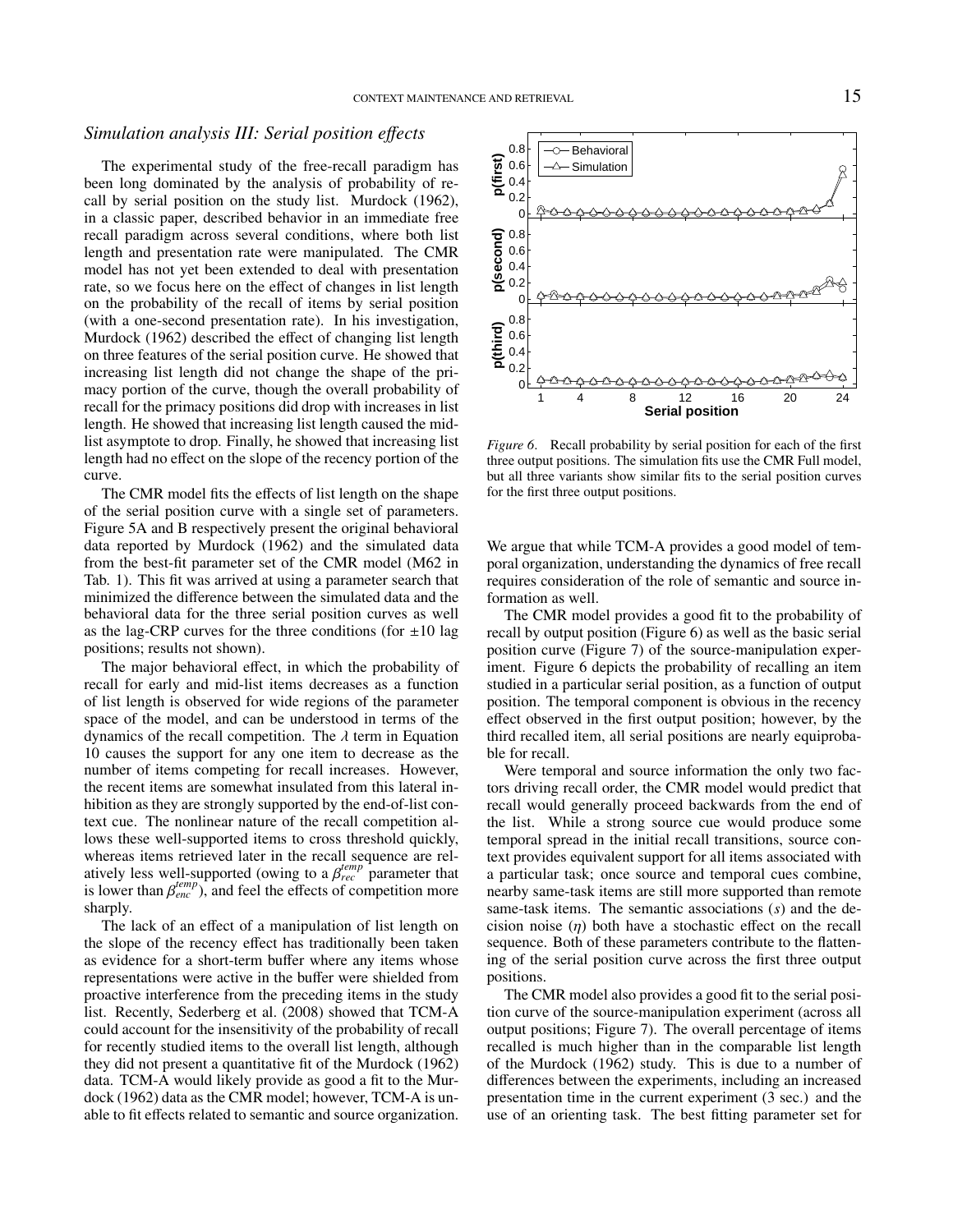

*Figure 5*. The probability of recall by serial position, across list lengths (LL) of 20, 30, and 40 words. A) Behavioral data from a subset of the conditions reported in Murdock, 1962. B) Simulated data from the best-fitting parameter set of the CMR model (parameter set M62 in Table 1).

the CMR model is presented in Table 1; small adjustments in a number of the model parameters allow the model to explain the differences in the serial position curves between the experiments.

Figure 7 reveals that when participants are asked to shift between encoding tasks within-list, they are less likely to remember items from early and mid-list serial positions. It also shows that the items in recent positions are just as well recalled. In the task-shift condition, participants switch between variably lengthed trains of items associated with each task. Each task-shift list contains 6 or 7 trains of items. By examining probability of recall as a function of train position, we gain some insight into the influence of source information in this domain. Figure 8 presents the proportion of items recalled from each train in the study list. In order to present the 6- and 7-train lists on the same plot, we divided the 6-train lists into two parts (the first 3 and last 3 trains), and "end justified" the last three trains to correspond to trains 5, 6, and 7 on the 7-train lists. Separate analysis of the 6- and 7-train lists revealed similar results, providing justification for this aggregation method.

A relabeling procedure was used on the data from the control condition to construct the *Relabeled Control* line in Figure 8, allowing us to more directly compare performance between the task-shift and control conditions. By this procedure, each control list was assigned the task ordering from a randomly selected task-shift list. This task ordering was used to assign each serial position in the control list a train position (numbering from 1–6 if the randomly selected task-shift trial was a 6-train list, and 1–7 if it was a 7-train list). The recall sequences from these relabeled control trials were analyzed to count the proportion of items recalled from each relabeled train, giving rise to the *Relabeled control* line in Figure 8. Many random assignments of task-shift lists to control lists were aggregated to create a stable baseline measure, against which to observe the influence of source information on the probability of recall of studied items.

Figure 8B presents the difference between these curves for the relabeled control and task-shift conditions. Overall, participants recalled a lower proportion of items in the task-shift condition relative to the relabeled control condition (as measured with a paired-sample *t*-test;  $t(44) = -5.19$ ;  $p < 0.001$ ). It may seem a bit counterintuitive that memory was worse for lists with multiple retrieval cues (appealing to the generally beneficial effect of encoding variability), however the literature is unclear on what one ought to expect in this situation. For example, Tulving and Colotla (1970) found a decrease in mean recall for lists that were composed of items drawn from multiple languages, relative to unilingual lists (the participants were trilingual), while Murdock and Walker (1969) found a small increase in mean recall for mixed-modality lists (auditory and verbal presentation) relative to lists that were purely of one modality or the other. It is interesting to note that one can observe significant organization by source even when this source variation is harmful to overall recall of the list; we suggest that this is because temporal information is a powerful cue, and the disruption to temporal context due to repeated task switches harms recall to a greater extent than the variability in source helps recall.

Closer examination of recall by train position revealed that while participants indeed have worse memory for items in early and mid-list trains  $(t(44) = -5.83; p < 0.001)$ , memory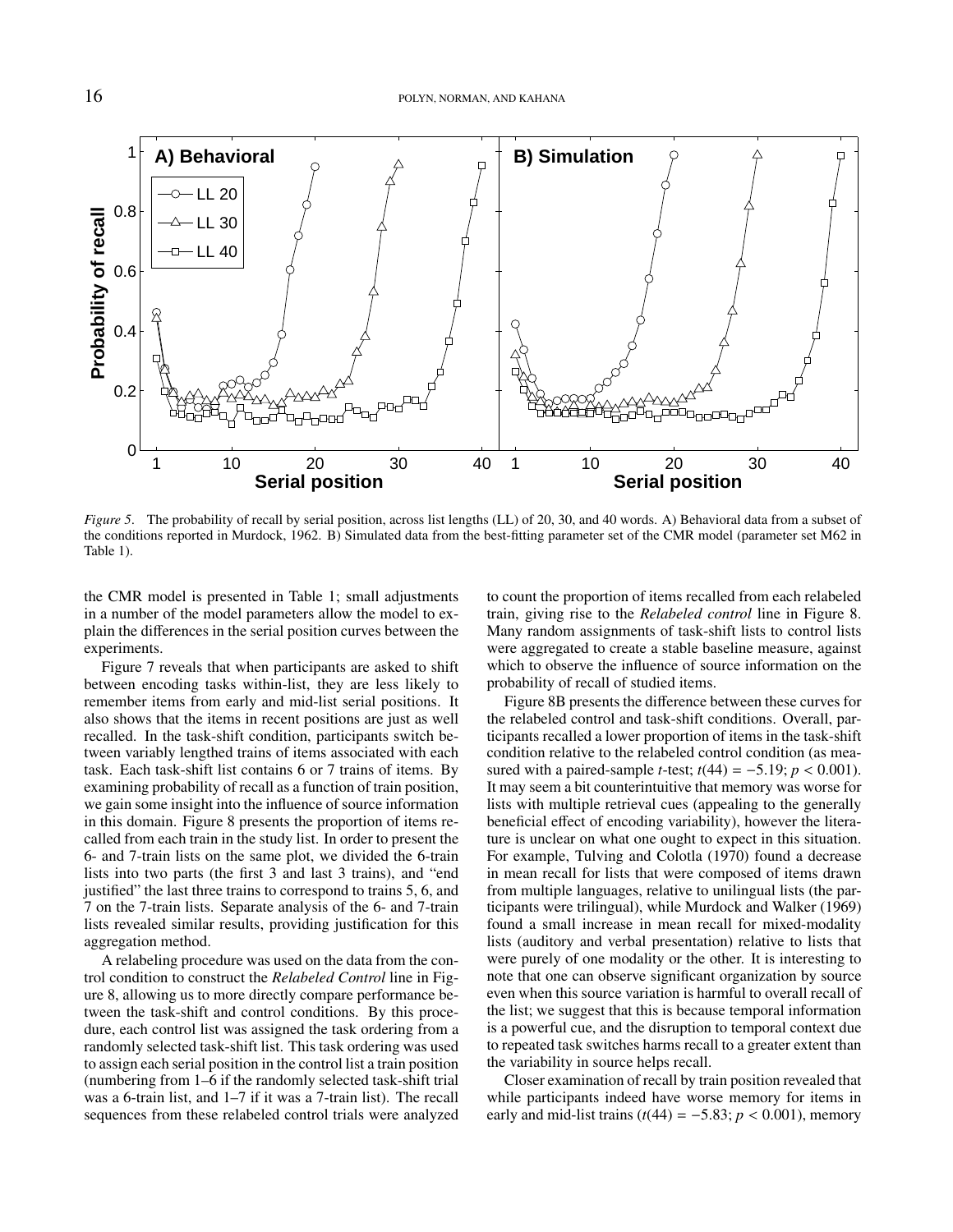

*Figure 7*. The probability of recall by serial position. A) Behavioral data from the source-manipulation experiment. B) Simulated data from the best-fitting parameter set of the CMR model (parameter set Full in Table 1).



*Figure 8*. The proportion of items recalled from each train of same-task items in the source-manipulation experiment. A) Behavioral data for the relabeled control condition and the task-shift condition. B) The difference between these two conditions for each train, a negative value means worse performance in the task-shift condition. Error bars depict the standard error on the participant means. C and D) The same results calculated with the simulated data from the Full CMR model.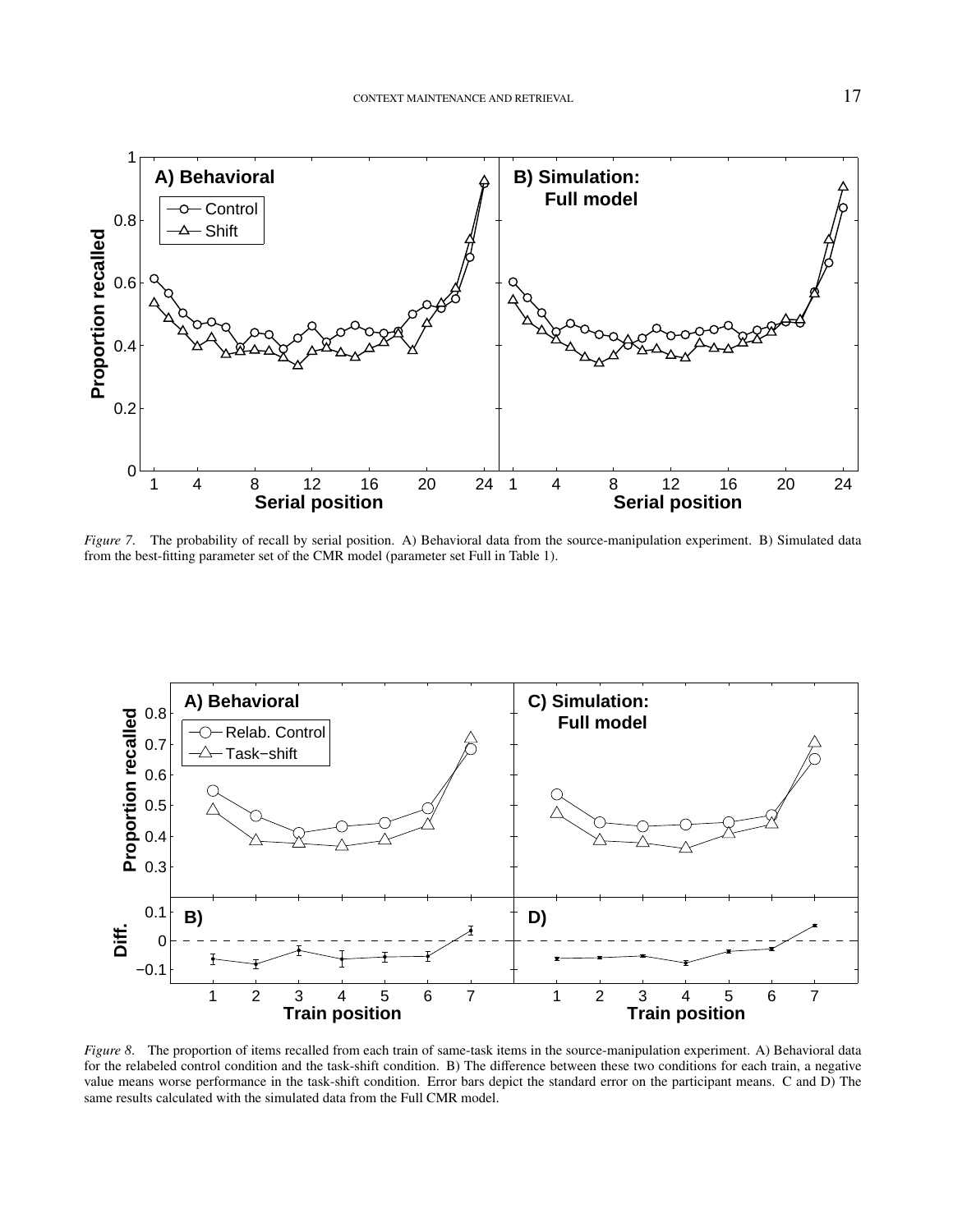is actually improved for the final train of items in the taskshift condition  $(t(44) = 2.30; p < 0.05)$ . Figure 8C and D show that the CMR model is able to capture these effects. According to the model these two effects mostly arise because the act of switching tasks is disruptive to temporal context. Thus, early and mid-list items are difficult to retrieve, because temporal context has changed more over the course of the task-shift list than over the control list. This same mechanism explains the improved recall for the final set of items. Since every train of items except the last one is less well supported in the retrieval competition, these final items benefit from the reduction in proactive interference and are more likely to be recalled than the equivalent items in the relabeled control lists. It is worth noting that this increase in proportion recalled is obscured in the standard serial position curve (Fig. 7), since the length of the final train varies randomly between 2 and 6.

As mentioned above, the Full CMR model provides a significantly better fit to the global pattern of behavioral data than the two variants, but by examining the best-fit versions of these variants (one without associations to source context [Pure disruption] and one without a disruptive task shift [Pure association]), we can gain insight into the roles of these mechanisms on recall dynamics. Figure 9A shows that the Pure disruption model variant easily fits the decreased memorability of items in the task-shift condition (although it can not account for the full pattern of source clustering). This is due to the small disruption to temporal context that occurs with each shift between tasks. However, the Pure association model is unable to provide a good fit to the train serial position curves (Figure 9). In particular, it has trouble fitting the decreased memorability of items in the taskshift condition. Specifically, Figure 9D shows that the model can not fit the impaired recall of items from trains 5 and 6 in the task-shift condition. This is because source and temporal context naturally work together in the model, as follows: Given the strong associations between source context and item representations, the model often jumps back to the fifth train (which was always studied with the same task as the final train). Once the context associated with the fifth train is reinstated, there is a strong bias to step forward to the sixth train, due to both the general forward bias in recall transitions, as well as the still lingering end-of-list context present in the context representation. Thus, the Pure association variant overpredicts the the percent recall for these later trains. This is true not only of the best-fit parameter set, but of all of the Pure association parameter sets that we inspected that provided reasonable fits to the other aspects of the data. Taken together, these simulations suggest that disruption of organizational processes due to task switching is behind the reduced memorability of items in the task-shift condition.

Both variants explain the increased memorability of the final train in a similar way: The Pure disruption variant fits this because the most recent task shift disrupts the temporal context associated with earlier items (leading to a reduction in proactive interference from earlier items during the recall competition). The Pure association fits this because the source representation associated with the final train of items is still active, giving these items a boost in the recall competition. Thus, the model reveals the influence of multiple organizational factors on the memorability of studied material. In the next section we examine how these organizational factors affect the speed with which these items are retrieved.

# *Simulation analysis IV: Inter-response latencies*

The ability of the CMR model to capture basic serial position effects places it alongside several models of the recall process, such as SAM, ACT-R, TCM-A, and SIMPLE (Raaijmakers & Shiffrin, 1980; Anderson, Bothell, Lebiere, & Matessa, 1998; Sederberg et al., 2008; Brown et al., 2007). Many fewer models have been developed to account for the fine-grained temporal dynamics of retrieval, including both output order effects and the inter-response times between successive recalls. Raaijmakers and Shiffrin (1980) applied SAM to the problem of serial position effects and inter-response times, but not simultaneously, as the temporal dynamics of retrieval from short-term store had not been worked out.

A classic study by Murdock and Okada (1970) examined inter-response times between successive recalls in the freerecall paradigm, and showed that they increase exponentially with each response produced, and that the rate of decay of the exponential curve varies as a function of the total number of items recalled on the trial in question. The exponential character of the growth in inter-response times has been replicated and extended in an elegant series of papers by Wixted and colleagues (Wixted & Rohrer, 1993; Rohrer & Wixted, 1994; Wixted & Rohrer, 1994).

Figure 10A shows an analysis of the original Murdock and Okada (1970) data, plotting inter-response times for trials on which 4, 5, 6, and 7 total items were recalled. Figure 10B shows the same analysis on the best-fitting version of the CMR model. The model was fit to the serial position curve, lag-CRP curve  $(\pm 10 \text{ lags})$ , and the set of interresponse curves presented in Fig. 10A. This pattern of interresponse time increases seems to be a robust property of the model, and was exhibited for a wide region of the parameter space explored.

Two parameters are critical for observing this pattern in the inter-response times. Perhaps the most important is the lateral inhibition parameter in the recall competition  $(\lambda)$ . Increasing  $\lambda$  increases the competitiveness of the recall competition, such that well-supported items race past threshold quickly, and items with less support take a much longer time to reach threshold. Exploration of parameter space revealed the importance of the semantic association parameter (*s*), for the model to account for inter-response timing. A search of parameter space with *s* fixed at zero (making the CMR model nearly isomorphic with TCM-A) was unable to discover any parameter sets that allowed the model to simultaneously fit the pattern of inter-response times, serial position curve and lag-CRP curve. This is because the semantic associations play an important role in the recall dynamics in the CMR model. Since the words are randomly selected from a large word pool (and are randomly placed in the study list), some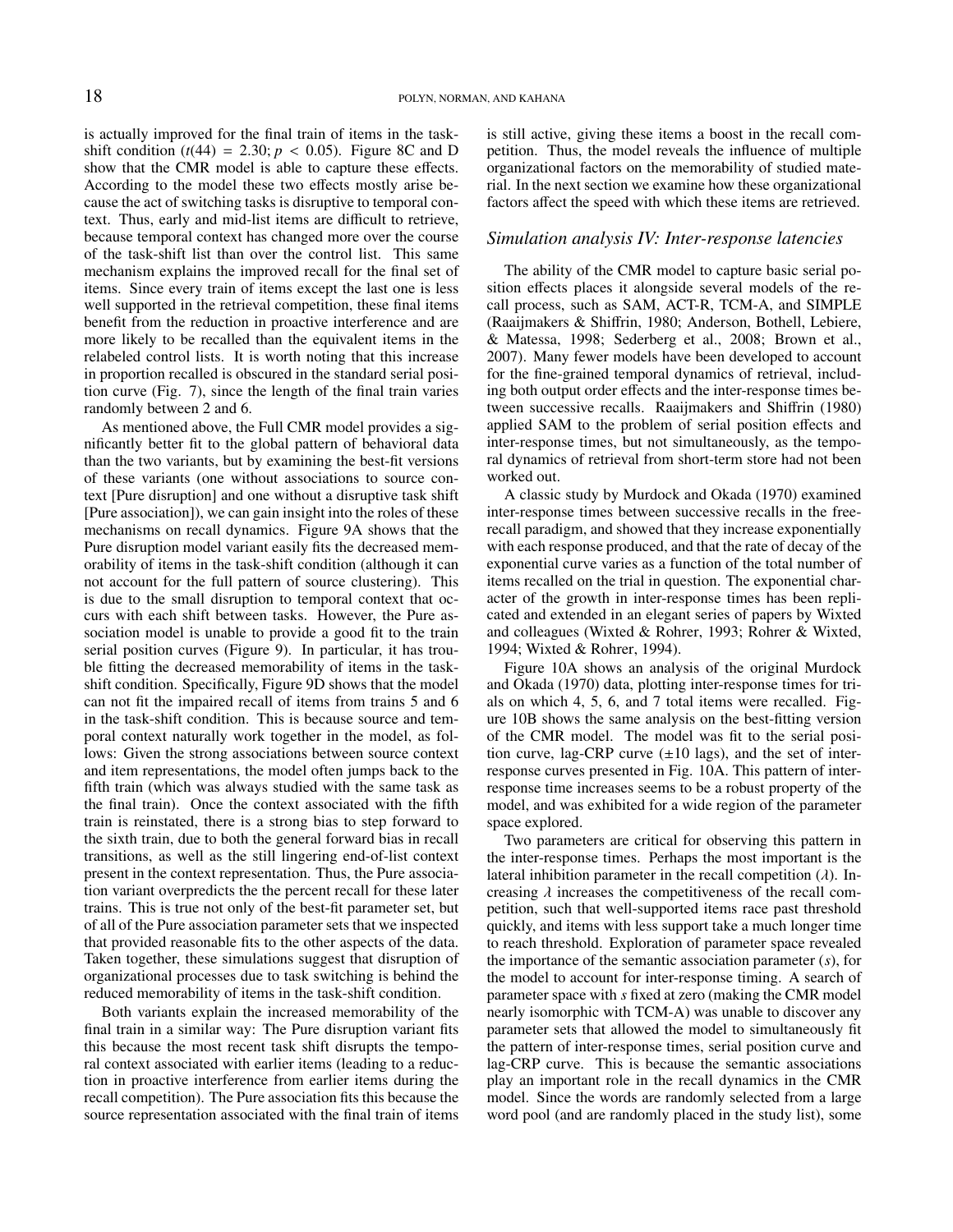

*Figure 9*. The proportion of items recalled from each train of same-task items in the source-manipulation experiment. A) Simulation results for the Pure disruption CMR variant, for the relabeled control condition and the task-shift condition. B) The difference between these two conditions for each train. Error bars represent the standard error on the participant means. C and D) The same results calculated for the Pure association model variant.



*Figure 10*. Inter-response time as a function of output position and total number of items recalled on that trial (the four lines correspond to trials on which 4, 5, 6, and 7 items were recalled). A) Behavioral data from Murdock and Okada, 1970. B) Simulated data from the best-fitting parameter set of the CMR model (parameter set MO70 in Table 1).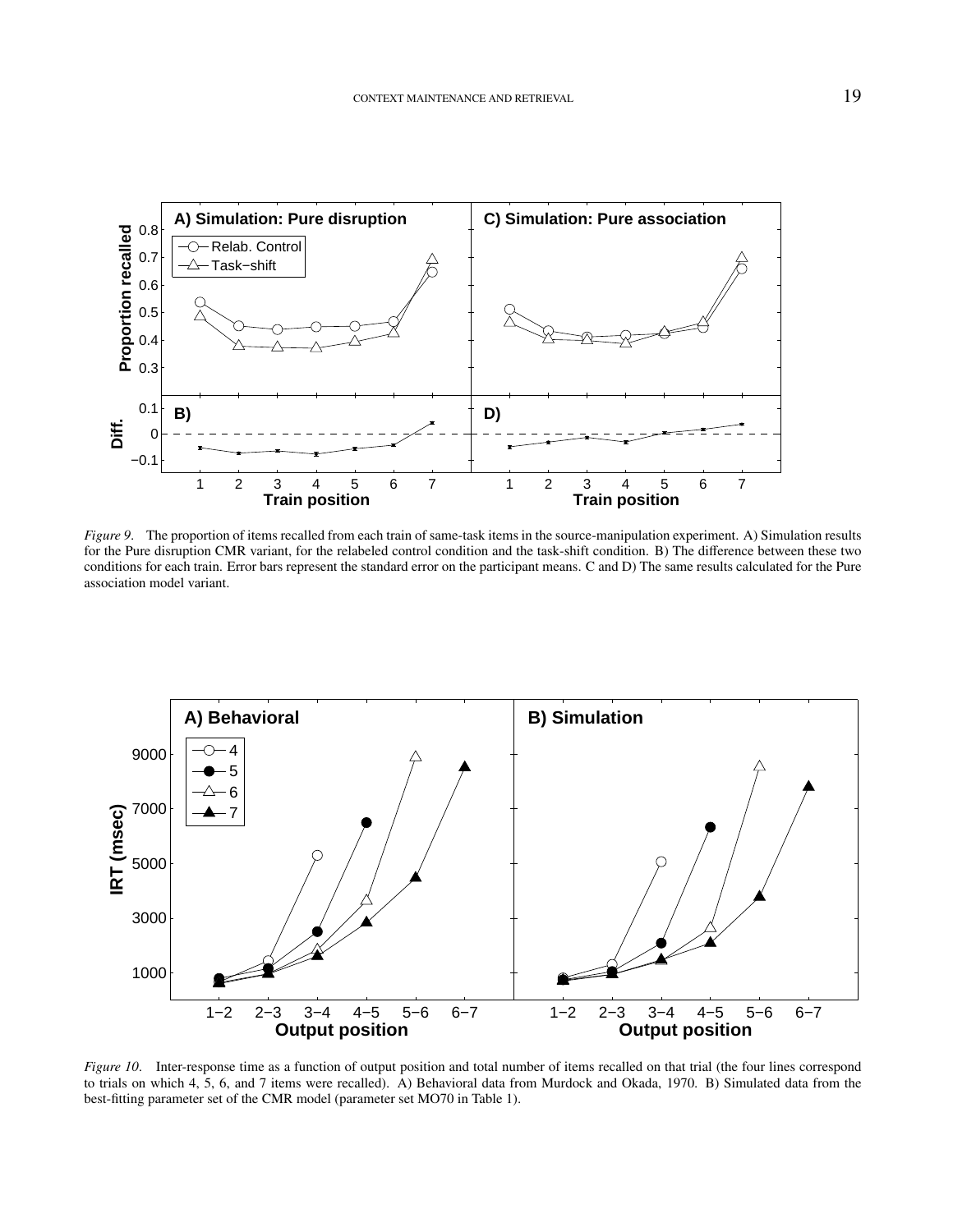items tend to be well connected to one another, and others tend to have fewer strong semantic associations with the other list members. The well-connected items will tend to be retrieved quickly and early in the recall sequence, and later recalls will tend to be to less well supported items. Temporal context, of course, also plays an important role here. The end-of-list temporal context is a good cue for the recent items, thus these items are recalled quickly and early in the recall sequence. The model suggests that the temporal context retrieved during the recall period  $(\beta_{\text{free}}^{temp})$  is weaker than that retrieved during the study period  $(\beta_{\text{free}}^{temp})$  which means that retrieved during the study period  $(\beta_{enc}^{temp})$ , which means that later recalls are not as well supported in the decision that later recalls are not as well supported in the decision competition.

The rise of IRTs with output position has been traditionally explained as arising from a sampling-with-replacement rule (Raaijmakers & Shiffrin, 1980; Wixted & Rohrer, 1994): As recall progresses, more of the items sampled for recall are ones that have already been recalled. Given that each sampling attempt takes a fixed amount of time, the IRTs grow in a roughly exponential manner. The CMR model suggests that the increase in IRTs with output position is not due to everincreasing intrusions of already-recalled items, but rather due to the relative lack of support for these later items in the recall competition, paired with interference from the set of already-recalled items. However, the CMR mechanism is similar in spirit to the sampling-with-replacement rule, in that at least one source of interference originates with the already-recalled items.

The CMR model can account for the major source of variance in IRTs, the exponential rise with output position and total number of recalled items. This allows us to examine the model's predictions regarding the influence of semantic, temporal, and source information on IRTs. A number of groups have reported decreased IRTs for items that are similar on various dimensions. For example, a number of studies of recall of categorized stimuli observed decreased inter-response times when the participant shifted to a new category (Patterson, Meltzer, & Mandler, 1971; Pollio, Richards, & Lucas, 1969; Wingfield, Lindfield, & Kahana, 1998). Similarly, successively recalled items that are semantically similar have smaller IRTs than items that are dissimilar (Howard & Kahana, 2002b). Finally, items that were studied in a similar temporal context (nearby list positions) have smaller IRTs than items studied in distant temporal contexts (distant list positions; Kahana, 1996). The CMR model suggests that these effects arise due to the context reinstatement that occurs as each item is recalled. Furthermore, the model predicts an effect of source context on IRTs, whereby items associated with similar sources are recalled with a shorter IRT than items associated with distinct sources. The sourcemanipulation experiment was designed to allow us to simultaneously examine effects of semantic, temporal, and source information on retrieval. While the effects of semantic and temporal information on inter-response times has been documented (Howard & Kahana, 2002b; Kahana, 1996), we are unaware of any report of a source-related IRT effect. As we will detail below, all three effects were found in the behavioral data.

For our three inter-response time analyses, we calculated the mean inter-response time for each output position within each participant, allowing us to remove these sources of variance from the inter-response time measure. For each organizational factor, we calculated a threshold to classify each recall transition as being between similar or dissimilar items. For the semantic factor, an LSA-derived similarity score of 0.2 was used as the threshold; items with a similarity greater than or equal to 0.2 were classified as semantically similar, and below 0.2, dissimilar. For the temporal factor, items with a lag difference of 3 or less were temporally similar, greater than 3, temporally dissimilar. For the source factor, items studied with the same task were similar, and items studied with distinct tasks were dissimilar.

The behavioral data from the control condition were examined for semantic and temporal effects. On average, the IRT between semantically similar items was 1,771 msec faster than between dissimilar items, an effect that was statistically significant (*S.E.M.* = 443,  $t(44) = 4.04$ ,  $p < 0.0001$ ). The Full CMR model showed a similar effect (*Mean* = 2387, *S.E.M.* = 88,  $t(539) = 26.96$ ,  $p < 0.0001$ ). The mean inter-response time between temporally similar items was 700 msec faster than temporally distant items, which was also significant (*S.E.M.* = 334,  $t(44)$  = 2.12,  $p = 0.02$ ). Again, the Full CMR model showed a similar effect (*Mean* =  $367, S.E.M. = 102, t(539) = 3.60, p < 0.0001$ .

Source shift cost in recall latencies (output transitions 1–8).

|                              | Shift cost |  |
|------------------------------|------------|--|
| Behavioral Data              | 1302 (276) |  |
| CMR: Full model              | 432 (82)   |  |
| CMR: Pure association        | 217(65)    |  |
| <b>CMR</b> : Pure disruption | 586 (84)   |  |

Table 4

*Note. Inter-response times in milliseconds are followed by standard error on subject means. Shift-cost is the di*ff*erence between the same-task and between-task transitions. See text for details of the statistical analysis.*

The behavioral data from the task-shift condition were examined for the source effect. As reported in Table 4, the inter-response time between same-task items was 1,302 msec faster than between-task items, which was significant  $(t(44) = 4.78; p < 0.002)$ . All three models variants showed this effect: Full  $(t(539) = 5.26; p < 0.002)$ , Pure association  $(t(539) = 3.37; p < 0.002)$ , and Pure disruption  $(t(539) = 6.97; p < 0.002)$ . These results suggest that both source-to-item associations and task-shift disruption are sufficient to explain the source-related cost on inter-response times. The association mechanism does this in a positive way, causing same-task items to get a boost from the source context reinstated by the just-recalled item. The disruption mechanism does this in a negative way, decreasing support for all list items in a different train than the just-recalled item. This causes the same-train items (which by definition are same-task) to be favored relative to the other items in the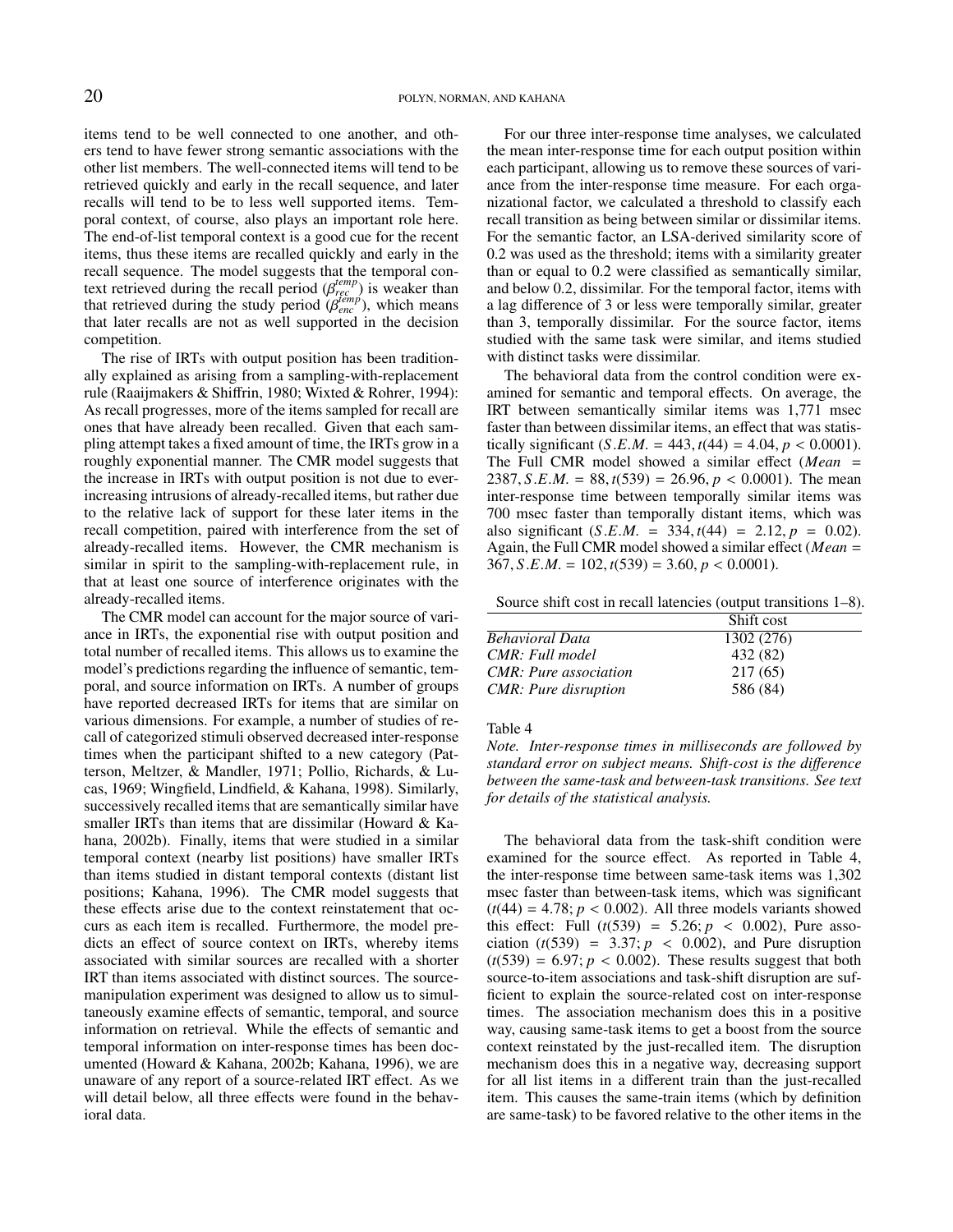Mean reaction times for judgments during the study period

| Task        | Control   | Shift, repeat | Shift, new | Switch cost |
|-------------|-----------|---------------|------------|-------------|
| <b>Size</b> | 1336 (33) | 1405 (29)     | 1626(33)   | $221^a(18)$ |
| Animacy     | 1319 (34) | 1414 (32)     | 1578 (35)  | $164^a(18)$ |
| Combined    | 1328(33)  | 1409 (30)     | 1601(33)   | $192^a(15)$ |

#### Table 5

*Note. These data are from the judgments in the behavioral data from the source-manipulation experiment; the CMR model did not simulate these judgments. Reaction times are reported in milliseconds and are followed by standard error of subject means.* Shift, repeat *refers to items in the taskshift condition where the encoding task is the same as that for the preceding item.* Shift, new *refers to items in the taskshift condition where the encoding task is di*ff*erent from the preceding item. <sup>a</sup> Significant at p* < *0.0001 (t-test).*

competition. While these model fits show some quantitative deviations from the behavioral data, it is worth noting that these measurements were not included in the fitting procedure, so it is possible that the model could produce a better fit to these data with some parameter adjustment.

The CMR model is a model of memory search; as such, it has little to say about the processes driving performance of the orienting task judgments. However, the CMR model attempts to explain the role of task representations in memory, so it is worth documenting that in the behavioral data we observe a shift cost in the reaction time to make the orienting task judgments in the task-shift condition (Table 5), as has been observed many times in the task performance literature (e.g., Allport et al., 1994). We explore the connection between these two domains in the discussion.

#### General Discussion

The Context Maintenance and Retrieval (CMR) model of memory search proposes that features of the study episode activate an internally maintained context representation which is used to search through one's recent memory. The model is designed to explain three forms of organization: semantic clustering, temporal clustering, and source clustering. We introduced the *spotlights of memory* analogy to describe the process by which the maintained context representation sweeps across the associative structures of the memory system, searching for the representations of recently studied items. Furthermore, we described two ways in which these context representations can interact: First, by combining to drive a non-linear recall competition they can have superadditive effects on the likelihood of recalling particular items. Second, a large influx of novel information to one context representation can disrupt other context representations.

We examined three studies of free recall: a new experiment where we manipulated source context within list (the source-manipulation experiment), a classic study of serial position effects (Murdock, 1962), and a classic study of inter-response times (Murdock & Okada, 1970). The source-manipulation experiment yielded reliable effects of three forms of clustering: semantic (assessed using latent semantic analysis), temporal (serial lag), and source (encoding task). This observation of clustering by encoding task is, to our knowledge, the first such observation reported in the literature, suggesting that some representation related to the operations carried out during study is associated to the representation of the to-be-remembered item. This finding allows us to add task features to the set of attributes that can be used by the memory system to target particular memories (Underwood, 1969). Furthermore, closer inspection of the recall sequences revealed that, whereas task clustering was observed for both nearby and remote transitions, the effect is greatly enhanced for words studied nearby in time.

The CMR model shows the classic insensitivity of the recency effect to the length of the studied list, while the overall proportion of recalled items drops as list length increases (Murdock, 1962). When source context was varied withinlist, there was a decrease in memorability for all studied items, except for the most recent, which showed enhanced memorability. Exploration of variants of the model suggest that a disruption of temporal context with each task shift was necessary to explain this decreased memorability, but that all variants of the model predicted the enhanced memorability of the final items.

The CMR model shows the classic exponential rise in inter-response times (IRTs) with output position, modulated by the total number of items to be recalled on that trial (Murdock & Okada, 1970). Finally, the model accounts for the cost (to IRTs) for shifting between items that were dissimilar on any of the three organizational dimensions (semantic similarity, temporal distance, and task identity). The shift cost on IRTs for between-task recall transitions is another observation that we believe is novel in the literature.

#### *Clustering: Association vs. disruption*

The CMR model provides a framework in which to explore the mechanistic basis of recall clustering. A (perhaps) counterintuitive finding of the current simulations was that associations between context representations and item features was not enough for the model to explain the full pattern of data observed in the source-manipulation experiment. We found that the addition of a mechanism whereby shifts in source context (such as the one elicited by a task switch) during the study period also disrupt temporal context was also necessary to explain two facets of the behavioral data. First, as detailed in an analysis of the interaction between temporal and source information during recall (Simulation analysis II, Fig. 3), the disruption mechanism allows the model to show the behavioral pattern whereby source clustering is greater for items studied nearby in time, and tapers off with temporal distance. Second, as detailed in an analysis of serial position effects (Simulation analysis III, Fig. 7), the disruption mechanism allows the model to account for the decreased memorability of early and mid-list items in the task-shift condition. In effect, shifts in task context cause items studied nearby in time to become more distant from one another, relative to two items studied with the same task.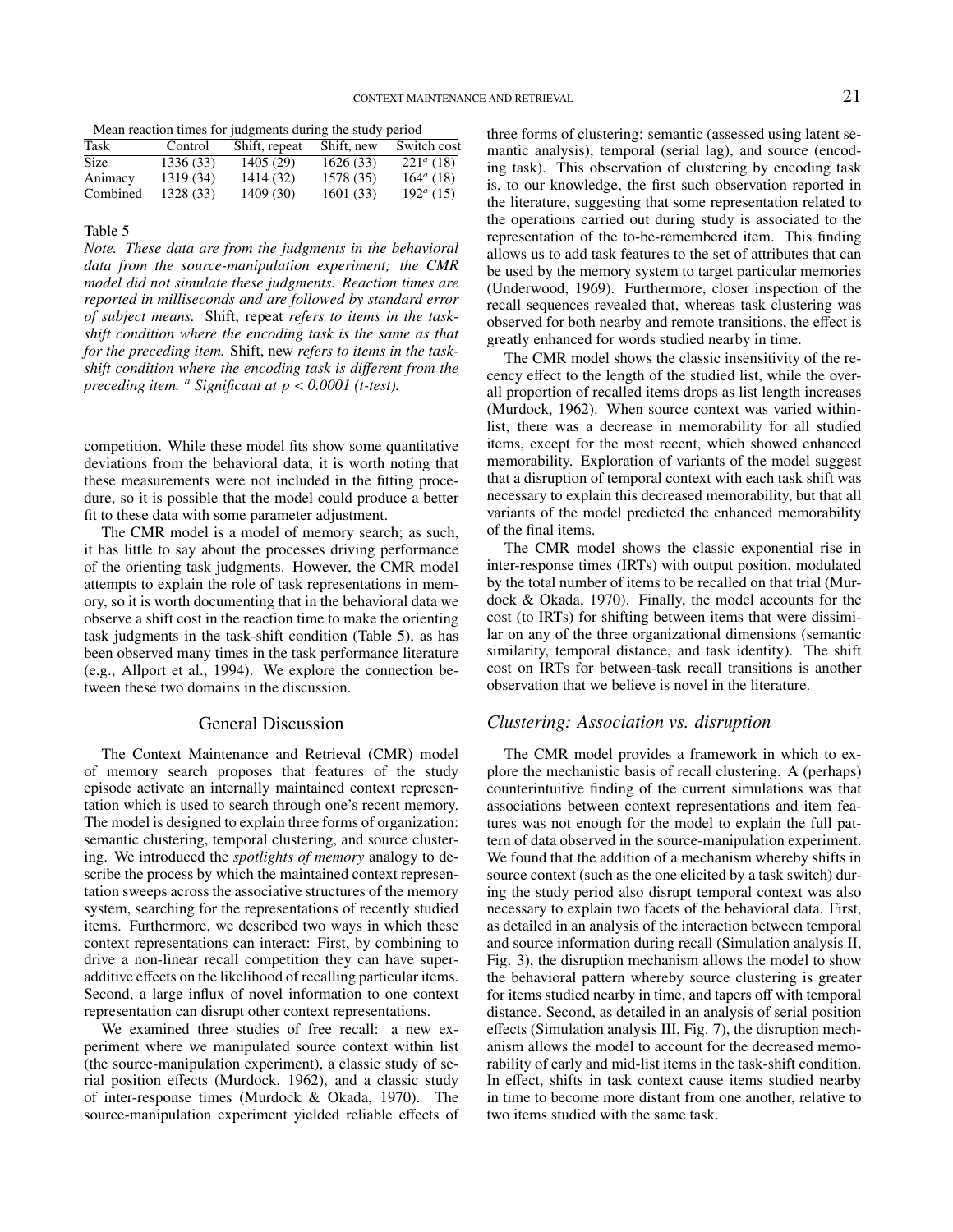We also observed that the model, without associations between source context and item features, showed some degree of source clustering, albeit only for items studied nearby in time. How can a purely disruptive mechanism support increased clustering? Above (in Simulation analysis II), we showed that since recall is a competitive process, the taskshift disruptions to temporal context create isolated islands of same-train items whose associations to items studied in other trains has been weakened relative to a control condition. While the overall probability of recalling any one item is lower, conditional on the recall of a particular item, the likelihood of recalling another item from the same island is enhanced.

An interesting question arises as to whether the disruption of context due to exposure to novel information is specific to shifts between tasks, or whether it is a general principle of the memory system. A more definitive answer may await further research; however, a number of findings in the literature provide converging evidence for such a hypothesis. The study by Sahakyan and Kelley (2002), described in the introduction, introduces a disruption to inner mental context perhaps related to the context disruption due to task switching. Parallel findings can also be observed with manipulations of external context.

For example, Strand (1970) carried out a classic study of environmental context change using a retroactive interference paradigm (in which participants studied two lists in sequence and were then tested on their memory for the first). Participants were run in one of three conditions: A neutral condition, where participants studied both lists in the same room; a context-change condition, where participants walked to another room between lists; and a context-disruption condition, where participants walked into the hall between lists but returned to the same room. Interestingly, Strand found that the context-change and the context-disruption conditions elicited an equivalent degree of reduction of retroactive interference, suggesting that the primary factor at work was the disruption due to traversing the halls, and not the removal of the contextual associations of the surrounding environment.<sup>4</sup> Here, the novel interpolated activity involves simply walking into the hall; presumably this drives an updating of temporal context, which causes the two lists to be encoded more distinctly in memory.

The CMR model provides a framework in which to examine the interactions between context disruption and context associations. These two factors may be important in understanding a number of classic findings in the free-recall literature which explore the disruptive effects of interpolated mental activity on the memorability of studied items. Of particular relevance are a set of experiments that compared performance in immediate free-recall (IFR), delayed freerecall (DFR), and continual distraction free-recall (CDFR) paradigms (Glanzer & Cunitz, 1966; Postman & Phillips, 1965; Bjork & Whitten, 1974). In these paradigms, the participant engages in a short period of a distraction task (e.g., mental arithmetic) either just prior to beginning the recall period (DFR), or before and after every item (CDFR).

Recently, Sederberg et al. (2008) showed that TCM-A can

account for a number of dissociations between IFR, DFR, and CDFR, by assuming that performing the distraction task disrupts the temporal context representation (using a similar mechanism to our task-shift disruption). While this mechanism proved sufficient to explain performance across these paradigms, the addition of a task context representation may be required to explain performance in a set of paradigms that manipulated the identity of the distraction task within-list.

Specifically, Koppenaal and Glanzer (1990) introduced a variant of the CDFR paradigm in which participants perform one distraction task in the intervals between each list item, but a second task in the interval just prior to the start of the recall period. This shift in distraction task just before recall causes an attenuation of long-term recency usually observed in a standard CDFR paradigm. The novelty-related disruption mechanism of CMR would be triggered by a shift in distraction task, which would disrupt temporal context to a greater extent than in the standard CDFR paradigm, where distraction task is consistent throughout. Even without the novelty-related disruption, the CMR model would predict worse performance with a shift in distraction task: Since distraction task identity is integrated into context and associated with the studied items, shifting to another distraction task just before recall removes a cue that could be used to support those items in the recall competition.

Finally, Thapar and Greene (1993) demonstrated that when one performs a different distraction task after each list item (including between the study period and the recall period), the recency effect reemerges (see also Neath, 1993). The CMR model should handle this finding as well; since there is an equivalent amount of disruption to task and temporal context after every list item, the most recent list items will again be favored relative to the more distant items. By allowing task to be represented within source context, the CMR theory provides a straightforward explanation of the effect of the manipulation of distractor tasks on the memorability of studied material. Furthermore, this approach allows us to treat manipulations of encoding and distractor tasks in a common framework, and predicts that the same organizational effects that were observed by manipulating encoding task should also obtain with within-list manipulations of distractor task.

#### *Task context and human memory*

The role of the processing task on later memorability of studied material has a long history in the literature. A major thread, levels of processing, was concerned with the finding that deeply processed items (i.e., where semantic features were emphasized) are remembered better than items receiving shallow processing (where phonological or orthographic features were emphasized; Craik & Lockhart, 1972;

<sup>4</sup> Subsequent studies of environmental context change revealed that with careful control of the amount of disruption each group of participants received (e.g., by sending all groups to a waiting room between lists), an effect of context change could also be observed (Smith, Glenberg, & Bjork, 1978; Rutherford, 2000)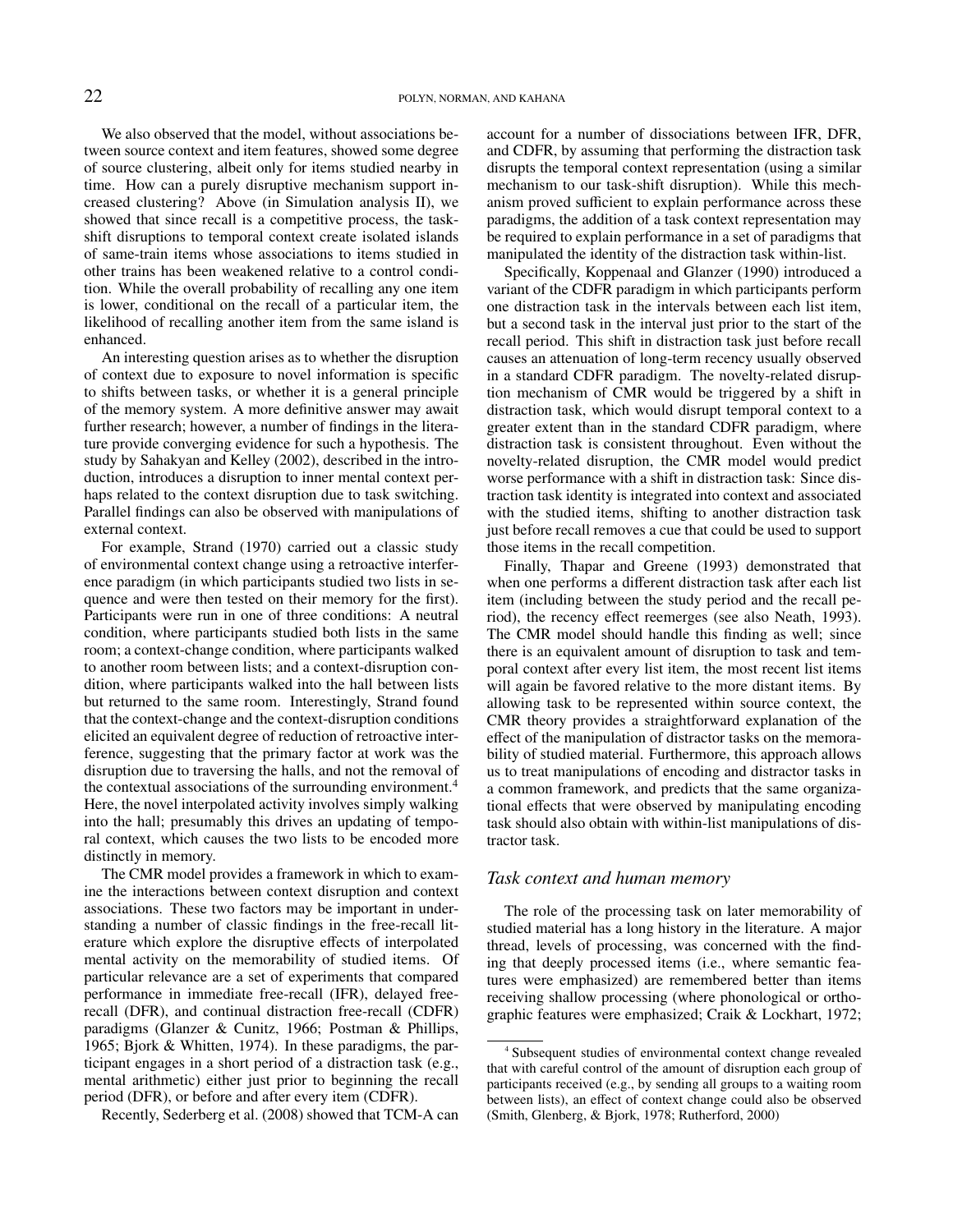Hyde & Jenkins, 1969; Postman & Adams, 1956). One reaction to the levels of processing approach, transfer-appropriate processing, pointed out that one performs best on a memory test when the processes engaged at study emphasize the attributes of the studied material that are most relevant for the upcoming memory test (Morris, Bransford, & Franks, 1977; Blaxton, 1989). This is also closely related to the concept of encoding specificity (Tulving & Thompson, 1973), which states that retrieval of a piece of information will be facilitated if the retrieval cue used to recall that information matches the specific attributes that were emphasized during encoding. At a mechanistic level, the CMR model is consistent with the principles of transfer-appropriate processing and encoding specificity, in that one will be better able to remember a particular piece of information the more one's context representation (which is used as a retrieval cue) matches the context representation that was present when that item was originally studied. Thus, activating the source context associated with a subset of the studied material makes that material more accessible, relative to material studied in another source context.

While we focused specifically on task context in this article, the CMR model was developed to account for manipulations to many varieties of source characteristics. As such, some broad parallels might be seen between this effort, and the source monitoring framework of Johnson and colleagues (Hashtroudi, Johnson, & Chrosniak, 1989; Johnson, Hashtroudi, & Lindsay, 1993). In the source monitoring framework, source is meant to refer broadly to the set of characteristics that specify the conditions under which a given memory was acquired, much like the notion of context being explored here. In other words, source in the source monitoring framework actually subsumes all of what we refer to as context here. Perhaps most directly related to this endeavor is the work by Jacoby and colleagues characterizing the role of source-constrained retrieval in recognition memory paradigms (Jacoby, Shimizu, Daniels, & Rhodes, 2005). Below ("Future directions"), we explore the possibility of applying the CMR model fruitfully in this domain.

Another domain in which the notion of task context receives much attention is in the behavioral study of task performance. Researchers have shown that there is a cost to performance associated with switching from one task to another task (e.g., Allport et al., 1994; Wylie & Allport, 2000). This phenomenon most reliably exhibits itself as an increased latency to respond to the stimulus following the switch, also known as a switch cost. As presented in Table 5, a reliable switch cost was observed in the latencies to make judgments to post-switch items in the behavioral data from the current paradigm (this decision process was not part of the CMR model). The switch cost is taken as evidence that task representations are being updated when one switches between tasks. These task representations are thought to be a component of an executive control system that guides processing of incoming stimuli, in accordance with the particular demands of a given task (Cohen et al., 1990).

Theories of task performance suggest that associative interference arising from previously active task representations is an important factor underlying reaction time shift costs (Monsell, 2003). These interference effects are thought to arise from rapidly formed associations between the features of the stimuli and the task representation guiding the processing of those stimuli. Thus, when a participant switches to performing a new task, associations between the stimuli and the now-inappropriate other task representation slow processing.

The CMR model predicts that two dependent measures in the current experiment reflect the influence of task representations: the task clustering effect (in particular the remote task clustering effect) and the cost to IRTs after a task shift. According to the CMR model, both of these behavioral effects arise from a combination of context-association and context-disruption mechanisms. The context-association mechanism is similar to the above described associative interference mechanism from the task switching literature, in that it describes the process by which features of studied items are associated with a concurrently active task representation.

At first glance, these mechanisms seem quite different: in the free-recall paradigm, the associations formed between items and task context exhibit themselves minutes later during the recall period, but in the task-switching paradigm, these effects are observed only seconds later, and seem to dissipate once a few stimuli have been judged with the new task. However, some researchers have hypothesized that in the task switching paradigm, these interfering associations are still present, but control processes detect the conflict between the two competing tasks and support the current task, allowing it to overcome any interference arising from the now-inappropriate task. Thus, the associations between stimuli and tasks only exhibit themselves behaviorally in the first trials following a shift, before control processes have had a chance to activate (Botvinick, Cohen, & Carter, 2004). If true, this predicts that the magnitude of a participant's switch cost will be positively correlated with the degree of task clustering observed for that participant during a later recall period (as well as that participant's IRT shift cost). A future study blending the techniques of task-switching paradigms with free-recall paradigms will be able to test this prediction.

#### *Developing the CMR model of encoding dynamics*

In the present investigation, we have chosen to focus on retrieval-period dynamics in order to simplify the model under consideration. However, a number of researchers have established the importance of study-period rehearsal dynamics in understanding performance in the overt rehearsal freerecall paradigm (Rundus & Atkinson, 1970; Rundus, 1971; Brodie & Murdock, 1977; Tan & Ward, 2000; Laming, 2006). It is likely that covert rehearsal processes also play a role in the immediate free recall paradigm.

Laming (in press) suggests that the mechanisms underlying rehearsal are the same as those underlying recall. If so, it would be a straightforward extension of the model to include a short burst of retrieval in the interval between the presentation of each studied item. Such an addition to the model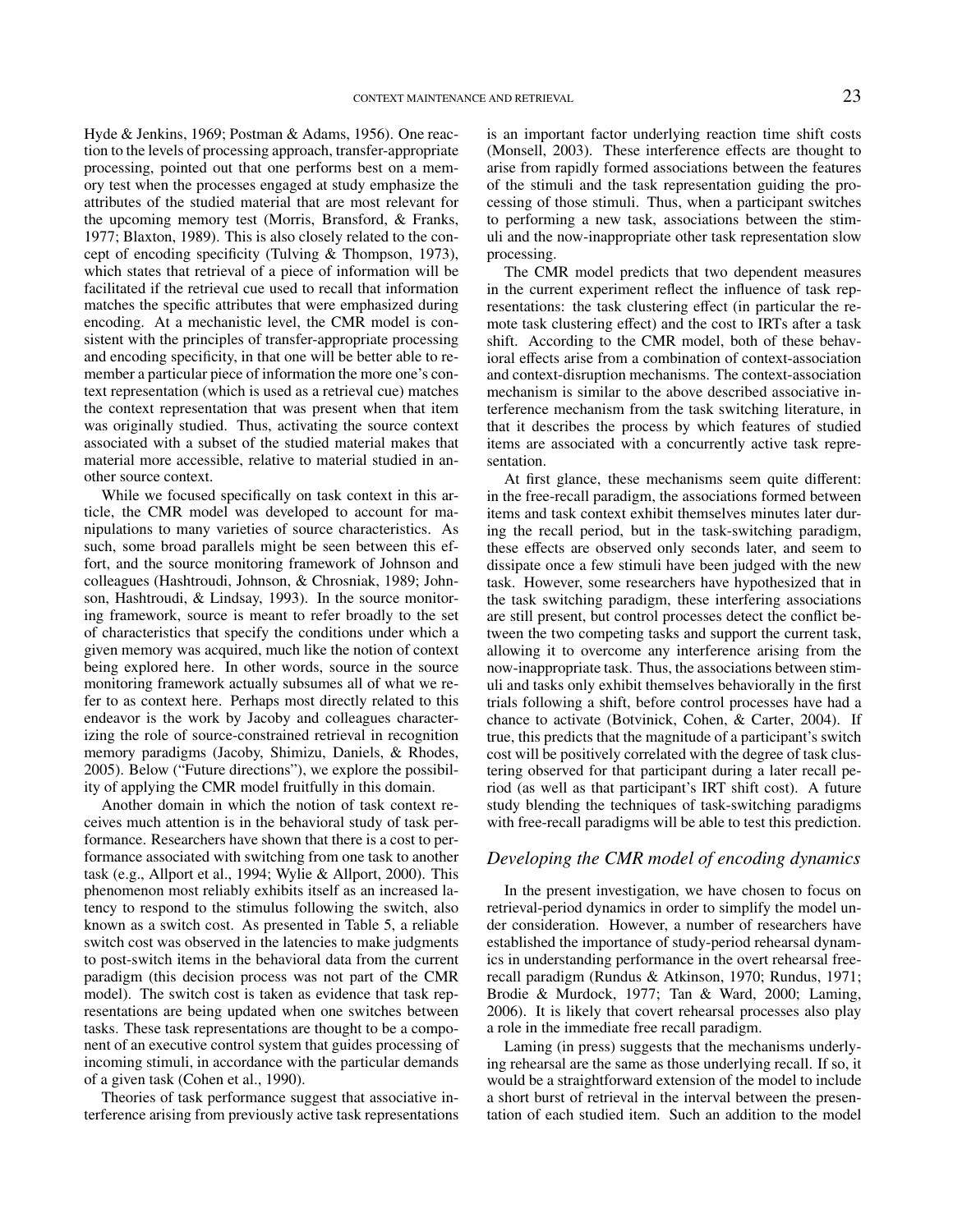would allow us to simulate the pattern of rehearsals during free recall. The work of Murdock and Metcalfe (1978) and Tan and Ward (2000) suggests that this might provide a rehearsal-based explanation for the primacy effect, which would allow us to remove the two model parameters controlling the primacy gradient, although several parameters would likely need to be added in order to characterize the rehearsal process. While it is not clear whether this addition would shed additional light on the dynamics of the organizational processes under investigation here, the CMR model predicts that these organizational factors (semantic, temporal, and source) will influence the order of rehearsals in the overt-rehearsal free-recall paradigm. The influence of temporal context during rehearsal is clear from a number of studies (Friendly, 1979; Ward et al., 2003; Bhatarah, Ward, & Tan, 2006; Laming, in press), but the influence of semantic and source information during rehearsal has not been characterized.

One aspect of the model fits that could potentially be related to these covert rehearsal processes is the inability of the CMR model to match the exact shape of the probability of first recall (PFR) curve (the probability of recalling a particular serial position in the first output position) for the Murdock (1962) dataset (depicted in Howard and Kahana (1999), Figure 1). The CMR model predicts that the participant is most likely to start recall with the final item, and that the probability of earlier items initiating recall falls off rapidly and monotonically (possibly with a small bump for the primacy positions). However, in the Murdock (1962) study, participants more often began recall two or three positions from the end of the list (producing a nonmonotonic, or "humped" PFR curve).

The nonmonotonicity in the PFR curve has been taken as support for the notion of a short-term buffer, where items in the buffer are reported in the order in which they were inserted into the buffer (in other words "oldest first"). This has been cast as a challenge for context-based theories of recency (Farrell, 2008). However, it is possible that if participants covertly start to recall list items prior to the onset of the recall start signal, the first "overt" recall could come from a slightly earlier serial position (Brodie & Murdock, 1977; Rundus, 1971; Tan & Ward, 2000). Finally, many freerecall studies do not exhibit this nonmonotonicity in the PFR curve (producing instead a curve that peaks with the final item; Howard & Kahana, 1999; Kahana, Howard, Zaromb, & Wingfield, 2002; Howard, Youker, & Venkatadass, 2008; as well as the present study). It is unclear which experimental variables are responsible for this nonmonotonicity. It is important that we understand what causes this effect to come and go before we modify the model to account for it.

#### *Relationship to other models of free recall*

Models of memory search have often emphasized that memory search involves a strategic, systematic, and serial inspection of a number of locations in the memory system (James, 1890; Shiffrin, 1970; Kintsch, 1970; Raaijmakers & Shiffrin, 1980; Burgess & Shallice, 1996). These models

often detail a process by which the memory system retrieves as many items as possible with one set of cues before assembling a new set of cues in an attempt to recall more items. These models of strategic retrieval would presumably make similar predictions to the CMR model regarding clustering by similarity and increased IRTs with a shift in similarity across any of the organizational dimensions. However, the CMR model describes an automatic process that produces these phenomena, obviating the need for an executive system that determines the optimal state of the next set of cues. While there is certainly room in the cognitive system for such executive processes, it seems that for these data, the simpler CMR model is sufficient.

The CMR model is part of a longstanding tradition of context-based theories of human memory (McGeoch, 1942; Bower, 1972; Murdock, 1997; Dennis & Humphreys, 2001; Howard & Kahana, 2002a; Sederberg et al., 2008), whereby an internal context representation is principally responsible for the guidance of memory search. These context-based models may be contrasted with dual store models of memory search (Raaijmakers & Shiffrin, 1980; Gillund & Shiffrin, 1984; Davelaar, Goshen-Gottstein, Ashkenazi, Haarmann, & Usher, 2005; Sirotin et al., 2005; Kimball, Smith, & Kahana, 2007), which posit that in addition to a context-guided search of long-term memory, a major proportion of the behavioral variance is explained by a short-term buffer that can concurrently maintain the representations of several recently studied items.<sup>5</sup>

The modern debate between context-based and dual store models of human memory centers on the notion of a shortterm store, which has been conceived as a buffer-like structure that can concurrently maintain a few item representations (e.g., Davelaar et al., 2005). When recall begins, the items still active in the buffer are read out, and then a contextbased recall process is responsible for the rest of memory search. There has been longstanding friction among researchers regarding whether the short-term store is a necessary component of the memory system, or whether the dynamics of recall can be explained by a system with a single context-based search mechanism (as implemented, for example, in TCM-A; Sederberg et al., 2008). Recently, Usher, Davelaar, Haarmann, and Goshen-Gottstein (in press) argued that TCM-A is itself a dual component model, the two components being the context representation and the episodic association matrix (referred to as  $M^{FC}$  and  $M^{CF}$  in both TCM-A and CMR). Of course, by this scheme, the Davelaar et al. (2005) model has three components, a context representation, an associative matrix, and a short-term store. This contrast highlights what some may see as a shortcoming of a context-based memory system: it has no explicit provision for a separate working memory component (Baddeley, 1986), thought to be critical for explaining, for example, the ability of amnesic patients to recall several items in a free-

<sup>5</sup> Mensink and Raaijmakers (1988) straddles these two traditions in that it uses the dual store SAM framework but posits a critical role for context in explaining interference effects in paired associates learning.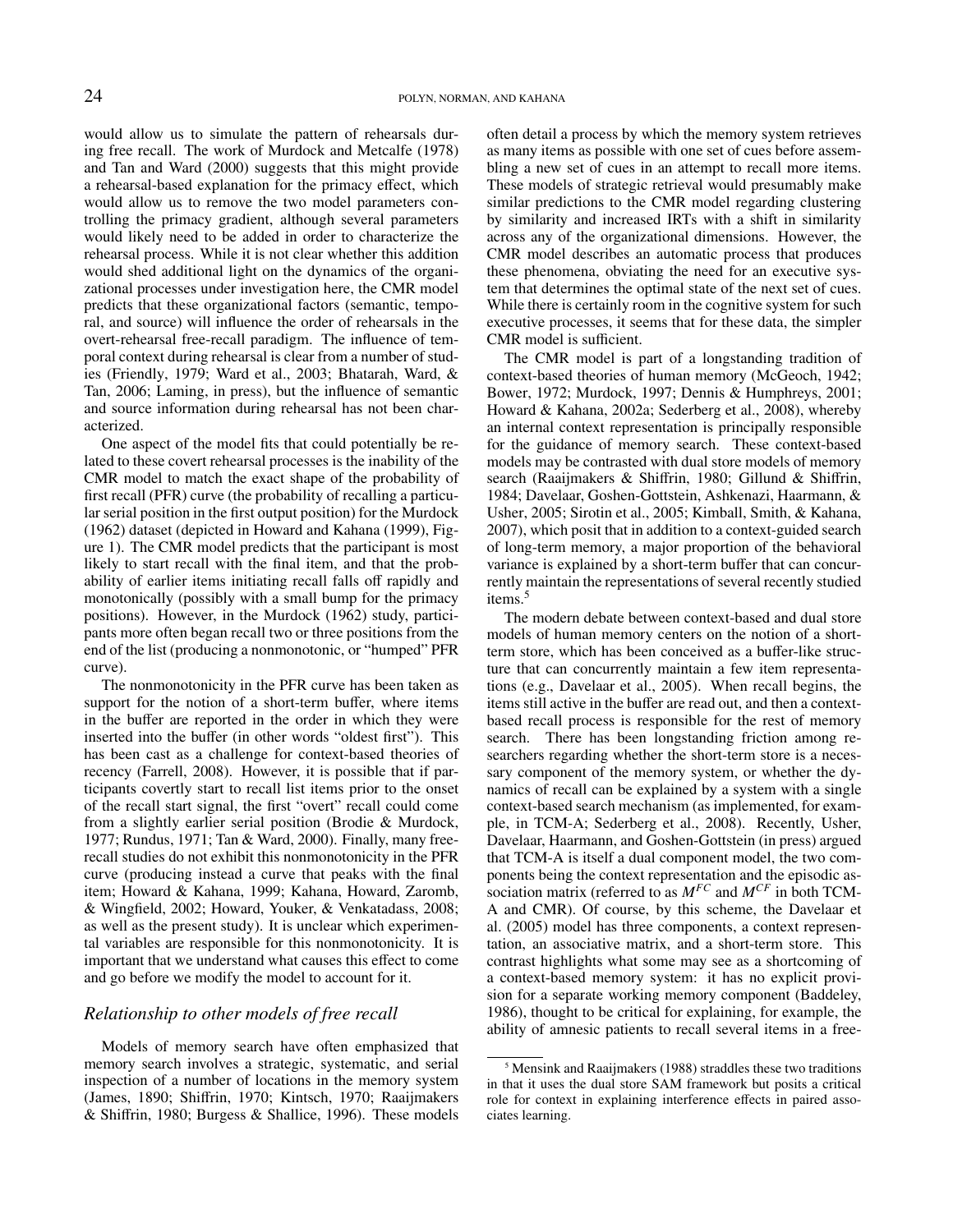recall experiment, without the ability to remember, a moment or so later, that they even participated in such an experiment (Carlesimo, Marfia, Loasses, & Caltagirone, 1996). However, as Sederberg et al. (2008) showed, the context representation can be used to momentarily keep a set of recently presented items in an enhanced state of accessibility (using the pre-experimental connections between item and context representations), allowing the model to fit the performance of amnesic patients. By this view, the amnesic syndrome is best characterized by an inability to form new associations between item features and context representations.

A second behavioral phenomenon raised as a critical marker of the presence of a short-term store is the sigmoidal shape of the serial position curve for the recency items often seen in immediate free recall (e.g., Murdock, 1962; Fig. 5). Usher et al. (in press) suggested that TCM (and by extension TCM-A and CMR) could not account for this effect because of the exponential decay of the elements comprising the context representation. However, recall is a dynamic process in these context-based models, and the probability of recall of the studied items does not map linearly onto the activation of a particular context unit at the time of recall initiation (owing both to context reinstatement and the nonlinear recall competition). As can be seen in Fig. 5, the CMR model is able to fit the sigmoidal shape of the serial position curve (for another example see Kahana, Sederberg, & Howard, 2008).

While both the short-term store and the context representation are activation-based components, there are important differences between them. The short-term store account suggests that the first few recalls are items read out of the buffer, whereas context-based accounts suggest that these items are recalled because of their strong associations with the current state of the context representation. A recent study by Howard, Vankatadass, Norman, and Kahana (2007) throws these two accounts into sharp contrast, by showing that when participants first recall an item that was presented twice in the list, the temporal neighbors of the original presentation of the item show an enhanced probability of being recalled. This is a natural consequence of a context-based model, where recall of the repeated item will retrieve context related to both presentations. It is difficult to see how a short-term store would account for this phenomenon.

A related issue was explored in the current manuscript, in our analysis of the effect characterized by Farrell and Lewandowsky (in press) (also explored thoroughly by Howard, Sederberg, and Kahana (2008)). This issue is described in *Simulation analysis I: temporal clustering*. In brief, if one of the first items recalled comes from a midlist position, the next recall is sometimes another mid-list item (giving rise to a contiguity effect), and is sometimes an end-of-list item (giving rise to a recency effect). This finding was presented as a challenge for context-based models, because a version of TCM was unable to fit the data (Farrell & Lewandowsky, in press). As seen in Fig. 3, the CMR model is able to fit the effect qualitatively, showing both a contiguity effect and a recency effect for these first recalls from mid-list positions. This is because, after the first recall of the mid-list item, context is updated, creating a blend of mid-list context

and end-of-list context. However, the CMR model underpredicts the magnitude of the contiguity effect in this situation, and it is worth reviewing how this underprediction arises.

Exploration of the parameter space of the model suggests that the CMR model's underprediction of the magnitude of the contiguity effect for early output positions is not something that can be simply remedied by adjusting the model parameters. Raising the recall period context-retrieval parameter ( $\beta_{rec}^{temp}$ ) can bring the simulated results for the early output positions (Fig. 3B) into line with the behavioral output positions (Fig. 3B) into line with the behavioral data (Fig. 3A). Raising *β<sup>temp</sup>* causes the just-recalled item<br>to more strongly reinstate its associated temporal context to more strongly reinstate its associated temporal context, which causes contiguous items to compete more effectively against the end-of-list items in the decision competition. However, this adjustment causes the model to overpredict the magnitude of the contiguity effect for later output positions, reducing the overall goodness-of-fit of the model.

Two parameters control the likelihood that an early recall will come from a mid-list serial position: the semantic association parameter (*s*), and the noise parameter on the recall competition  $(\eta)$ . Increases in each of these parameters tend to wrest recalls away from the end-of-list serial positions; *s* because semantic associations cause transitions that are random with respect to list structure, and  $\eta$  because all items are supported by noise equivalently. However, while increasing either of these parameters will increase the proportion of mid-list recalls, they will not increase the contiguity effect for those recalls. In fact, each will tend to work against the contiguity effect by increasing the likelihood that the next item recalled comes from a random serial position.

One mechanism that could both increase the likelihood of mid-list recalls early in the recall sequence, and increase the size of the contiguity effect for those recalls, would be the addition of variability in encoding strength. If some items are better encoded than others (by boosting the strength of the associative connections between the feature representation and the context representation;  $L_{tw}^{FC}$  and  $L_{tw}^{CF}$ ), then these items would tend to be recalled earlier in the recall sequence, and once recalled, would more strongly reinstate context than a less well encoded item, causing a boost in the contiguity effect. The remaining items would be less well encoded, leading to a gradual reduction in the magnitude of the contiguity effect over the course of the recall period.

While the current version of CMR underpredicts the magnitude of the recency effect in this situation, it is unclear how a short-term store model would predict a contiguity effect at all in this situation. Davelaar et al. (2005), in a discussion of response latencies, suggest that when the first recall of an item comes from an early or mid-list position, that recall was likely because the item managed to remain in the buffer throughout the list presentation (pg. 32). While it is clear why one would see a recency effect in this situation (the midlist item shares the buffer with some of the final items from the list), it is unclear why reading out a mid-list item from the short-term store would then lead to recall of another midlist item from a neighboring position in the study sequence (for a more thorough examination of this issue see Howard, Sederberg, & Kahana, 2008).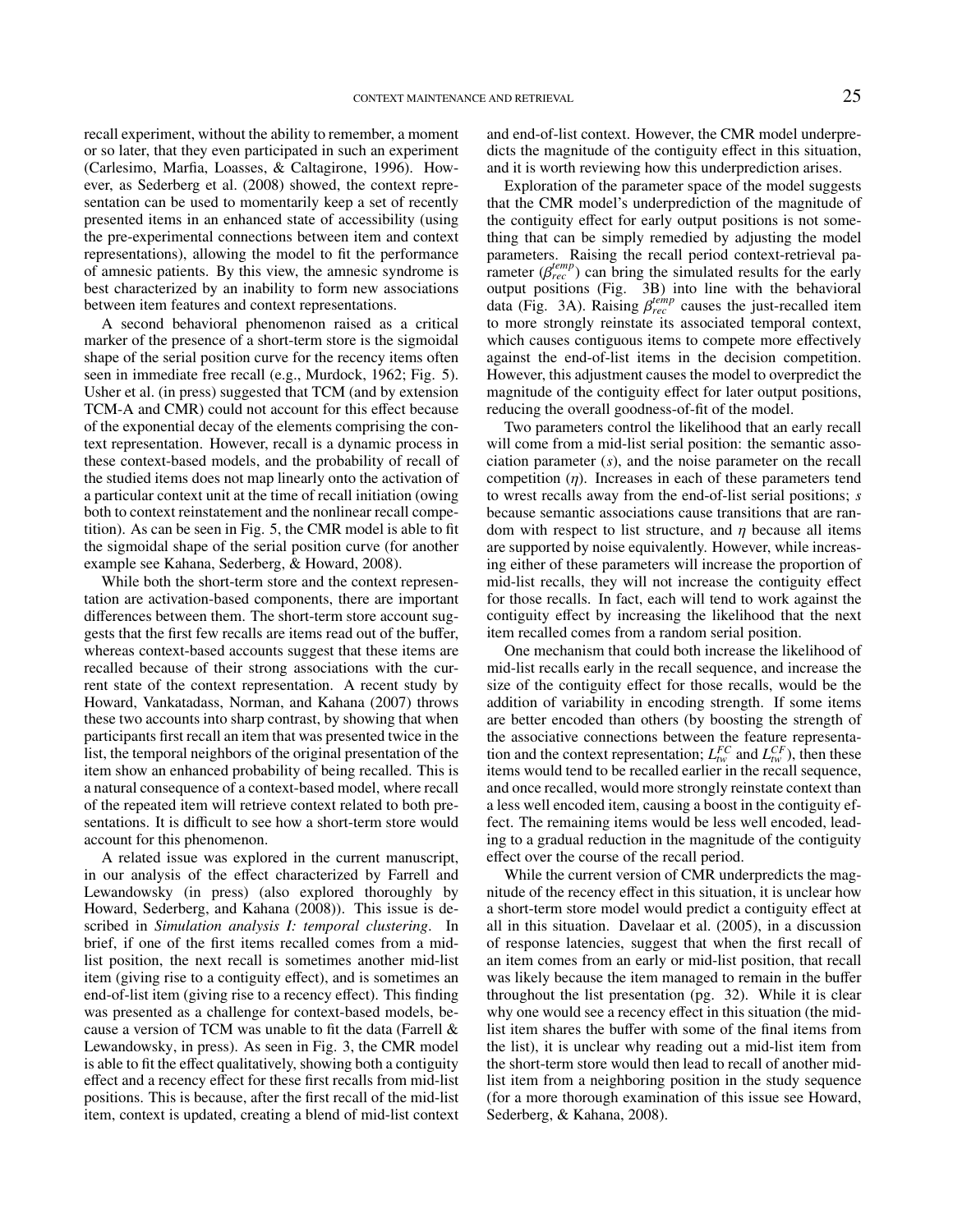While the current study makes some points relevant to the debate between dual store and context-based models, the focus of the work is on developing our understanding of the nature of the context representation, a central component of both classes of models. Specifically, we show how the mechanisms developed in recent work on the nature of temporal context can be generalized to a much broader range of context-related phenomena, in particular, those corresponding to the source characteristics of the studied items. The CMR model describes the dynamics by which these source representations influence memory search, as well as how they interact with other components of the memory system. The goal of this endeavor is to create the simplest possible model that is consistent with the widest range of behaviors exhibited by the human memory system, in the domain of free recall. It is our hope that the CMR model will prove useful in determining the role of context representations in other related paradigms, beginning with the wide range of free-recall variants that have arisen over the many decades of research in this domain.

# *The control of memory search: Future directions*

The best-fit version of the CMR model provides a set of parameter values that characterize the operation of the human memory system in terms of several relatively simple mechanisms (e.g., context updating, association formation, and decision making). The critical next step in this endeavor is to evaluate the utility of the model as an interpretive tool. It is our hope that the model can be used to disentangle the factors at work during memory search, both in the behavioral and neural domains. Here, we outline some future work that may benefit from the CMR model: First, a description of how the model may extend our understanding of the memory deficit observed in healthy aging (Hasher & Zacks, 1988; Kahana & Wingfield, 2000; Naveh-Benjamin, 2000; Kahana et al., 2002). Second, a description of how the model may shed light on neural reinstatement effects during memory retrieval.

Howard, Kahana, and Wingfield (2006) showed that TCM could be used to investigate the age-related associative impairment by examining the temporal clustering behavior of young and older participants in a free-recall task. They concluded that the reduced temporal clustering observed in older participants (paired with intact recall initiation) was consistent with a variant of TCM in which older adults have an impaired ability to retrieve the temporal context associated with each studied item. The idea that the ability to retrieve associations is impaired in older participants is consistent with the finding of impaired performance in the associative recognition paradigm (e.g., Naveh-Benjamin, 2000), and in a number of source recognition paradigms (Johnson et al., 1993; Chalfonte & Johnson, 1996; McIntyre & Craik, 1987; Hashtroudi et al., 1989), in which one must retrieve associations between item and source information to respond correctly.

The generalization of TCM to create the CMR model primarily involved the addition of machinery to handle source information; this substantially broadens the class of memory phenomena that the model can be applied to. For example, the CMR model could be used to investigate whether older adults' source association deficits extend into the domain of free recall, and whether these deficits are best explained as an inability to retrieve associations between item features and source context, or an inability to inhibit the activation of competing representations (such as a competing source representation Hasher & Zacks, 1988). A study of older adults in a continuous performance task suggests that the memory deficit in older adults may be related to an inability to properly maintain contextual representations (Braver et al., 2001), which will cause older adults to be more sensitive to context disruption than younger participants. The source-manipulation paradigm of the current article is well designed to assess this hypothesis: By examining the best-fit parameters for a set of older adults, we can assess the level of source association as well as the level of task-shift related disruption. In line with the arguments presented above, we expect that the best-fit model will show decreased associative strength between source context and item features, as well as increased task-shift related disruption of temporal context, leading to decreased remote same-task clustering, but increased local clustering (much like that shown by the Pure disruption model variant in Fig. 4E). Furthermore, older participants will likely show a larger decrement to memorability of items due to task shifts (and a larger relative increase in memorability of the final train), owing to the increase in the disruption parameter. Obtaining these results would extend our understanding of the age-related associative deficit, and provide further evidence for the utility of CMR as a general model of free recall.

A second future direction involves bridging relatively abstract cognitive theories of memory with the burgeoning literature on the neural substrate of memory. Models of memory search such as TCM and CMR provide a framework with which to interpret the functional significance of patterns of brain activity observed during free-recall performance. Recent studies have begun to visualize the process of memory reinstatement, whereby the pattern of neural activity observed when one studies a particular item is revived when that item is later recalled (Wheeler, Petersen, & Buckner, 2000; Polyn, Natu, Cohen, & Norman, 2005; Prince, Daselaar, & Cabeza, 2005; Sederberg et al., 2007).

These studies raise the possibility that we can identify the neural correlates of the item and context representations characterized by the CMR model, and track the coming and going of these representations over the course of memory search. Polyn et al. (2005) took a step in this direction, by having participants study items drawn from three distinct categories (celebrities, landmarks, and objects). Using machine-learning techniques (Norman, Polyn, Detre, & Haxby, 2006), Polyn et al. (2005) characterized the pattern of brain activity associated with each study category, on a participant-by-participant basis. These machine-learning techniques were then used to assess the relative strengths of each category-specific pattern on a second-by-second basis over the course of the recall period. They found that the reinstatement of a particular category pattern predicted the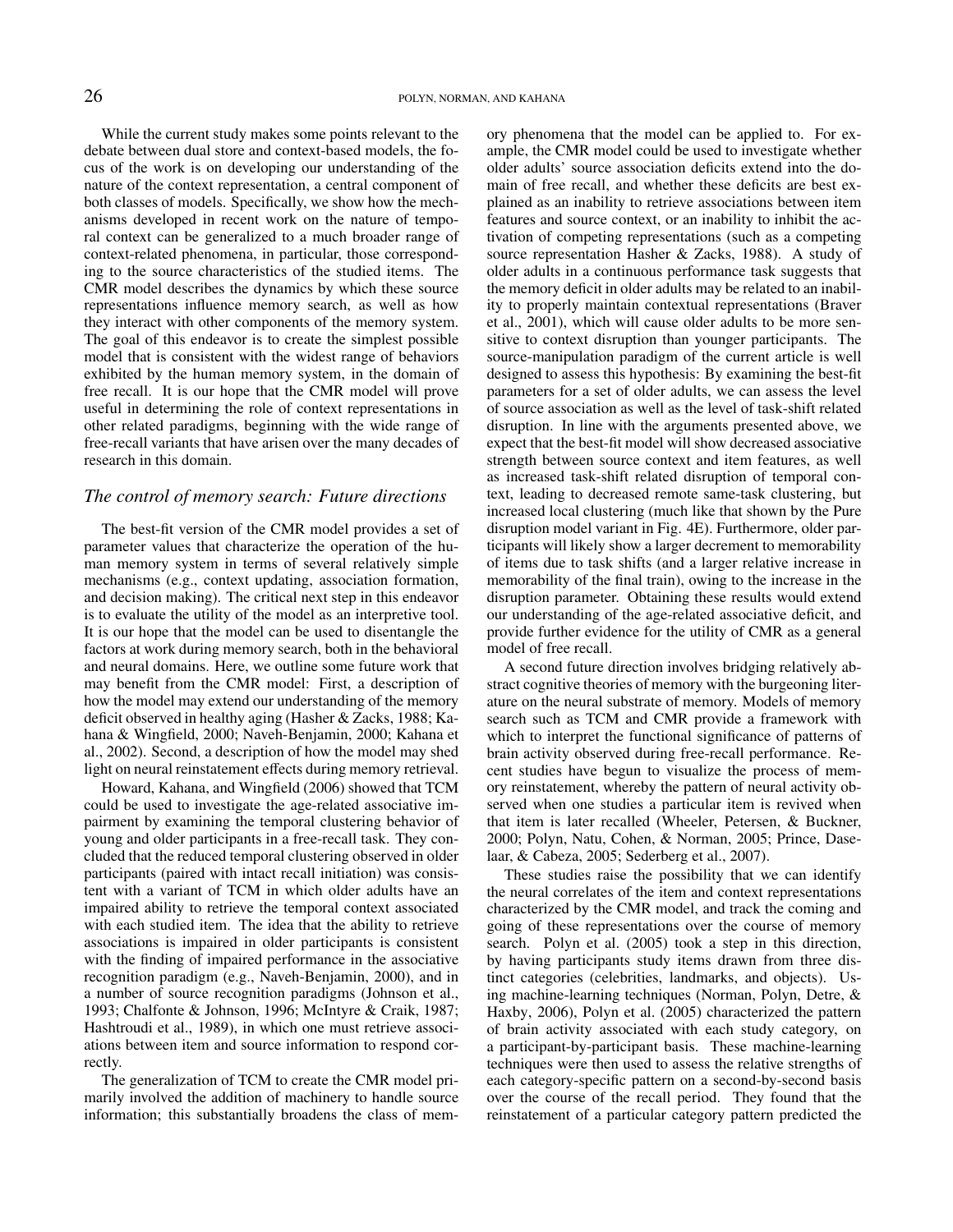upcoming recall of an item from that category. The CMR model suggests that the patterns identified in the Polyn et al. (2005) study were likely a blend of item and context information. According to the model, when an item is recalled, the system revives not only that item's representation, but also the pattern of context activity associated with that item. This context pattern then shapes the course of the following search, determining the probability of recalling any given studied item.

The next frontier in understanding the neural basis of memory search involves identifying the neural substrate of context. The CMR model provides a precise specification of the functional properties of the context representation: it must reflect the features and statistical properties of studied items, integrate information over long time-scales, and return to a prior state, given the recall of an item (Polyn & Kahana, 2008). Using these specifications, researchers may be able to identify candidate anatomical regions for the neural seat of context in the human brain. An emerging view, summarized by Polyn and Kahana (2008), is that prefrontal cortex is centrally involved in contextual processing. Patterns of activity in prefrontal cortex play a double role, both guiding how item representations in more posterior brain regions are processed (Miller & Cohen, 2001) and also serving to contextualize these patterns through associations formed between the two sets of patterns by the hippocampal formation (see also Norman, Detre, & Polyn, 2008). This hypothesis is consistent with evidence drawn from neuroimaging studies of memory retrieval (Blumenfeld & Ranganath, 2007), neuropsychological studies of patients with prefrontal damage (Schacter, 1987), and computational models of the role of prefrontal cortex in free recall (Becker & Lim, 2003). A mechanistic specification of the role of prefrontal cortex in memory search will prove quite valuable in integrating the current framework with computational models of the medial temporal memory system (McClelland, McNaughton, & O'Reilly, 1995; Norman & O'Reilly, 2003).

The CMR model, coupled with a set of neural linking hypotheses, may serve as a valuable tool in interpreting the neural patterns observed in prefrontal and other brain regions during study as well as during the recall period. The CMR model is a predictive framework; given a particular set of studied items (which vary in semantic relatedness, list position, and source characteristics) the model can provide the most likely recall sequences. As the preceding analyses show, these predicted recall sequences match the characteristics of the observed sequences quite well. Patterns of neural activity observed during the study and recall periods, in various brain regions, can be used to gain predictive power regarding the order of recalls, allowing us to gain insight into the functional contribution of these regions in the domain of memory search.

#### References

Allport, A., Styles, E., & Hsieh, S. (1994). Shifting intentional set: exploring the dynamic control of tasks. *Attention and Performance*, *15*, 421-452.

- Anderson, J. R., Bothell, D., Lebiere, C., & Matessa, M. (1998). An integrated theory of list memory. *Journal of Memory and Language*, *38*, 341-380.
- Baddeley, A. D. (1986). *Working memory*. Oxford, England: Clarendon Press.
- Battig, W. F., & Bellezza, F. S. (1979). Organization and levels of processing. In C. R. Puff (Ed.), *Memory organization and structure* (pp. 321–346). New York: Academic Press.
- Becker, S., & Lim, J. (2003). A computational model of prefrontal control in free recall: Strategic memory use in the california verbal learning task. *Journal of Cognitive Neuroscience*, *15*, 821- 832.
- Bhatarah, P., Ward, G., & Tan, L. (2006). Examining the Relationship Between Free Recall and Immediate Serial Recall: The Effect of Concurrent Task Performance. *Journal of Experimental Psychology: Learning, Memory, and Cognition*, *32*(2), 215– 229.
- Bjork, R. A., & Richardson-Klavehn, A. (1989). On the puzzling relationship between environmental context and human memory. In C. Izawa (Ed.), *Current issues in cognitive processes: the Tulane Flowerree symposium on cognition* (chap. 9). New Jersey: Lawrence Erlbaum Associates.
- Bjork, R. A., & Whitten, W. B. (1974). Recency-sensitive retrieval processes in long-term free recall. *Cognitive Psychology*, *6*, 173- 189.
- Blaxton, T. (1989). Investigating dissociations among memory measures: Support for a transfer-appropriate processing framework. *Journal of Experimental Psychology: Learning, Memory, and Cognition*, *15*(4), 657–668.
- Blumenfeld, R., & Ranganath, C. (2007). Prefrontal cortex and long-term memory encoding: An integrative review of findings from neuropsychology and neuroimaging. *The Neuroscientist*, *13*(3), 280.
- Botvinick, M., Cohen, J., & Carter, C. (2004). Conflict monitoring and anterior cingulate cortex: An update. *Trends in Cognitive Sciences*, *8*, 539–546.
- Botvinick, M., & Plaut, D. C. (2002, Nov). Representing task context: proposals based on a connectionist model of action. *Psychol Res*, *66*(4), 298–311.
- Bousfield, W. A. (1953). The occurrence of clustering in the recall of randomly arranged associates. *Journal of General Psychology*, *49*, 229-240.
- Bousfield, W. A., & Sedgewick, C. H. W. (1944). An analysis of sequences of restricted associative responses. *Journal of General Psychology*, *30*, 149-165.
- Bower, G. H. (1967). A multicomponent theory of the memory trace. In K. W. Spence & J. T. Spence (Eds.), *The psychology of learning and motivation : Advances in research and theory* (Vol. 1, p. 229-325). New York: Academic Press.
- Bower, G. H. (1972). Stimulus-sampling theory of encoding variability. In A. W. Melton & E. Martin (Eds.), *Coding processes in human memory* (p. 85-121). New York: John Wiley and Sons.
- Braver, T. S., Barch, D. M., Keys, B. A., Carter, C. S., Cohen, J. D., Kaye, J. A., et al. (2001). Context processing in older adults: Evidence for a theory relating cognitive control to neurobiology in healthy aging. *Journal of Experimental Psychology: General*, *130*, 746-763.
- Brodie, D. A., & Murdock, B. B. (1977). Effects of presentation time on nominal and functional serial position curves in free recall. *Journal of Verbal Learning and Verbal Behavior*, *16*, 185- 200.
- Brown, G. D. A., Neath, I., & Chater, N. (2007). A temporal ratio model of memory. *Psychological Review*, *114*(3), 539–576.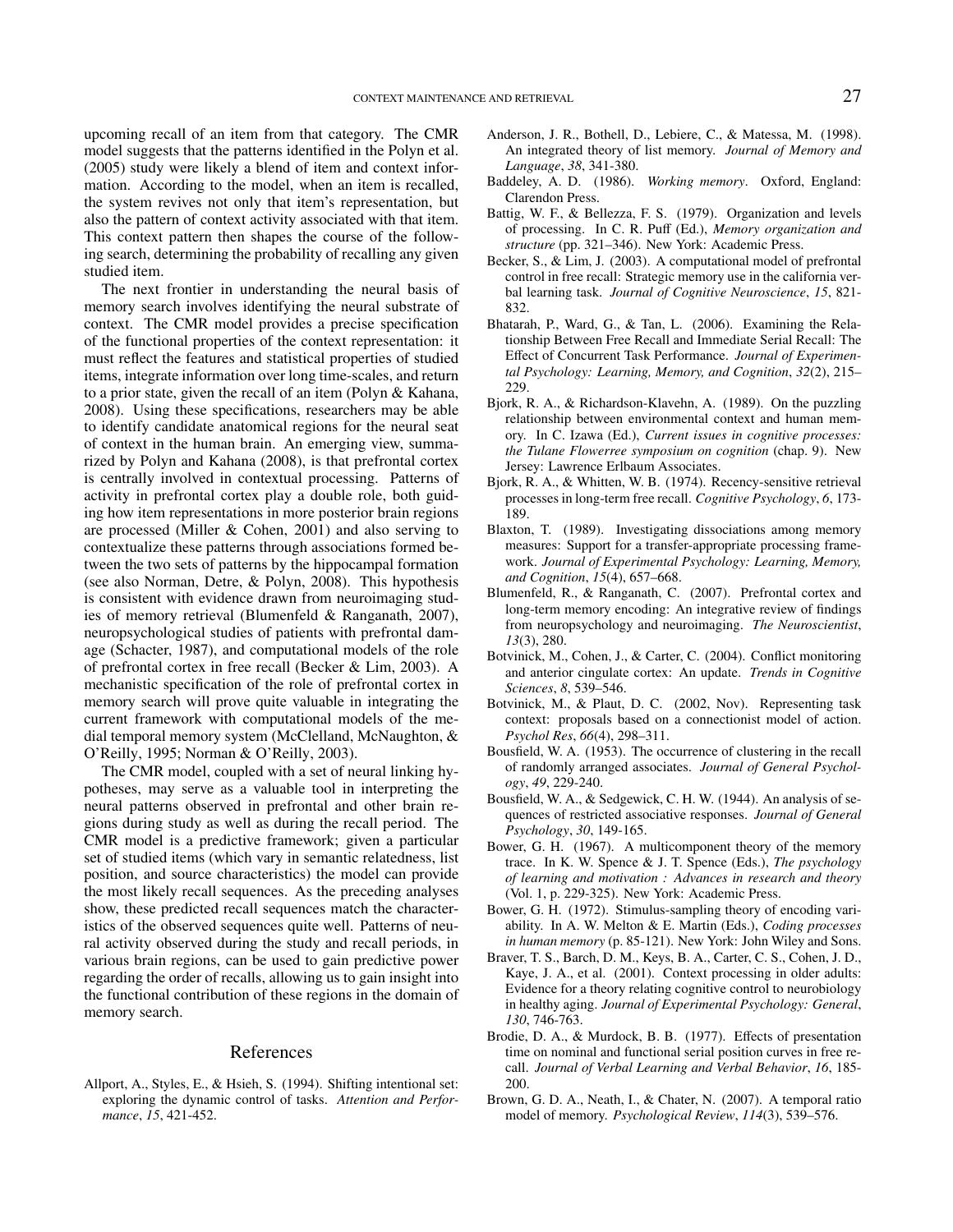- Brown, G. D. A., Preece, T., & Hulme, C. (2000). Oscillator-based memory for serial order. *Psychological Review*, *107*(1), 127– 181.
- Burgess, P., & Shallice, T. (1996). Confabulation and the Control of Recollection. *Memory*, *4*(4), 359–412.
- Carlesimo, G. A., Marfia, G. A., Loasses, A., & Caltagirone, C. (1996). Recency effect in anterograde amnesia: Evidence for distinct memory stores underlying enhanced retrieval of terminal items in immediate and delayed recall paradigms. *Neuropsychologia*, *34*, 177-184.
- Chalfonte, B. L., & Johnson, M. K. (1996). Feature memory and binding in young and older adults. *Memory* & *Cognition*, *24*, 403-416.
- Cofer, C. N., Bruce, D. R., & Reicher, G. M. (1966). Clustering in free recall as a function of certain methodological variations. *Journal of Experimental Psychology*, *71*, 858-866.
- Cohen, J. D., Dunbar, K., & McClelland, J. L. (1990). On the control of automatic processes: A parallel distributed processing model of the Stroop effect. *Psychological Review*, *97*(3), 332-361.
- Craik, F. I. M., & Lockhart, R. S. (1972). Levels of processing : A framework for memory research. *Journal of Verbal Learning and Verbal Behavior*, *11*, 671-684.
- Curiel, J. M., & Radvansky, G. A. (1998). Mental organization of maps. *Journal of Experimental Psychology: Learning, Memory, and Cognition*, *24*(1), 202-214.
- Davelaar, E. J., Goshen-Gottstein, Y., Ashkenazi, A., Haarmann, H. J., & Usher, M. (2005). The demise of short-term memory revisited: Empirical and computational investigations of recency effects. *Psychological Review*, *112*, 3–42.
- Dennis, S., & Humphreys, M. S. (2001). A context noise model of episodic word recognition. *Psychological Review*, *108*, 452-478.
- Donchin, E., & Coles, M. G. (1988, September). Is the P300 component a manifestation of context updating? *Behavioral and Brain Sciences*, *11*(3), 357-427.
- Estes, W. K. (1959). *Component and pattern models with markovian interpretations. studies in mathematical learning theory*. Stanford, CA: Stanford University Press.
- Fabiani, M., & Donchin, E. (1995). Encoding processes and memory organization: A model of the von restorff effect. *Journal of Experimental Psychology: Learning, Memory, and Cognition*, *21*, 224-240.
- Farrell, S. (2008). Dissociating conditional recency in immediate and delayed free recall: A challenge for unitary models of recency. *Submitted*.
- Farrell, S., & Lewandowsky, S. (2002). An endogenous distributed model of ordering in serial recall. *Psychonomic Bulletin* & *Review*, *9*, 59-85.
- Farrell, S., & Lewandowsky, S. (in press). Empirical and theoretical limits on lag recency. *Psychonomic Bulletin and Review*.
- Friendly, M. (1979). Methods for finding graphic representations of associative memory structures. In *Memory organization and structure* (pp. 85–129). New York: Academic Press.
- Frost, N. (1971). Clustering by visual shape in the free recall of pictorial stimuli. *Journal of Experimental Psychology*, *88*, 409– 413.
- Geiselman, R. E., Bjork, R. A., & Fishman, D. (1983). Disrupted retrieval in directed forgetting: a link with posthypnotic amnesia. *Journal of Experimental Psychology: General*, *112*, 58–72.
- Geller, A. S., Schleifer, I. K., Sederberg, P. B., Jacobs, J., & Kahana, M. J. (2007). PyEPL: A cross-platform experimentprogramming library. *Behavior Research Methods*, *39*(4).
- Gillund, G., & Shiffrin, R. M. (1984). A retrieval model for both recognition and recall. *Psychological Review*, *91*, 1-67.
- Glanzer, M., & Cunitz, A. R. (1966). Two storage mechanisms in free recall. *Journal of Verbal Learning and Verbal Behavior*, *5*, 351-360.
- Hasher, L., & Zacks, R. T. (1988). Working memory, comprehension, and aging: A review and a new view. In G. H. Bower (Ed.), *The psychology of learning and motivation: Advances in research and theory* (p. 193-225). San Diego: Academic Press.
- Hashtroudi, S., Johnson, M. K., & Chrosniak, L. D. (1989). Aging and source monitoring. *Psychology and Aging*, *4*(1), 106–112.
- Hintzman, D. L., Block, R. A., & Inskeep, N. R. (1972). Memory for mode of input. *Journal of Verbal Learning and Verbal Behavior*, *11*, 741–749.
- Howard, M. W., & Kahana, M. J. (1999). Contextual variability and serial position effects in free recall. *Journal of Experimental Psychology: Learning, Memory, and Cognition*, *25*, 923–941.
- Howard, M. W., & Kahana, M. J. (2002a). A distributed representation of temporal context. *Journal of Mathematical Psychology*, *46*, 269-299.
- Howard, M. W., & Kahana, M. J. (2002b). When does semantic similarity help episodic retrieval? *Journal of Memory and Language*, *46*, 85–98.
- Howard, M. W., Kahana, M. J., & Wingfield, A. (2006). Aging and contextual binding: Modeling recency and lag-recency effects with the temporal context model. *Psychonomic Bulletin* & *Review*, *13*(3), 439–445.
- Howard, M. W., Sederberg, P. B., & Kahana, M. J. (2008). Reply to Farrell & Lewandowsky: Changes in the shape of the lag-CRP predicted by TCM due to recency. *Submitted*.
- Howard, M. W., Vankatadass, V., Norman, K. A., & Kahana, M. J. (2007). Associative processes in immediate recency. *Memory* & *Cognition*, *35*(7), 1700–1711.
- Howard, M. W., Youker, T. E., & Venkatadass, V. (2008). The persistence of memory: Contiguity effects across several minutes. *Psychonomic Bulletin* & *Review*, *15*, 58–63.
- Hulme, C., Stuart, G., Brown, G., & Morin, C. (2003). Highand low-frequency words are recalled equally well in alternating lists: Evidence for associative effects in serial recall. *Journal of Memory and Language*, *49*(4), 500–518.
- Hyde, T. S., & Jenkins, J. J. (1969). Differential effects of incidental tasks on the organization of recall of a list of highly associated words. *Journal of Experimental Psychology*, *82*, 472-481.
- Jacoby, L., Shimizu, Y., Daniels, K., & Rhodes, M. (2005). Modes of cognitive control in recognition and source memory: Depth of retrieval. *Psychonomic Bulletin* & *Review*, *12*(5), 852–857.
- James, W. (1890). *The principles of psychology*. New York, NY, US: Henry Holt and Co, Inc.
- Johnson, M. K., Hashtroudi, S., & Lindsay, D. S. (1993). Source monitoring. *Psychological Bulletin*, *114*(1), 3–28.
- Kahana, M. J. (1996). Associative retrieval processes in free recall. *Memory* & *Cognition*, *24*, 103–109.
- Kahana, M. J., Howard, M. W., & Polyn, S. M. (2008). Associative retrieval processes in episodic memory. In H. L. Roediger III (Ed.), *Cognitive psychology of memory. Vol. 2 of Learning and memory: A comprehensive reference, 4 vols. (J. Byrne, Editor).* Oxford: Elsevier.
- Kahana, M. J., Howard, M. W., Zaromb, F., & Wingfield, A. (2002). Age dissociates recency and lag recency effects in free recall. *Journal of Experimental Psychology: Learning, Memory, and Cognition*, *28*, 530–540.
- Kahana, M. J., Sederberg, P. B., & Howard, M. W. (2008). Putting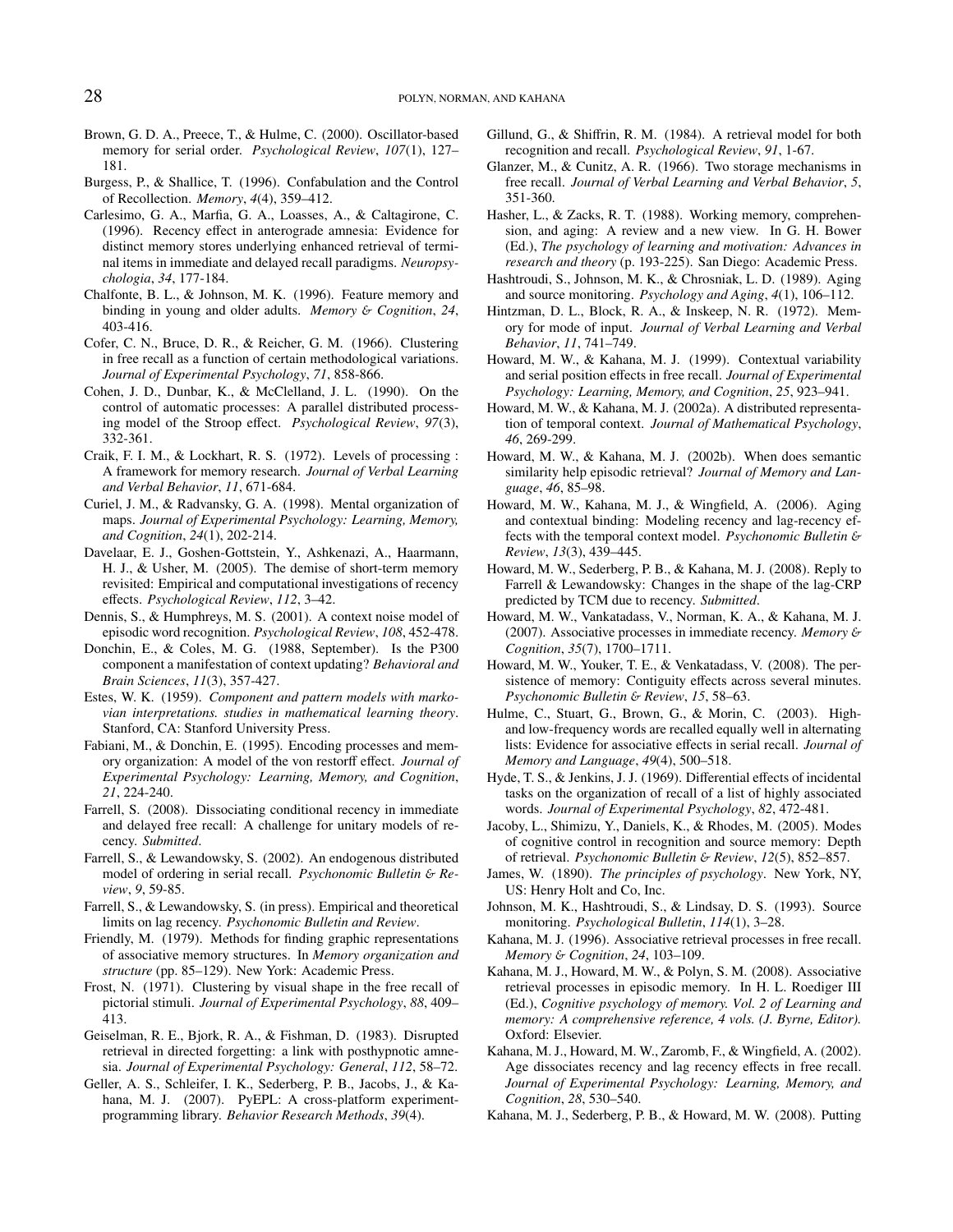short-term memory into context: Reply to Usher and colleagues. *Psycholgical Review*, *115*(4), 1119–1125.

- Kahana, M. J., & Wingfield, A. (2000). A functional relation between learning and organization in free recall. *Psychonomic Bulletin* & *Review*, *7*, 516-521.
- Kahana, M. J., Zhou, F., Geller, A. S., & Sekuler, R. (2007). Luresimilarity affects visual episodic recognition: Detailed tests of a noisy examplar model. *Memory* & *Cognition*, *35*, 1222–1232.
- Karis, D., Fabiani, M., & Donchin, E. (1984). P300 and memory: Individual differences in the Von Restorff effect. *Cognitive Psychology*, *16*, 177-216.
- Kimball, D. R., Smith, T. A., & Kahana, M. J. (2007). The fSAM model of false recall. *Psychological Review*, *114*(4), 954–93.
- Kintsch. (1970). *Learning, memory, and conceptual processes*. New York, N.Y.:John Wiley & Sons.
- Kolers, P. A., & Ostry, D. J. (1974). Time course of loss of information regarding pattern analyzing operations. *Journal of Verbal Learning and Verbal Behavior*, *13*, 599-612.
- Kolers, P. A., & Roediger, H. L. (1984). Procedures of mind. *Journal of Verbal Learning and Verbal Behavior*, *23*, 425-449.
- Koppenaal, L., & Glanzer, M. (1990). An examination of the continuous distractor task and the long-term recency effect. *Memory* & *Cognition*, *18*, 183-195.
- Laming, D. (2006). Predicting free recalls. *Journal of Experimental Psychology: Learning, Memory, and Cognition*, *32*(5), 1146-1163.
- Laming, D. (in press). An improved algorithm for predicting free recalls. *Cognitive Psychology*.
- Landauer, T. K., & Dumais, S. T. (1997). Solution to Plato's problem: The latent semantic analysis theory of acquisition, induction, and representation of knowledge. *Psychological Review*, *104*, 211-240.
- Lewandowsky, S., Brown, G. D. A., & Thomas, J. (submitted). Output order in short-term memory: Evidence for strategic retrieval.
- Lewandowsky, S., & Farrell, S. (in press). Short-term memory: New data and a model. *The Psychology of Learning and Motivation*, *49*.
- Luce, R. D. (1959). Detection and recognition. In R. D. Luce, R. R. Bush, & E. Galanter (Eds.), *Handbook of mathematical psychology* (p. 103-189). New York: Wiley.
- McClelland, J. L., McNaughton, B. L., & O'Reilly, R. C. (1995). Why there are complementary learning systems in the hippocampus and neocortex: insights from the successes and failures of connectionist models of learning and memory. *Psychological Review*, *102*(3), 419–57.
- McGeoch, J. A. (1942). *The psychology of human learning: An introduction*. New York: Longmans.
- McIntyre, J., & Craik, F. (1987). Age differences in memory for item and source. *Psychology and Aging*, *4*, 106–112.
- Mensink, G.-J. M., & Raaijmakers, J. G. W. (1988). A model for interference and forgetting. *Psychological Review*, *95*, 434-455.
- Miller, E. K., & Cohen, J. D. (2001). An integrative theory of prefrontal cortex function. *Annual Review of Neuroscience*, *24*, 167-202.
- Monsell, S. (2003, Mar). Task switching. *Trends in Cognitive Sciences*, *7*(3), 134-140.
- Morris, C. D., Bransford, J. D., & Franks, J. J. (1977). Levels of processing versus transfer appropriate processing. *Journal of Verbal Learning and Verbal Behavior*, *16*, 519–533.
- Murdock, B. B. (1962). The serial position effect of free recall. *Journal of Experimental Psychology*, *64*, 482-488.
- Murdock, B. B. (1997). Context and mediators in a theory of

distributed associative memory (TODAM2). *Psychological Review*, *104*, 839-862.

- Murdock, B. B., & Metcalfe, J. (1978). Controlled rehearsal in single- trial free recall. *Journal of Verbal Learning and Verbal Behavior*, *17*, 309-324.
- Murdock, B. B., & Okada, R. (1970). Interresponse times in singletrial free recall. *Journal of Verbal Learning and Verbal Behavior*, *86*, 263-267.
- Murdock, B. B., & Walker, K. D. (1969). Modality effects in free recall. *Journal of Verbal Learning and Verbal Behavior*, *8*, 665- 676.
- Murnane, K., Phelps, M. P., & Malmberg, K. (1999). Contextdependent recognition memory: the ICE theory. *Journal of Experimental Psychology: General*, *128*, 403.
- Naveh-Benjamin, M. (2000). Adult-age differences in memory performance: Tests of an associative deficit hypothesis. *Journal of Experimental Psychology: Learning, Memory, and Cognition*, *26*, 1170-1187.
- Neath, I. (1993). Contextual and distinctive processes and the serial position function. *Journal of Memory and Language*, *32*, 820- 840.
- Nelson, D. L., McEvoy, C. L., & Schreiber, T. A. (2004). The University of South Florida free association, rhyme, and word fragment norms. *Behavior Research Methods, Instruments and Computers*, *36(3)*, 402-407.
- Nilsson, L.-G. (1974). Further evidence for organization by modality in free recall. *Journal of Experimental Psychology*, *103*(5), 948–957.
- Norman, K. A., Detre, G. J., & Polyn, S. M. (2008). Computational models of episodic memory. In R. Sun (Ed.), *The cambridge handbook of computational cognitive modeling.* in press.
- Norman, K. A., & O'Reilly, R. C. (2003). Modeling hippocampal and neocortical contributions to recognition memory: A complementary learning systems approach. *Psychological Review*, *110*, 611–646.
- Norman, K. A., Polyn, S. M., Detre, G. J., & Haxby, J. V. (2006). Beyond mind-reading: multi-voxel pattern analysis of fMRI data. *Trends in Cognitive Sciences*, *10*(9), 424–430.
- Patterson, K. E., Meltzer, R. H., & Mandler, G. (1971). Interresponse times in categorized free recall. *Journal of Verbal Learning and Verbal Behavior*, *10*, 417-426.
- Pollio, H. R., Richards, S., & Lucas, R. (1969). Temporal properties of category recall. *Journal of Verbal Learning and Verbal Behavior*, *8*, 529-536.
- Polyn, S. M. (2005). *Neuroimaging, behavioral, and computational investigations of memory targeting.* Unpublished doctoral dissertation, Princeton University.
- Polyn, S. M., & Kahana, M. J. (2008). Memory search and the neural representation of context. *Trends in Cognitive Sciences*, *12*, 24–30.
- Polyn, S. M., Natu, V. S., Cohen, J. D., & Norman, K. A. (2005). Category-specific cortical activity precedes retrieval during memory search. *Science*, *310*, 1963-1966.
- Polyn, S. M., Norman, K. A., & Kahana, M. J. (Submitted). Task context and organization in free recall.
- Postman, L., & Adams, P. A. (1956). Studies in incidental learning: Iv. the interaction of orienting tasks and stimulus materials. *Journal of Experimental Psychology*, *51*(5), 329–333.
- Postman, L., & Phillips, L. W. (1965). Short-term temporal changes in free recall. *Quarterly Journal of Experimental Psychology*, *17*, 132-138.
- Prince, S., Daselaar, S., & Cabeza, R. (2005). Neural Correlates of Relational Memory: Successful Encoding and Retrieval of Se-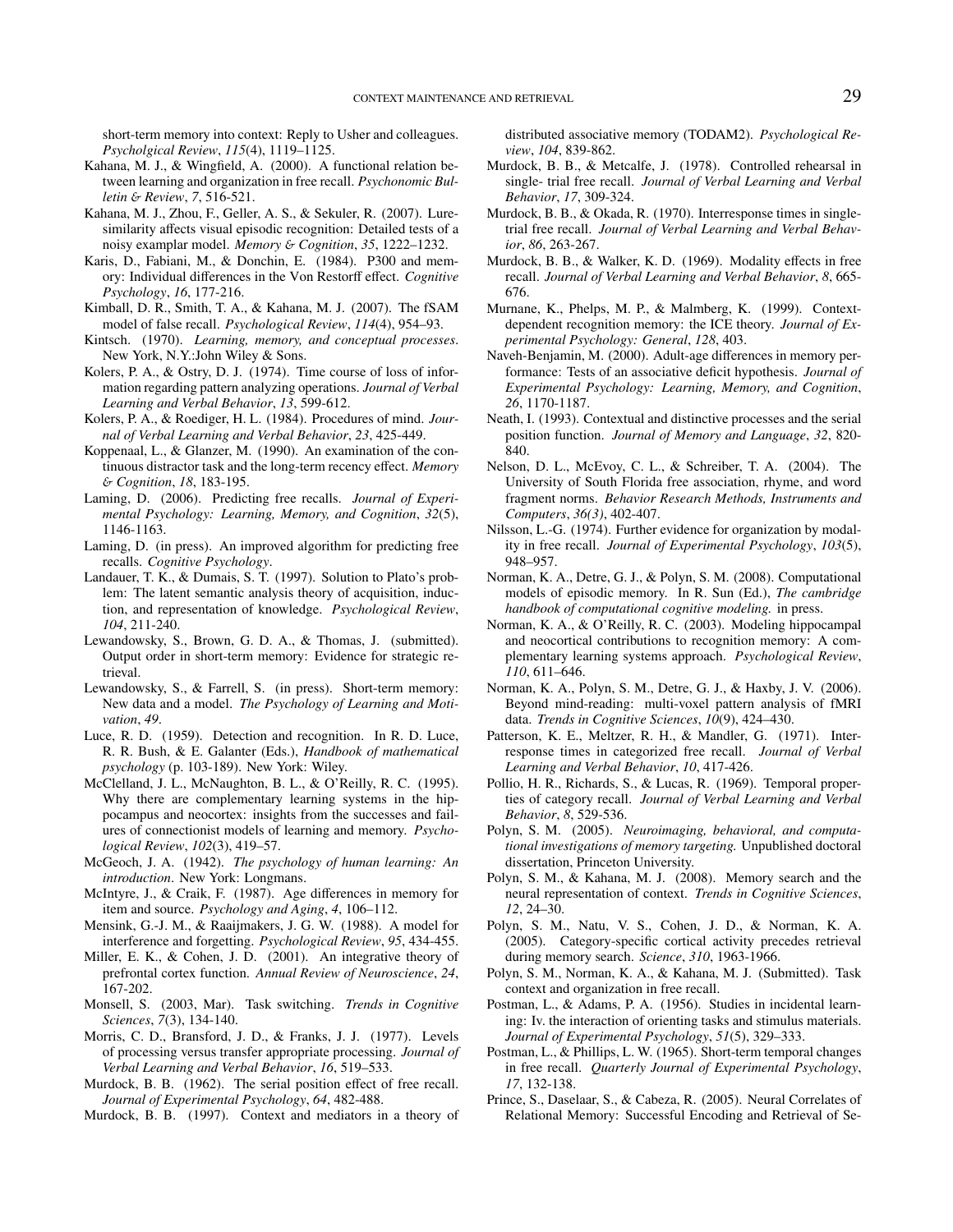mantic and Perceptual Associations. *Journal of Neuroscience*, *25*(5), 1203–1210.

- Puff, C. R. (1979). Memory organization research and theory: The state of the art. In C. R. Puff (Ed.), *Memory organization and structure* (pp. 3–17). New York: Academic Press.
- Raaijmakers, J. G. W., & Shiffrin, R. M. (1980). SAM: A theory of probabilistic search of associative memory. In G. H. Bower (Ed.), *The psychology of learning and motivation: Advances in research and theory* (Vol. 14, p. 207-262). New York: Academic Press.
- Rao, V. A., & Howard, M. W. (2008). Advances in neural information processing systems 20. In Y. S. J.C. Platt D. Koller & S. Roweis (Eds.), (chap. Retrieved context and the discovery of semantic structure). MIT Press: Cambridge, MA.
- Rohrer, D., & Wixted, J. T. (1994). An analysis of latency and interresponse time in free recall. *Memory* & *Cognition*, *22*, 511- 524.
- Rundus, D. (1971). An analysis of rehearsal processes in free recall. *Journal of Experimental Psychology*, *89*, 63-77.
- Rundus, D., & Atkinson, R. C. (1970). Rehearsal processes in free recall: A procedure for direct observation. *Journal of Verbal Learning and Verbal Behavior*, *9*, 99-105.
- Rutherford, A. (2000). The ability of familiarity, disruption, and the relative strength of nonenvironmental context cues to explain unreliable environmental-context-dependent memory effects in free recall. *Mem Cognit*, *28*(8), 1419–28.
- Sahakyan, L., & Kelley, C. M. (2002). A contextual change account of the directed forgetting effect. *Journal of Experimental Psychology: Learning, Memory, and Cognition*, *28*(6), 1064-1072.
- Schacter, D. L. (1987). Memory, amnesia, and frontal lobe dysfunction. *Psychobiology*, *15*, 21-36.
- Schwarz, G. (1978). Estimating the dimension of a model. *Annals of Statistics*, *6 (2)*, 461-464.
- Sederberg, P. B., Howard, M. W., & Kahana, M. J. (2008). A context-based theory of recency and contiguity in free recall. *Psychological Review*, *115*(4), 893–912.
- Sederberg, P. B., Schulze-Bonhage, A., Madsen, J. R., Bromfield, E. B., Litt, B., Brandt, A., et al. (2007). Gamma oscillations distinguish true from false memories. *Psychological Science*, *18*(11), 927–932.
- Shiffrin, R. M. (1970). Forgetting: Trace erosion or retrieval failure? *Science*, *168*, 1601-1603.
- Sirotin, Y. B., Kimball, D. R., & Kahana, M. J. (2005). Going beyond a single list: Modeling the effects of prior experience on episodic free recall. *Psychonomic Bulletin* & *Review*, *12*(5), 787-805.
- Smith, S. M. (1988). Environmental context-dependent memory. In G. M. Davies & D. M. Thomson (Eds.), *Memory in context: Context in memory.* (p. 13-34). Oxford, England: John Wiley & Sons.
- Smith, S. M., Glenberg, A., & Bjork, R. A. (1978). Environmental context and human memory. *Memory* & *Cognition*, *6*(4), 342– 353.
- Strand, B. Z. (1970). Change of context and retroactive inhibition. *Journal of Verbal Learning* & *Verbal Behavior*, *9*(2), 202–206.
- Tan, L., & Ward, G. (2000). A recency-based account of the primacy effect in free recall. *Journal of Experimental Psychology: Learning, Memory, and Cognition*, *26*, 1589-1626.
- Thapar, A., & Greene, R. L. (1993). Evidence against a short-termstore account of long-term recency effects. Memory & Cogni*tion*, *21*, 329-337.
- Tulving, E., & Colotla, V. A. (1970). Free recall of trilingual lists. *Cognitive Psychology*, *1*, 86–98.
- Tulving, E., & Thompson, D. M. (1973). Encoding specificity and retrieval processes in episodic memory. *Psychological Review*, *80*, 352-373.
- Underwood, B. J. (1969). Some correlates of item repetition in freerecall learning. *Journal of Verbal Learning and Verbal Behavior*, *8*, 83-94.
- Unsworth, N. (in press). Exploring the retrieval dynamics of delayed and final free recall: Further evidence for temporalcontextual search. *Journal of Memory and Language*.
- Usher, M., Davelaar, E. J., Haarmann, H. J., & Goshen-Gottstein, Y. (in press). Short-term memory after all: Comment on Sederberg, Howard and Kahana (2008). *Psychological Review*.
- Usher, M., & McClelland, J. L. (2001). The time course of perceptual choice: The leaky, competing accumulator model. *Psychological Review*, *108*(3), 550-592.
- Ward, G., Woodward, G., Stevens, A., & Stinson, C. (2003). Using overt rehearsals to explain word frequency effects in free recall. *Journal of Experimental Psychology: Learning, Memory, and Cognition*, *29*, 186-210.
- Wheeler, M. E., Petersen, S. E., & Buckner, R. L. (2000). Memory's echo: Vivid remembering reactivates sensory-specific cortex. *Proceedings of the National Academy of Sciences*, *97*, 11125.
- Wingfield, A., Lindfield, K. C., & Kahana, M. J. (1998). Adult age differences in the temporal characteristics of category free recall. *Psychology and Aging*, *13*, 256-266.
- Wixted, J. T., & Rohrer, D. (1993). Proactive interference and the dynamics of free recall. *Journal of Experimental Psychology: Learning, Memory, and Cognition*, *19*, 1024-1039.
- Wixted, J. T., & Rohrer, D. (1994). Analyzing the dynamics of free recall: An integrative review of the empirical literature. *Psychonomic Bulletin and Review*, *1*, 89-106.
- Wylie, G., & Allport, A. (2000). Task switching and the measurement of "switch costs". *Psychological Research*, *63*, 212-233.

# Appendix A

# Experimental methods for the source-manipulation experiment

45 participants (28 female) from the University of Pennsylvania community received payment in accordance with the University's IRB guidelines. Stimuli were presented with a computer running PyEPL (Python Experiment Programming Library: http://pyepl.sourceforge.net, Geller, Schleifer, Sederberg, Jacobs, & Kahana, 2007). Verbal responses were recorded with a microphone and parsed with the pyParse package.

On each trial, a list of 24 words was presented; each item was concurrently presented with a task cue, indicating the judgment that the participant should make for that word. Each word was presented for 3 seconds. The two tasks were a size judgment ("Will this item fit into a shoebox?") and an animacy judgment ("Does this word refer to something living or not living?"). Immediately following the list, a row of asterisks appeared, along with a beep, indicating the start of the recall period. Participants were given 90 seconds to recall as many words as they could remember from the most recent list, in any order.

There were two conditions, control and task shift. On control lists, every word was judged with the same encoding task. On the task-shift lists, participants shifted back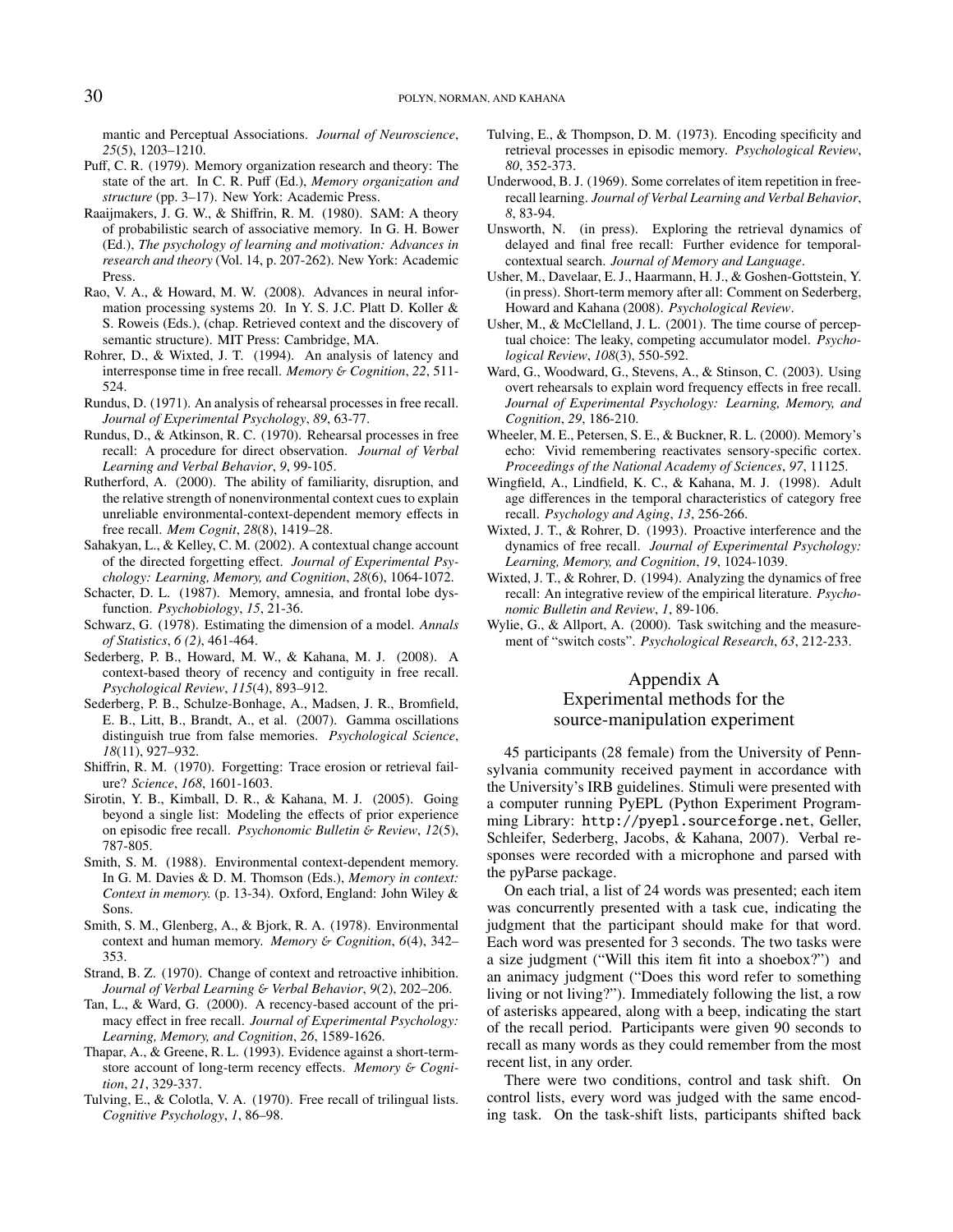and forth between the two tasks, first judging a short train of items from one task, and then switching to the other task for another short train. Each train was constrained to be between 2 and 6 items long (inclusive), and the ordering of these trains was randomized. We counterbalanced (across lists) the task used to start the list and the number of trains in the list (6 or 7).

The words on a given list were chosen such that in total there would be a roughly equivalent number of items associated with each response ("big", "small", "living", and "nonliving"). Many words are ambiguous with regard to the "correct" judgment (e.g., given the word "dog", an image of a chihuahua might elicit a "small" judgment, while an image of a Great Dane might elicit a "big" judgment). We ran a small norming study in which 12 participants judged each of 1297 words using these tasks. This allowed us, in the current experiment, to avoid words that were ambiguous; to choose words that tended to be quickly judged; and to include roughly equal numbers of words associated with each response. In general, the responses that participants made in the free-recall experiment were highly correlated with the responses of the participants in the norming study.

# Appendix B Details of the USF free-association simulations

As described in *Associative connections: learning and semantic structure*, the semantic clustering estimates of the CMR model are inflated relative to the behavioral data. Here, we describe a simulation study designed to estimate the degree to which an average human participant's semantic memory mismatches the LSA semantic association values, in order to create a correction factor to apply to the semantic clustering scores produced by the model.

In the USF free-association study, a large number of participants were asked to respond to a given cue word with the first word that came to mind. We randomly chose five words from the USF database which were also words in the word pool of our source-manipulation experiment (*agent, bracelet, elephant, glove, plane*). Between these five cue words, 74 distinct target words were produced by the USF participants. We obtained the LSA association values (as were used to create the semantic memory for CMR) for each cue word to the full set of 74 targets, excluding words not in the LSA corpus. We then created a very simple choice model, using the LSA association values (CMR's semantic memory): Given a particular cue word, the model selects the target with the largest LSA association value as its response. The model had one parameter, the variance of randomly distributed noise that was added to each LSA association value to simulate the variability between participants. We searched for the value of this variance that minimized the difference (measured with RMSD) between the responses produced by the CMR semantic memory, and the USF behavioral data. If the variance is too low, the model does not produce enough variability in its responses to match the USF data. If the variance is too high, the model may produce an entirely unrelated target (e.g. "secret" given "elephant"). The technique produced a smooth and stable curve with a minimum when the variance of the noise distribution was set to 0.41. This variance estimate was then used, as described in the main text, to correct the estimates of semantic clustering produced by the CMR model.

# Appendix C Details of the genetic algorithm fitting technique

A genetic algorithm was used to find the parameter set for each variant of the CMR model that allowed the model to best fit the behavioral data. In order to determine the bestfitting parameter set, we attempted to simultaneously minimize the deviation between the model predictions and the behavioral data for a large number of behavioral measures. The following aspects of the behavioral data were used to assess the goodness of fit of a given parameter set of the model (93 data points in total; each point contributed equally to the overall  $\chi^2$  goodness of fit):<br>• The overall probabili

• The overall probability of making a same-task transition, as well as the probability of making a remote same-task transition, for both the task-shift and relabeled control conditions [4 data points].

• The binned lag-CRP values for recall transitions originating from serial positions 5 through 19, both for early output positions (1 to 3) and later output positions (4 onwards), from the control condition (lag bins: -19 to -18, -17 to -6, -5 to -2, -1, 1, 2 to 5, 6 to 17, and 18 to 19) [16 data points].

• The final three serial positions of the probability of first, second, and third recall curves from the control condition [9 data points].

• All points from the train serial position analysis for the task-shift and relabeled control conditions, as well as the differences between the conditions at each train position [21 data points].

• The points from  $-5$  to  $+5$  from the train-lag CRP analysis for the task-shift and relabeled control conditions, as well as the differences between the conditions at each train lag [33 data points].

• The mean IRT for the first 10 output positions from the control condition [10 data points].

For each of the model variants, the following procedure was used to find the best-fit parameter set: The first generation of the genetic algorithm consisted of eight thousand points uniformly randomly selected from pre-determined ranges along each of the parameters. Then the algorithm was run for 15 generations, where each successive generation took the most fit 20% of the previous generation, and used these "parent" parameter sets to form 1024 new parameter sets to simulate, by randomly repairing the parameters and adding random "mutation" to all values (using a random normal distribution with mean zero and standard deviation 0.1). Then another 10 generations were run, with the mutation standard deviation dropped to 0.05, and 512 parameter sets per generation. For these 10 generations each simulated experiment generated 3 times as much data as the original